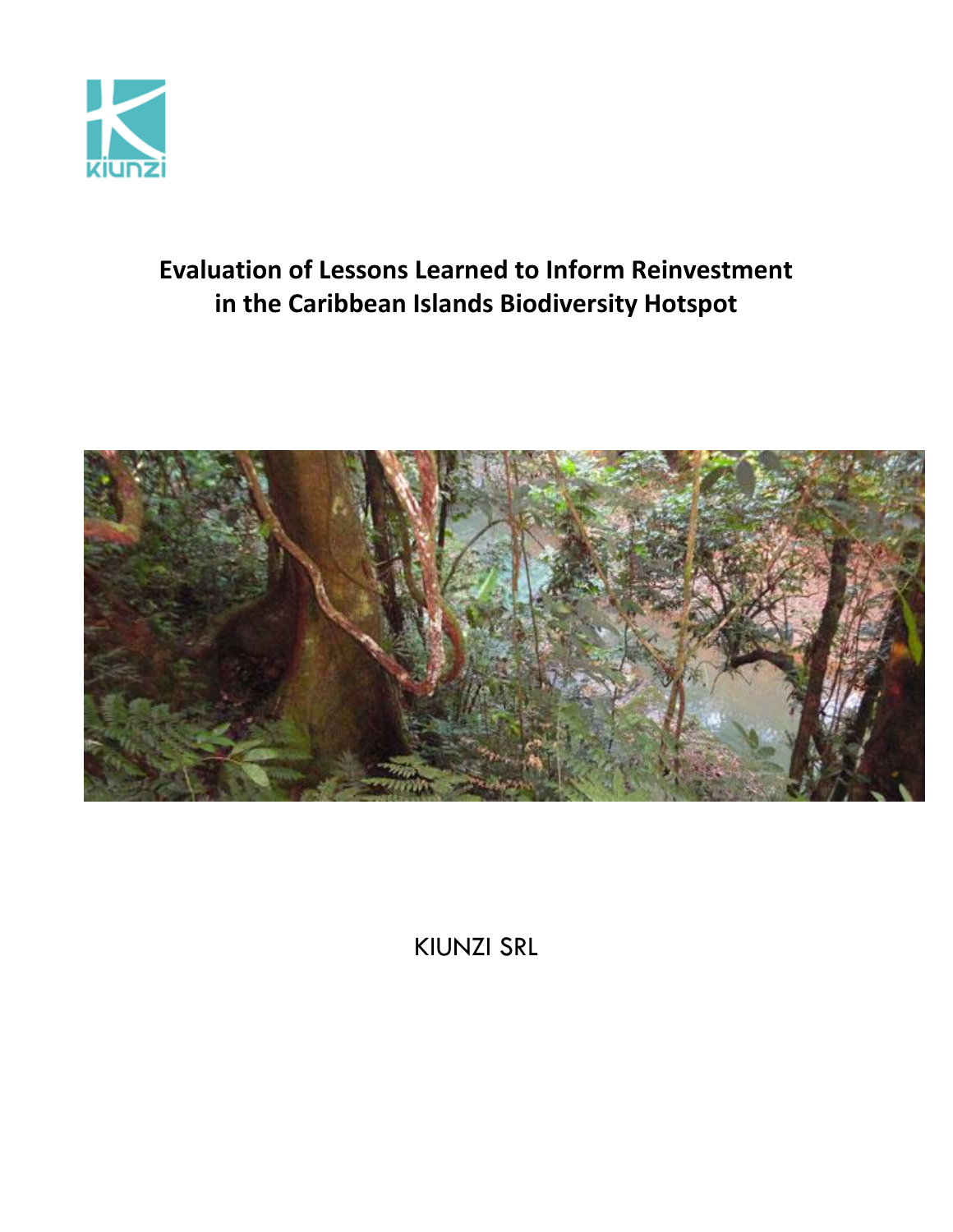

Evaluation of Lessons Learned to Inform Reinvestment in the Caribbean Islands Biodiversity Hotspot

The views and opinions expressed in this report are those of the authors. They do not necessarily reflect the views or opinions of the Critical Ecosystem Partnership Fund or its donors.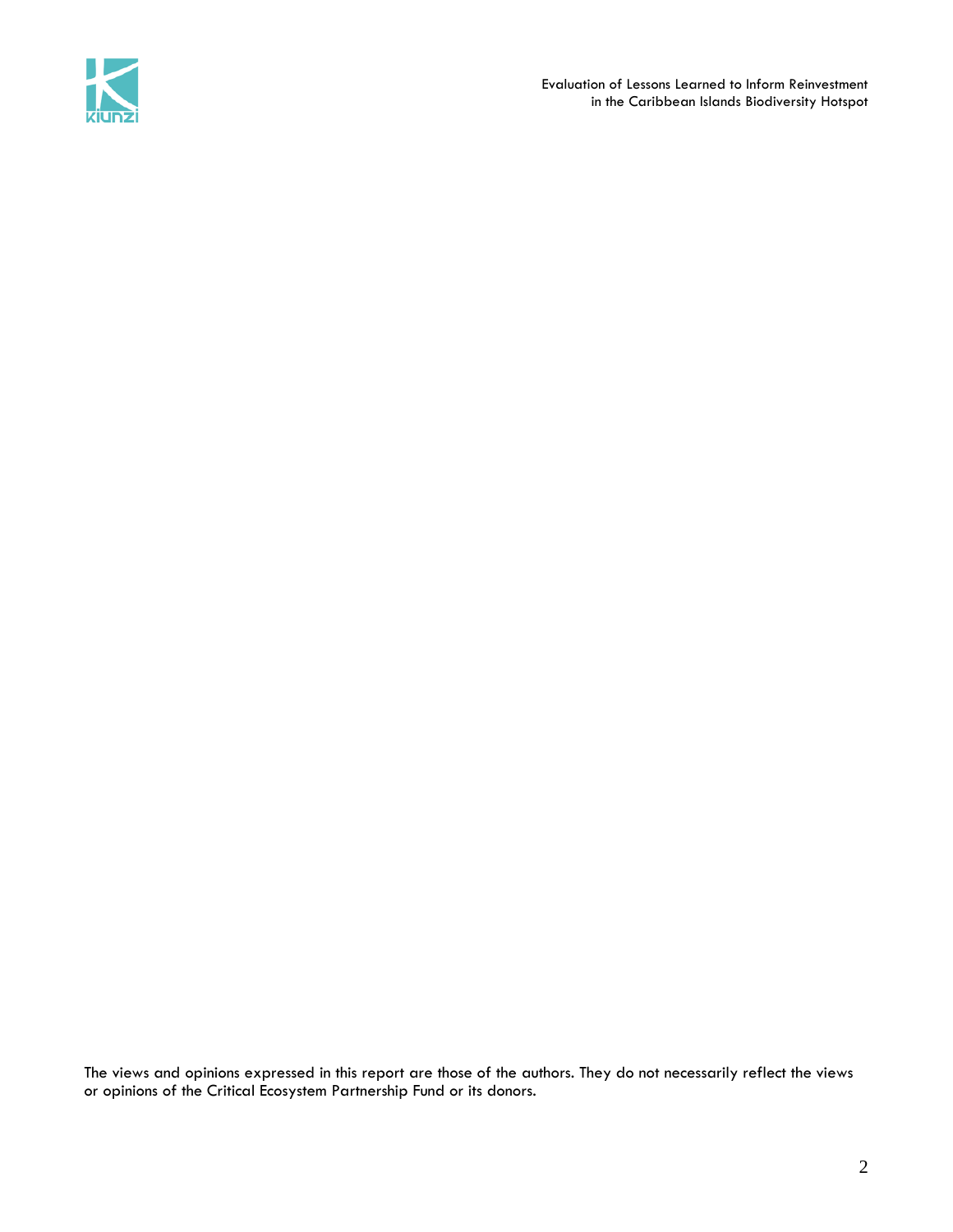

# **List of acronyms:**

- **AECID:** Agencia Española de Cooperación Internacional al Desarrollo
- **AFD :** L'Agence Française de Développement (French inclusive public development bank)
- **AVSF :** Agronomes et vétérinaires sans frontières
- **BIOPAMA:** Biodiversity and Protected Areas Management
- **CARIBSAVE:** Not-For-Profit regional organization based in the [Caribbean](http://en.wikipedia.org/wiki/Caribbean) with Headquarters in [Barbados](http://www.youtube.com/watch?v=7QNd8zSlH34)
- **CAReBios:** GIZ funded binational project aiming to increasing the adaptability of ecological systems in biosphere reserves close to the borders of Haiti and Dominican Republic
- **CANARI:** Caribbean Natural Resources Institute
- **CARPHA:** Caribbean Public Health Agency
- **CBO:** Community Based Organization
- **CCCCC:** Caribbean Community Climate Change Center, based in Belize
- **CSO: Civil Society Organization**
- **CAD:** Consorcio Ambiental Dominicano, based in the Dominican Republic
- **CCAM:** Caribbean Coastal Management Foundation, based in Jamaica
- **GEF:** Global Environment Facility. The GEF is an international partnership of 183 countries, international institutions, civil society organizations and the private sector that addresses global environmental issues.
- **GEM:** The Conservation International's online report system. Every grantee used this system to report their projects´ progress
- **GIZ:** "Deutsche Gesellschaft für Internationale Zusammenarbeit" , ie, the German Association for International Cooperation
- **GLISPA**: Global Islands Partnership
- **IDDI:** Instituto Dominicano de de Desarrollo Integral
- **IIF:** International Iguana Foundation
- **INTEC:** Instituto Tecnológico de Santo Domingo
- **IUCN:** International Union for Conservation of Nature
- **JET:** Jamaica Environment Trust
- **LOI:** Letter of Inquiry
- **OECS:** Organization of Eastern Caribbean States
- **OPDFM:** Organisation des Paysans pour le Développement de l'Unité II de la Forêt des Pins
- **PPS:** Programa de Pequeños Subsidios; the Spanish denomination for the Small Grants Program
- **PRONATURA:** Fondo Pronaturaleza. Located in the Dominican Republic
- **RACC:** Regional Advisory Committee
- **RIT:** Regional Implementation Team
- **SGP:** Small Grants Program
- **SOH: Sociedad Ornitológica de la Hispaniola**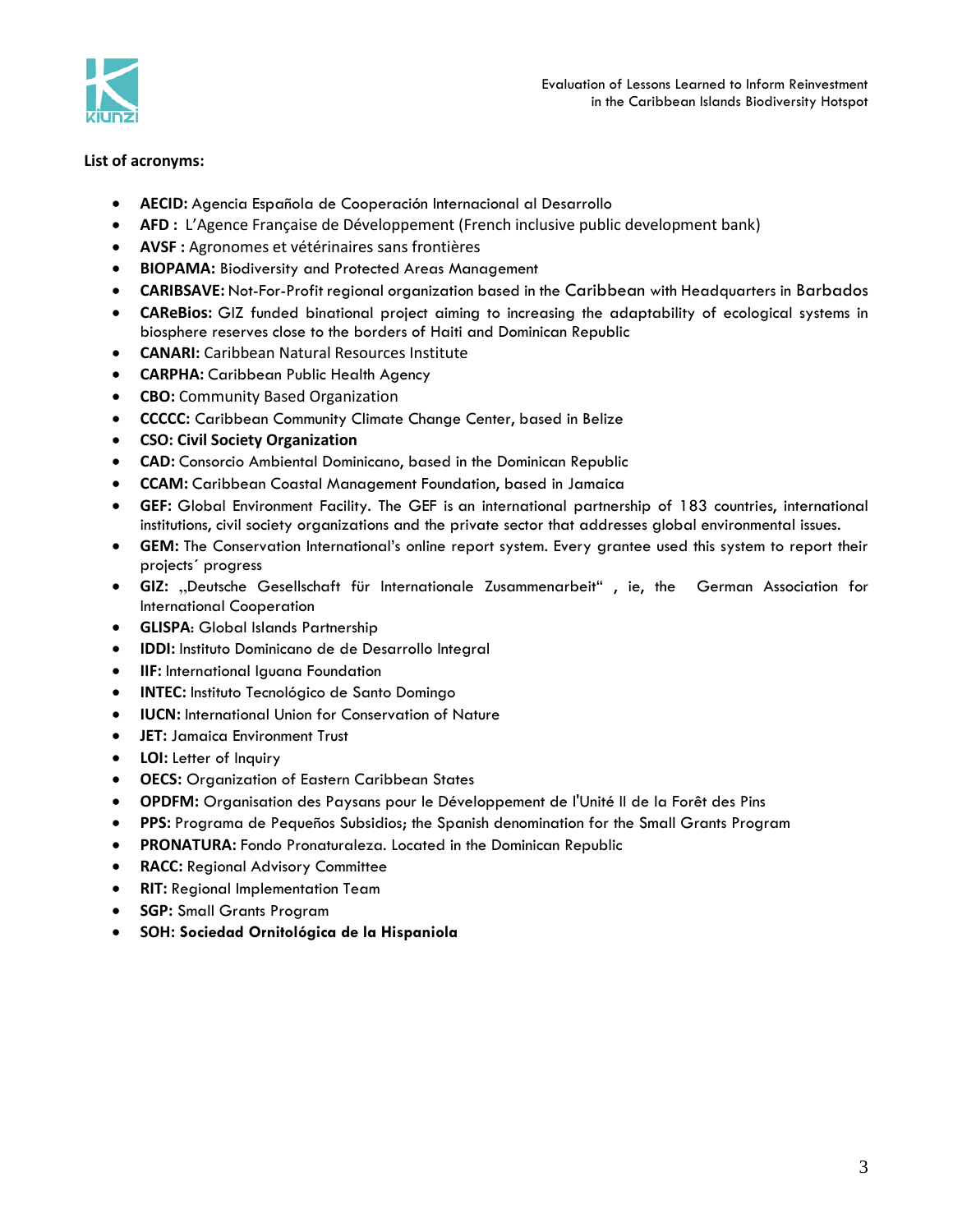

# **TABLE of CONTENTS**

| 1. | <b>INTRODUCTION</b><br>CEPF and the Caribbean Island Hotspot<br>CANARI as a RIT<br>The Second Phase and the Evaluation of Lessons Learned<br><b>Evaluation objectives</b>                                                                                                                                                                                                                                                                                                                                                                                                                                                                                                                                                                 | 6                                      |
|----|-------------------------------------------------------------------------------------------------------------------------------------------------------------------------------------------------------------------------------------------------------------------------------------------------------------------------------------------------------------------------------------------------------------------------------------------------------------------------------------------------------------------------------------------------------------------------------------------------------------------------------------------------------------------------------------------------------------------------------------------|----------------------------------------|
| 2. | <b>METHODOLOGY</b><br>Preliminary study and stakeholder mapping<br>$\blacksquare$<br>Questionnaire and opinion poll<br>$\blacksquare$<br>In depth semi-structured interviews with key role players<br>$\blacksquare$<br>Data analysis<br>$\blacksquare$                                                                                                                                                                                                                                                                                                                                                                                                                                                                                   | 7                                      |
| 3. | THE TASK OF THE RIT                                                                                                                                                                                                                                                                                                                                                                                                                                                                                                                                                                                                                                                                                                                       | 9                                      |
| 4. | THE TASK OF THE RIT: findings<br>A. RELEVANCE<br>a. Coordination and communication<br>Leadership capacity<br>Communication<br>Facilitating partnership between stakeholders<br>Funds leverage<br>b. Capacity building<br>One-on-one coaching<br>Pool of mentors<br>Capacity building in view of the next program<br>Workshops<br>$\circ$<br>One-on-one coaching<br>$\circ$<br>Coordination of the entire grant process<br>c.<br>Handling open calls<br>Review process<br>Regional Advisory Committee (RACC)<br>O<br>Handling small grants (under US\$ 20,000)<br>d.<br>Project supervision and reports<br>e.<br>Supervisory visits<br>Supervisory missions<br>Mid-term and final evaluations<br>Gathering and reporting data (indicators) | 11<br>11<br>11<br>18<br>22<br>23<br>24 |
|    | <b>EFFICIENCY</b><br>В.<br>C. EFFECTIVENESS<br>a. Structure                                                                                                                                                                                                                                                                                                                                                                                                                                                                                                                                                                                                                                                                               | 28<br>34                               |
|    | b. Capacities<br>D. COVERAGE<br><b>IMPACTS</b><br>Е.<br>a. Biodiversity conservation                                                                                                                                                                                                                                                                                                                                                                                                                                                                                                                                                                                                                                                      | 36<br>37                               |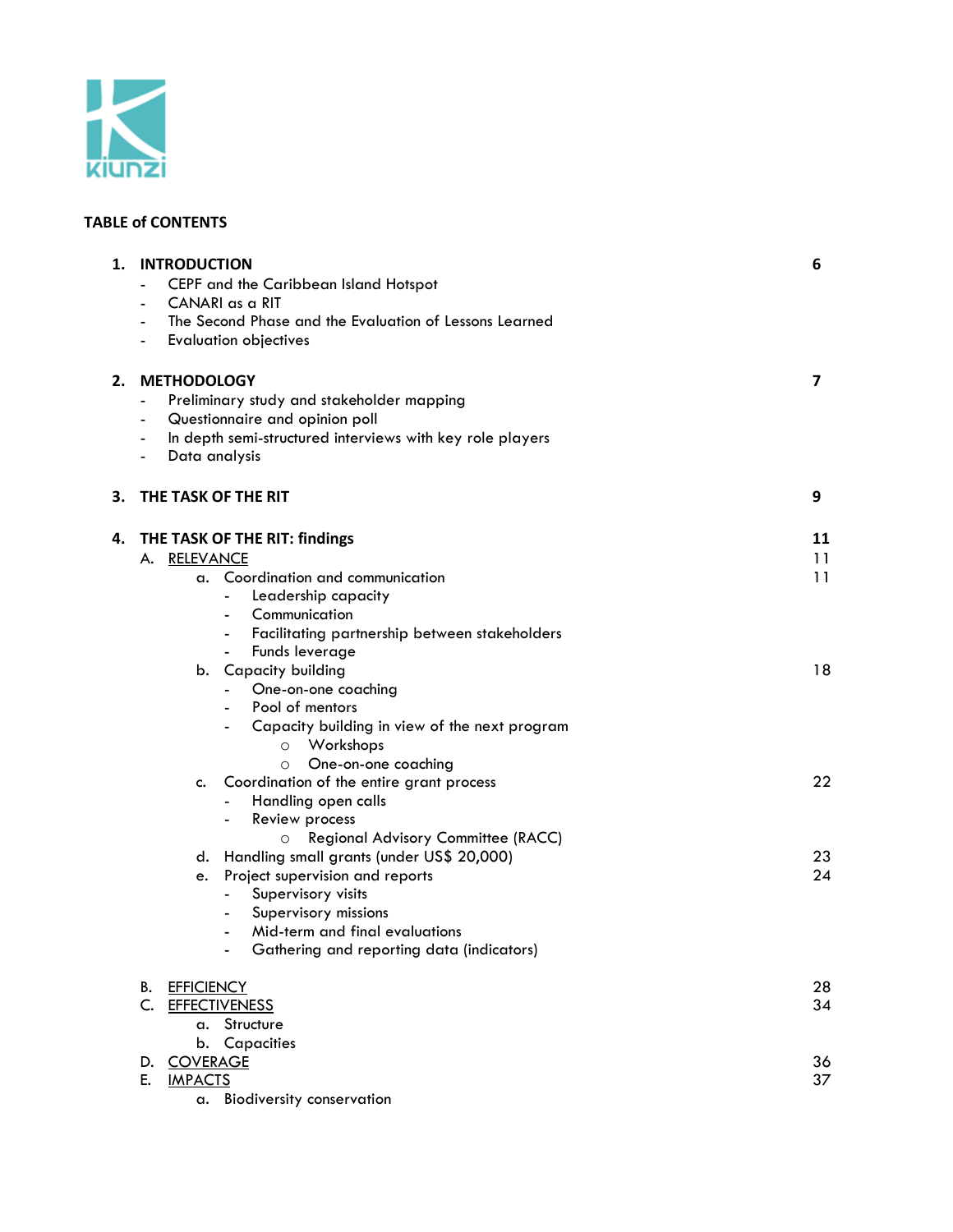

|    |    | b.                  | Human wellbeing                                    |    |
|----|----|---------------------|----------------------------------------------------|----|
|    |    | c.                  | Civil society capacities                           |    |
|    | F. | <b>ACCESIBILITY</b> |                                                    | 39 |
|    | G. |                     | <b>ADAPTIVE MANAGEMENT</b>                         | 40 |
| 5. |    |                     | <b>CONCLUSIONS &amp; RECOMMENDATIONS</b>           | 41 |
|    | А. | <b>RELEVANCE</b>    |                                                    | 41 |
|    |    |                     | a. Coordination and communication                  |    |
|    |    |                     | Leadership capacity                                |    |
|    |    |                     | Communication                                      |    |
|    |    |                     | Facilitating partnership between stakeholders<br>- |    |
|    |    |                     | Funds leverage<br>۰.                               |    |
|    |    |                     | b. Capacity building                               |    |
|    |    | c.                  | Coordination of the entire process                 |    |
|    |    | d.                  | Project supervision and reports                    |    |
|    | В. | <b>EFFICIENCY</b>   |                                                    | 45 |
|    | C. |                     | <b>EFFECTIVENESS</b>                               | 45 |
|    |    | α.                  | Structure                                          |    |
|    |    | b.                  | Capacities                                         |    |
|    |    |                     |                                                    |    |

# **ANNEX I: Interviewed stakeholders 47**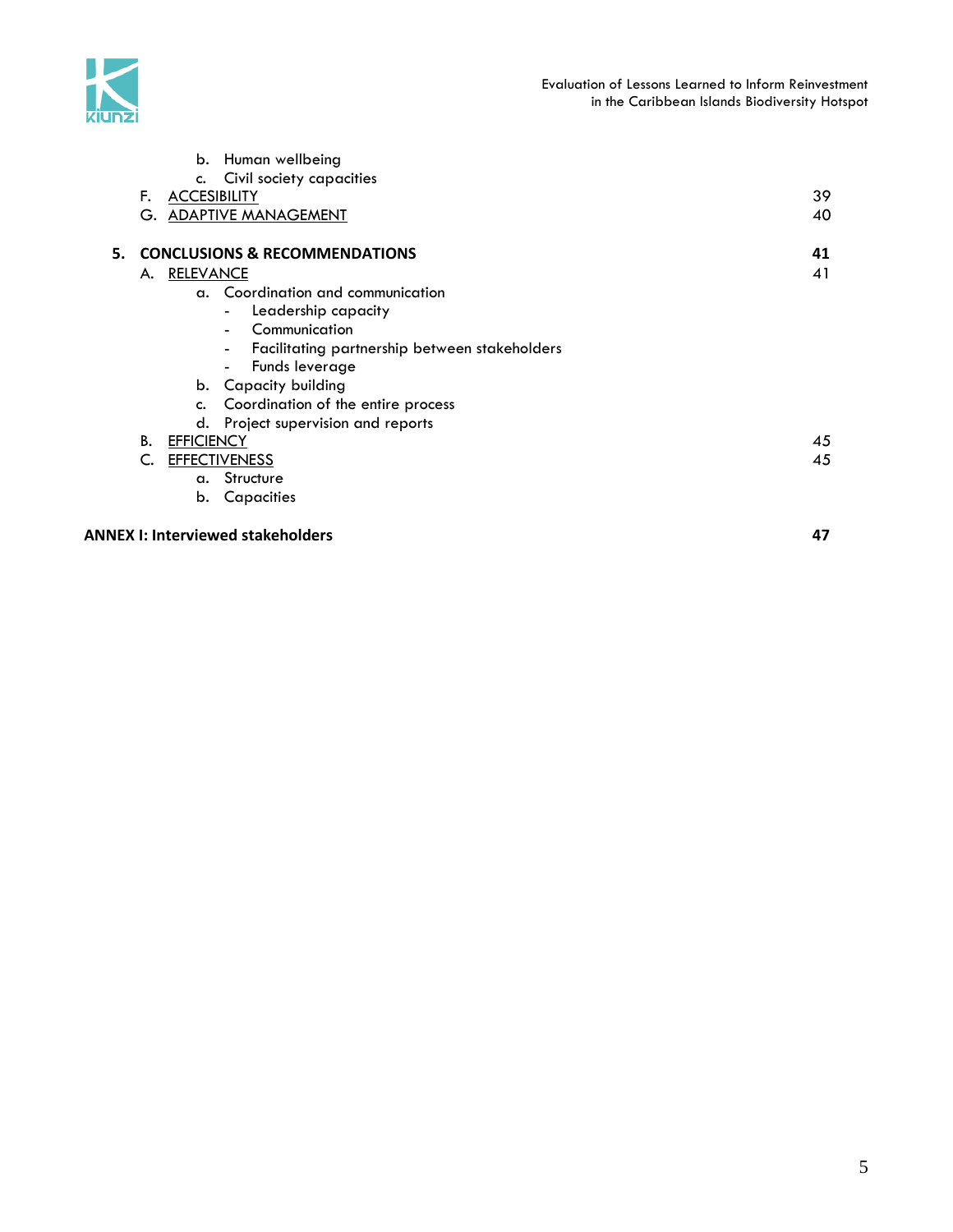

# **1. INTRODUCTION**

## **CEPF and the Caribbean Island Hotspot**

The Critical Ecosystem Partnership Fund (CEPF) is a global leader in enabling civil society to participate in and influence the conservation of some of the world's most critical ecosystems. CEPF is a joint initiative between l'Agence Française de Développement (AFD), Conservation International, the European Union, the Global Environment Facility (GEF), the Government of Japan, the John D. and Catherine T. MacArthur Foundation and the World Bank. CEPF is unique among funding mechanisms in that it focuses on high-priority biological areas rather than political boundaries and examines conservation threats on a landscape scale.

The Caribbean Islands biodiversity hotspot, an archipelago of habitat-rich tropical and semi-tropical islands, comprises 30 nations and territories and stretches across nearly 4 million square kilometers of ocean. Due to the region's geography and climate, it is one of the world's greatest centers of endemic biodiversity, and is one of the world's 36 biodiversity hotspots—Earth's most biologically rich yet threatened areas.

In 2009, the Critical Ecosystem Partnership Fund (CEPF) created a conservation strategy for the entire region. From 2010 to 2015, this strategy, known as the Caribbean Islands Biodiversity Hotspot Ecosystem Profile, has guided CEPF's highly targeted investment in the region— \$6.9 million, to be disbursed via grants to civil society.

#### **CANARI as a RIT**

In each of the biodiversity hotspots where it invests, CEPF selects a regional implementation team (RIT) to provide strategic leadership for the program. Each RIT consists of one or more civil society organization active in conservation in the hotspot. The objective of the RIT is to convert the plans in the ecosystem profile into a cohesive portfolio of grants that contribute to CEPF's long-term goals for the hotspot.

During the recently completed first phase of CEPF investment in the Caribbean Islands Hotspot, the Caribbean Natural Resources Institute (CANARI) performed the role of RIT. CANARI is a regional technical institute with more than 30 years of experience in research, policy influence and capacity building for participatory natural resource governance in the Caribbean. The institute was established under its present name in 1989. It facilitates and promotes participatory approaches to natural resource governance to conserve biodiversity, enhance ecosystem goods and services, and enhance the livelihood benefits and wellbeing of the poor in the Caribbean. It places strong emphasis on multidisciplinary research, capacity building, partnerships and communication to build awareness and influence policy.

#### **The Second Phase and the Evaluation of Lessons Learned**

CEPF donors selected the Caribbean Islands Hotspot for reinvestment. The ecosystem profile prepared for this hotspot presents an overview of the hotspot in terms of its biological importance; its socioeconomic, policy and civil society contexts; and the major direct threats to biodiversity and their root causes. This evaluation of lessons learned is complemented by assessments of current conservation investment and the implications of climate change for biodiversity conservation. Informed by these analyses, the ecosystem profile articulates an all-encompassing strategy for investing in conservation efforts led by civil society over a five-year period.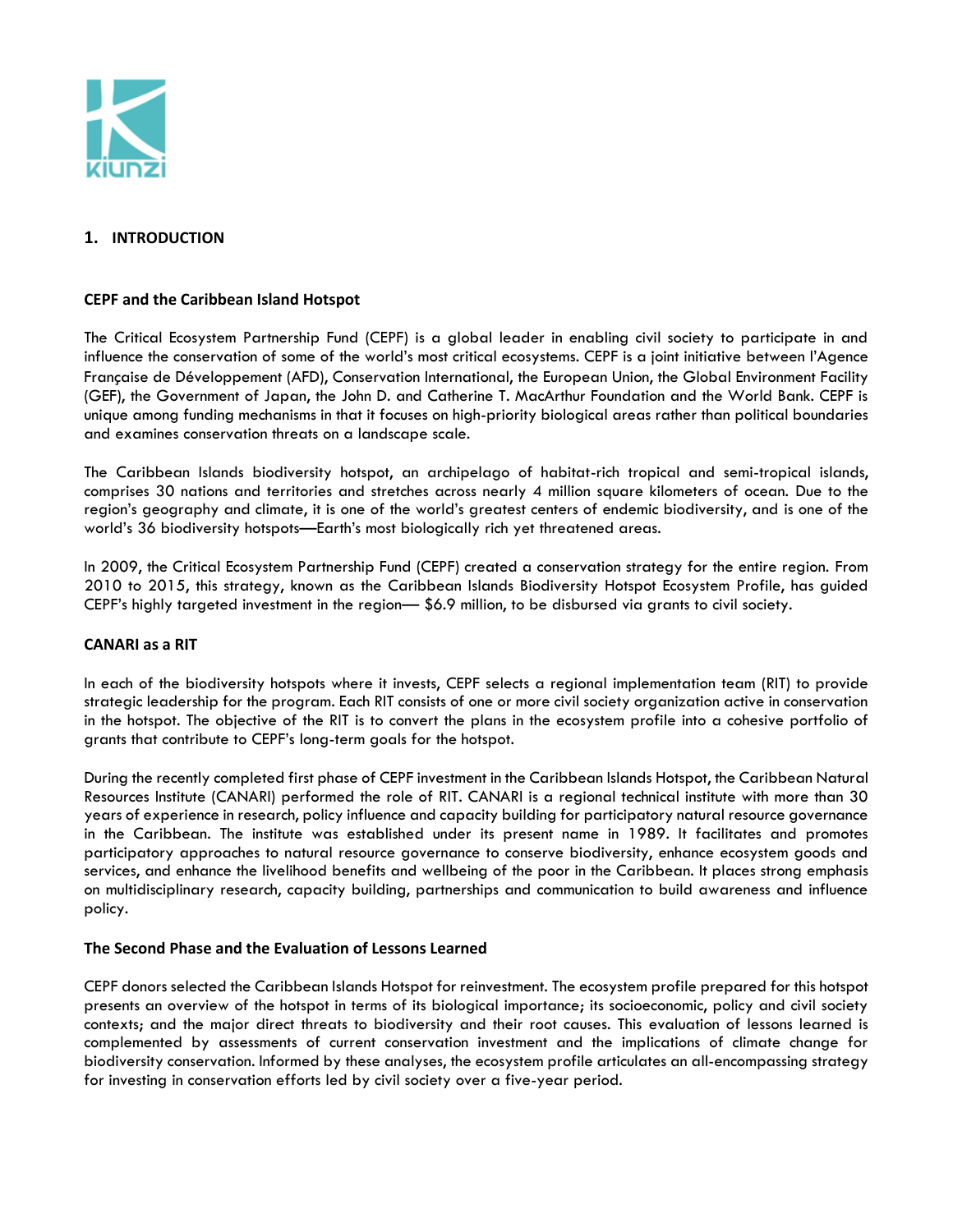

## **Evaluation objectives:**

Through this evaluation, CEPF is looking for a better understanding of all the steps concluded in the first period of work in the Caribbean Islands Biodiversity Hotspot. The evaluation team has focused on these criteria:

| <b>Criteria</b>                                                                                                                                      | <b>Evaluation Questions</b>                                                                                                                                                                                                                                                                                               |  |
|------------------------------------------------------------------------------------------------------------------------------------------------------|---------------------------------------------------------------------------------------------------------------------------------------------------------------------------------------------------------------------------------------------------------------------------------------------------------------------------|--|
| Relevance                                                                                                                                            | Were the activities undertaken relevant to the RIT terms of reference, the geography of the<br>hotspot, the capacity of civil society there and the global results framework of CEPF?                                                                                                                                     |  |
| <b>Efficiency</b>                                                                                                                                    | How efficiently was the budget allocated to the RIT converted into results?                                                                                                                                                                                                                                               |  |
| What were the strengths and weaknesses of the RIT structure and capacities in terms of<br><b>Effectiveness</b><br>effective delivery of the results? |                                                                                                                                                                                                                                                                                                                           |  |
| Coverage                                                                                                                                             | To what extent does the portfolio of grants awarded to date cover the strategic directions<br>and investment priorities set out in the investment strategy for the hotspot?                                                                                                                                               |  |
| Impact                                                                                                                                               | To what extent have the targets set in the ecosystem profile for impacts on biodiversity<br>conservation, human wellbeing, civil society capacity and enabling conditions been met?                                                                                                                                       |  |
| <b>Accessibility</b>                                                                                                                                 | Taking into account the relative strengths of various organizations with regard to delivering<br>the investment strategy, and considering the priority given by CEPF to building the capacity<br>of local civil society, does the grants portfolio involve an appropriate balance of international<br>and local grantees? |  |
| <b>Adaptive</b><br>management                                                                                                                        | How has the development of the grants portfolio been hampered<br>by<br>risks<br>(political/institutional/security) or availed of unforeseen opportunities?                                                                                                                                                                |  |

# **2. METHODOLOGY:**

Although mainly qualitative as to data collection, the evaluation team used a mixed methodology to conduct an indepth analysis. The following were the main data collection tools used in the evaluation:

#### **Preliminary study and stakeholder mapping:**

As part of the data collection process, the evaluation team reviewed the relevant information from the CEPF Program in the Caribbean Islands. This information included:

• The ecosystem profile for the hotspot;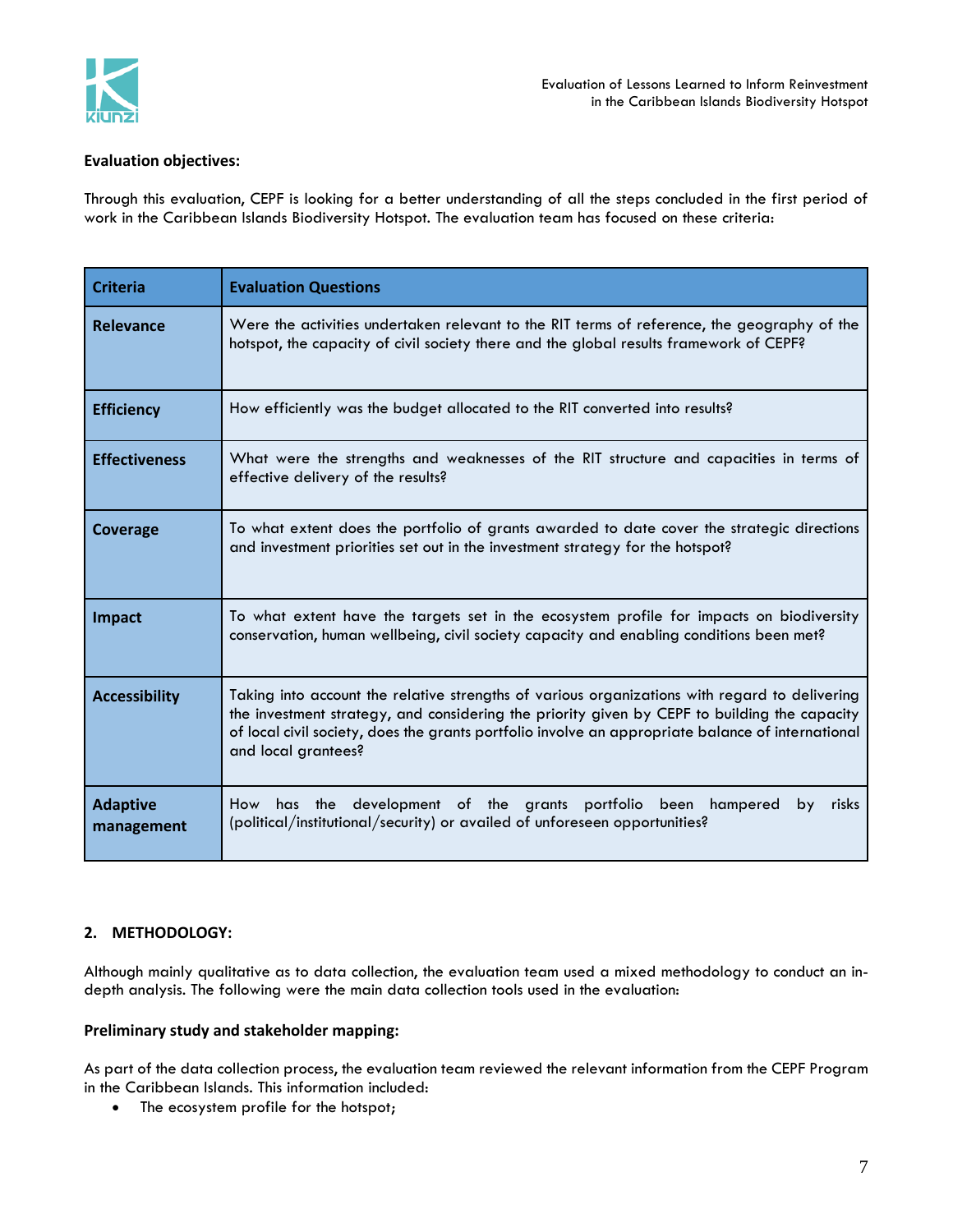

- The final proposal for the RIT grant;
- The RIT grant agreement, plus amendments;
- Half-yearly supervision mission reports prepared by the CEPF Secretariat;
- Half-yearly performance reports prepared by the RIT;
- Annual portfolio overviews prepared by the CEPF Secretariat;
- Mid-term evaluation report prepared by the CEPF Secretariat and the RIT, plus appendices;
- Report on achievement of portfolio targets prepared by the CEPF Secretariat;
- Report of an independent evaluation of CEPF implementation in island hotspots (conducted by GLISPA);
- Summary data on the grant portfolio in the hotspot, exported from CEPF's grant management system;
- RIT final report and appendices;
- CANARI policy brief #22 and #23;
- Various issues of the CAPACITÉ newsletter;
- RIT communication strategy;
- List of CANARI projects FY 2018 Q1-Q2;
- Matrix of CANARI partnerships Jan 2018;
- Monitoring and evaluation strategy Jan 2013.

The evaluation team also gathered sundry documents and information from CANARI's corporate website, CEPF corporate site and the Internet in general.

During the desk study phase, the evaluation team devised a map of key role players with CEPF Secretariat staff, determining the main role players in each country, including RIT staff, CEPF grantees, and other relevant stakeholders (e.g., representatives of other donors, government agencies, etc.). Thanks to this work, the evaluation team obtained a list of 44 key role players to interview and the contact details of all the grantees to send the survey to.

#### **Questionnaire and opinion poll:**

With the support of the CEPF Secretariat, the evaluation team produced an online questionnaire directed at CEPF grantees throughout the region, in the three main languages of the region. This tool was used to guarantee a wide coverage of the grantees and to collect qualitative and quantitative information that allowed a more thorough analysis. The data was handled both quantitatively (descriptive statistics) and qualitatively (analysis of responses to open questions).

The survey was sent to all the grantees funded by CEPF on the Caribbean Islands, that is, to 68 local, national, regional and international CSOs. Twenty-three grantees answered the survey (approximately 34%). In spite of the moderate participation, the survey helped consolidate the information compiled by the semi-structured interviews.

#### **In depth semi-structured interviews with key role players:**

With the collaboration of the CEPF Monitoring Committee, the evaluation team selected a sample of 44 key role players (RIT and CEPF staff, CEPF grantees and stakeholders among RACC (Regional Advisory Committee; the technical team conducting the review of the LOIs) members, donors and governmental sector) so as to obtain precise in-depth information about the central questions of the evaluation. This type of interview allows flexibility in broaching different subjects and identifying unforeseen topics that can be considered relevant for the evaluation.

Thanks to the help of all key role players and the availability of most of the people contacted, the evaluation team could interview 39 out of 44 previously identified role players, either in person or by videoconference. The field work was very productive: 22 out of 28 of the stakeholders identified for interview in the three main countries (DR, Haiti and Jamaica) could be interviewed in face to face meetings (approximately 79%). Among them, 4 RACC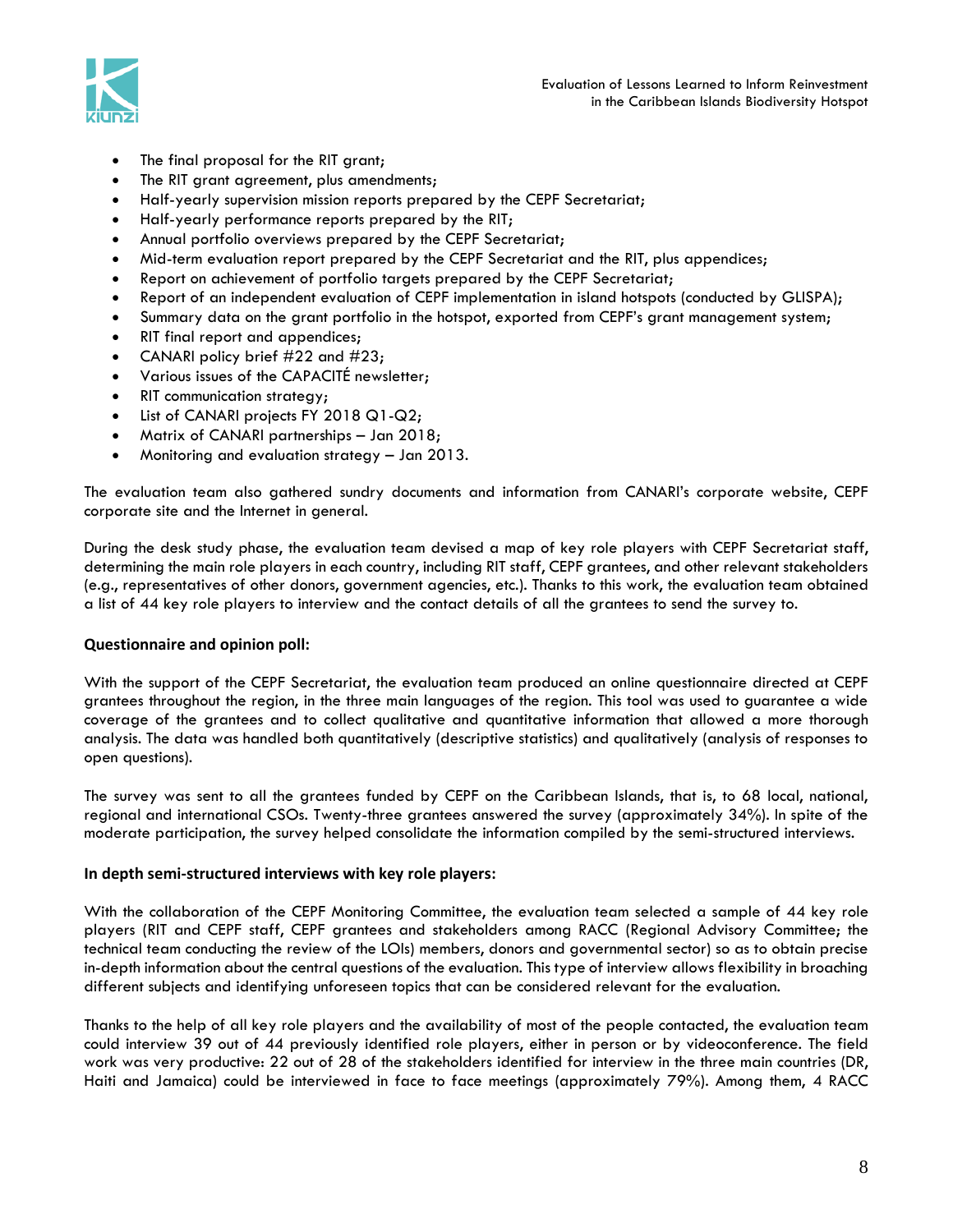

members, 2 Directors of Biodiversity from environmental ministries, 2 donors, all 3 national coordinators and 11 grantees were interviewed.

RIT and CEPF staff members as well as other regional stakeholders were interviewed by Skype or Whatsapp conference call, among them: 5 CEPF staff members, 4 RIT staff members in Trinidad, 2 grantees from Eastern Caribbean, 1 regional grantee, 1 more grantee and one RACC member from Haiti and 1 grantee from Jamaica and a representative from the EU-BEST Initiative<sup>1</sup>.

# **Data analysis**

Data analysis was mainly carried out through data triangulation and comparison of evidence collected by various means. The quantitative results of the survey monkey questionnaire were analyzed with descriptive statistics techniques. Classification and categorization techniques were used for the qualitative results of the opening questions.

# **3. THE TASK OF THE RIT:**

The RIT is responsible for implementing the following components and functions set out in its Terms of Reference:

#### **1. Coordinate and communicate CEPF investment, build partnerships and promote information exchange in the hotspot**

- 1.1. Serve as the lead point of contact for CEPF
- 1.2. Facilitate information exchange among stakeholders.
- 1.3. Facilitate partnerships between stakeholders
- 1.4. Promote opportunities to leverage CEPF funds
- 1.5. Visit stakeholders, and attend meetings and events to ensure collaboration, coordination and outreach.

#### **2. Build the capacity of grantees**

- 2.1. Assist civil society groups in designing projects
- 2.2. Build institutional capacity of grantees
- 2.3. Provide guidance to grantees for the effective design and implementation of safeguard policies

#### **3. Establish and coordinate a process for proposal solicitation and review**

- 3.1. Establish and coordinate a process for solicitation of applications.
- 3.2. Establish and coordinate a process for evaluation of applications.

#### **4. Manage a program of small grants; that is, grants of less than \$20,000**

#### **5. Reporting and Monitoring**

- 5.1. Collect and report on data for portfolio-level indicators.
- 5.2. Support the CEPF Secretariat to monitor programmatic performance of grantees.
- 5.3. Support a mid-term and final assessment of the CEPF portfolio.
- 5.4. Visit grantees to monitor their progress and ensure outreach, verify compliance and support capacity building.

*<sup>1</sup> The Best initiative is the Biodiversity and Ecosystem Services in Territories of European overseas. It aims to support the conservation of biodiversity and sustainable use of ecosystem services including ecosystem-based approaches to climate change adaptation and mitigation in the EU Outermost Regions (ORs) and Overseas Countries and Territories (OCTs). Info taken from http://ec.europa.eu/environment/nature/biodiversity/best/index\_en.htm*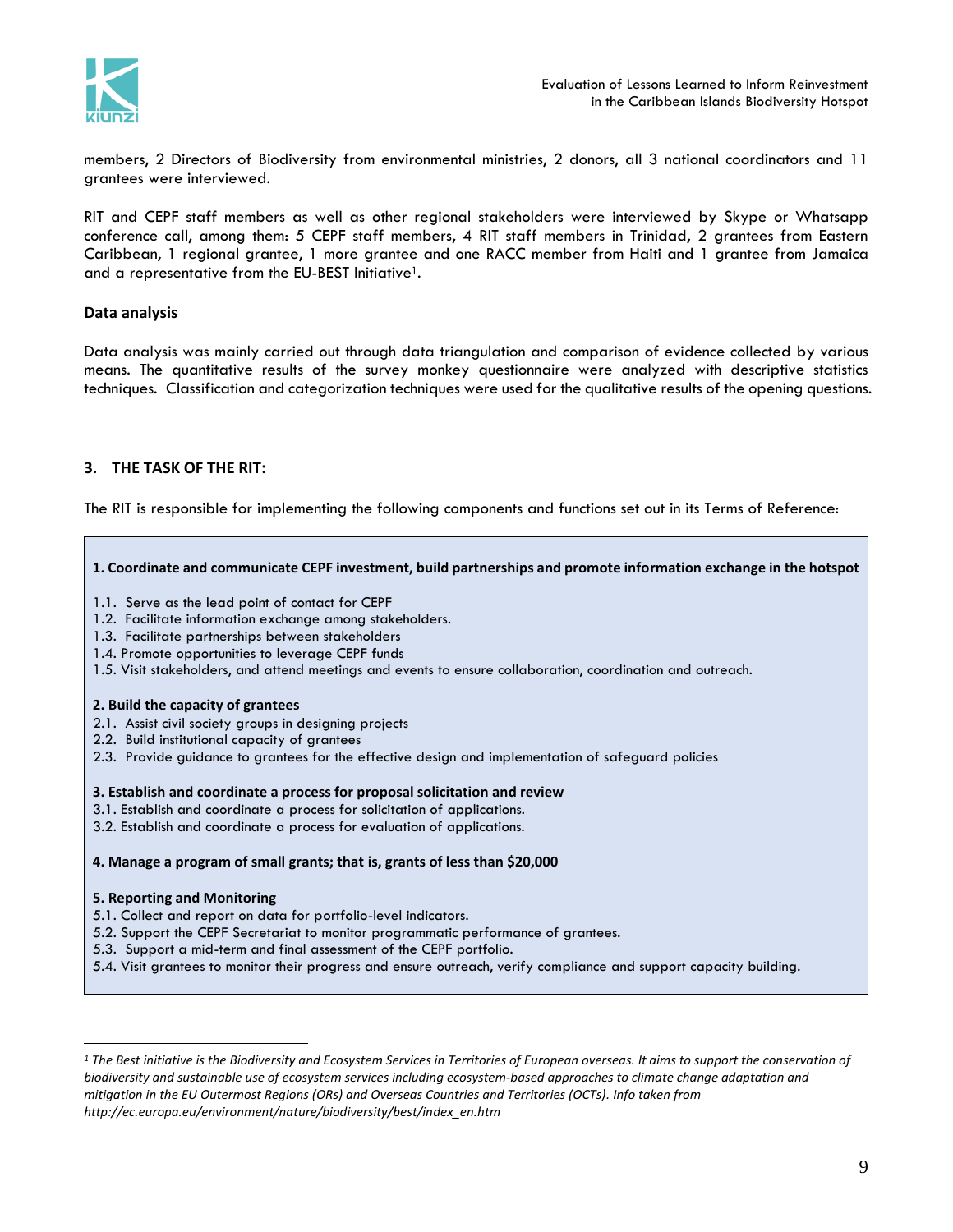

Also, the RIT was responsible for converting the strategic directions and the investment priorities of the CEPF portfolio in the Caribbean Hotspot into a cohesive portfolio of grants:

| <b>Strategic directions</b>                                                                                                                                                                   | <b>Investment priorities</b>                                                                                                                                                                                                                                                                                                                                                                                                                                                                                                                                                                                                                                                                                                 |
|-----------------------------------------------------------------------------------------------------------------------------------------------------------------------------------------------|------------------------------------------------------------------------------------------------------------------------------------------------------------------------------------------------------------------------------------------------------------------------------------------------------------------------------------------------------------------------------------------------------------------------------------------------------------------------------------------------------------------------------------------------------------------------------------------------------------------------------------------------------------------------------------------------------------------------------|
| Improve protection and<br>1.<br>management of 45 priority Key<br><b>Biodiversity Areas.</b>                                                                                                   | 1.1 Prepare and implement management plans in the 17 highest-priority key<br>biodiversity areas.<br>1.2 Strengthen the legal protection status in the remaining 28 key biodiversity<br>areas.<br>1.3 Improve management of invasive species in the 45 priority key biodiversity<br>areas.<br>1.4 Support the establishment or strengthening of sustainable financing<br>mechanisms.                                                                                                                                                                                                                                                                                                                                          |
| 2.<br>Integrate biodiversity<br>conservation into landscape and<br>development planning and<br>implementation in six<br>conservation corridors.                                               | 2.1 Mainstream biodiversity conservation and ecosystem service values into<br>development policies, projects and plans, with a focus on addressing major<br>threats such as unsustainable tourism development, mining, agriculture and<br>climate change.<br>2.2 Strengthen public and private protected-area systems through improving or<br>introducing innovative legal instruments for conservation.<br>2.3 Prepare and support participatory local and corridor-scale land-use plans to<br>guide future development and conservation efforts.<br>2.4 Promote nature-based tourism and sustainable agriculture and fisheries to<br>enhance connectivity and ecosystem resilience and promote sustainable<br>livelihoods. |
| 3.<br>Caribbean civil society supported<br>to achieve biodiversity<br>conservation by building local<br>and regional institutional<br>capacity and by fostering<br>stakeholder collaboration. | 3.1 Support efforts to build and strengthen the institutional capacity of civil society<br>organizations to undertake conservation initiatives and actions.<br>3.2 Enable local and regional networking, learning and best-practice sharing<br>approaches to strengthen stakeholder involvement in biodiversity conservation.                                                                                                                                                                                                                                                                                                                                                                                                |
| 4. A Regional Implementation Team<br>provides strategic leadership and<br>effectively coordinates CEPF<br>investment in the Caribbean<br>Islands Hotspot.                                     | 4.1 Build a broad constituency of civil society groups working across institutional<br>and political boundaries toward achieving the shared conservation goals<br>described in the ecosystem pro le.                                                                                                                                                                                                                                                                                                                                                                                                                                                                                                                         |
| Emergency support provided to<br>5.<br>Haitian civil society to mitigate<br>the impacts of the 2010<br>earthquake.                                                                            | 5.1 Support conservation of priority key biodiversity areas and ensure the<br>integration of conservation priorities into reconstruction planning.                                                                                                                                                                                                                                                                                                                                                                                                                                                                                                                                                                           |

The RIT's project proposal was comprised of 10 components designed to meet strategic direction #4 of the CEPF investment strategy for the Caribbean Islands Hotspot, namely: "Provide strategic leadership and effective coordination of CEPF investment through a regional implementation team".

| <b>RIT logframe</b> |  |
|---------------------|--|
| Component 1:        |  |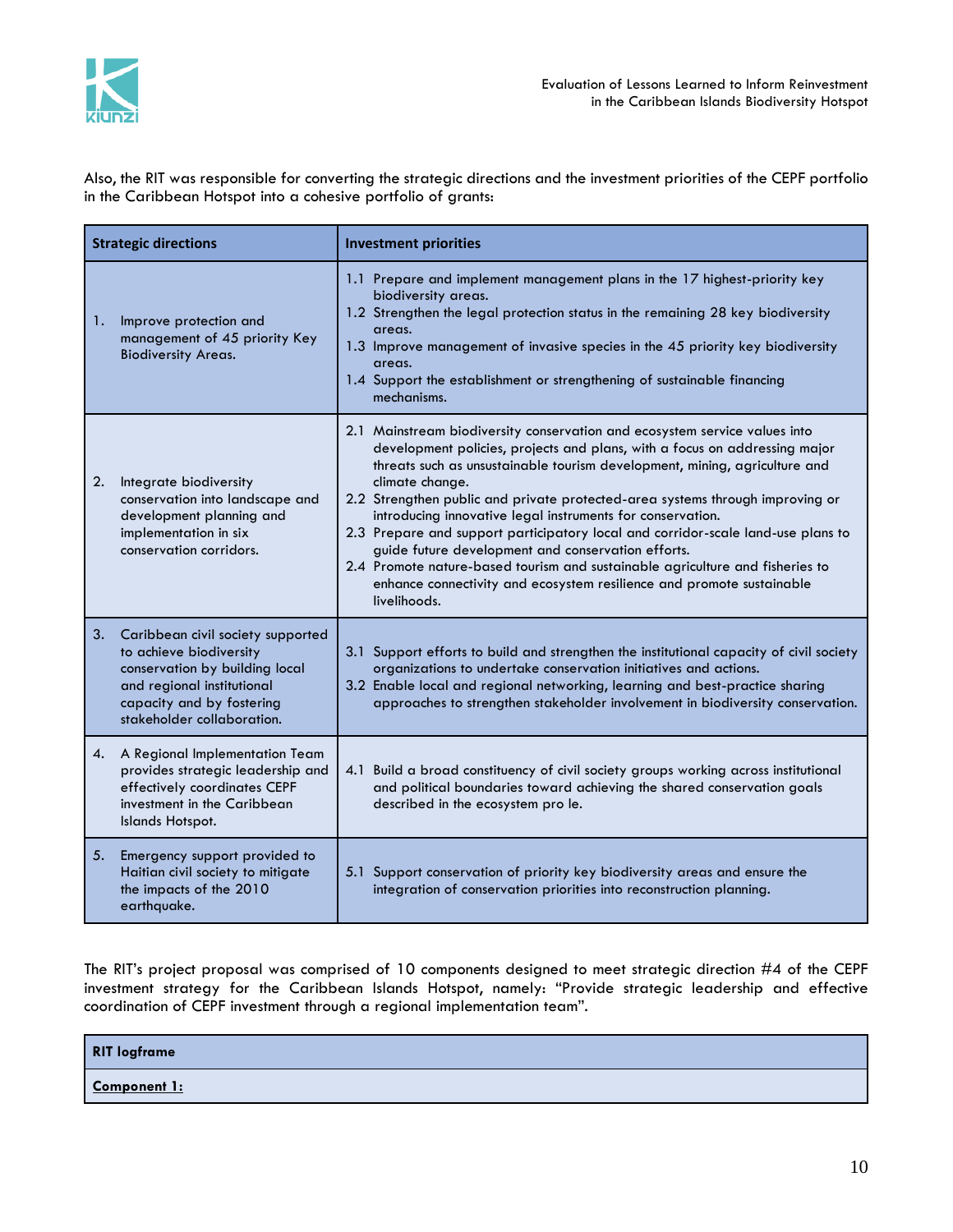

Regional Implementation Team (RIT), Regional Advisory Committee, and a team of reviewers of Letters of Inquiry (LOIs) and proposals for the Caribbean Islands Biodiversity Hotspot functioning effectively **Component 2:** Broad constituency of civil society organizations working across institutional and political boundaries participating in CEPF implementation in the Caribbean islands. **Component 3:** Effective communication to promote CEPF as a dynamic funding mechanism and for the dissemination of information and results of the project.

#### **Component 4:**

Strategic leadership provided to develop a coherent portfolio of grants that effectively responds to each strategic direction and the investment priorities identified in the ecosystem profile, takes advantage of opportunities for drawing and building on existing work of the RIT and others in the region, facilitates coordination for increased impact, and complements and leverages investments by other donors.

#### **Component 5:**

Targeted support provided to civil society organizations with design, management, monitoring, and reporting on conservation actions and incorporating lessons learnt from successful conservation activities into developing and implementing existing and new projects on a needs basis through advisory, training and mentoring programs

#### **Component 6:**

Internal and external reviews of grant applications conducted under Sub-Grant Mechanism.

#### **Component 7:**

Internal and external reviews of grant applications conducted on applications for larger grants (> \$20,000).

#### **Component 8:**

CEPF investments monitored and evaluated at grant and portfolio levels.

#### **Component 9:**

Management and facilitation of the mid-term evaluation of implementation of the CEPF strategy in the Caribbean islands hotspot.

#### **Component 10:**

Support the Final Assessment of the CEPF Caribbean program.

#### **4. THE TASK OF RIT: findings**

#### **A. RELEVANCE**

#### **a. Coordination and communication:**

#### **Leadership capacity**

The Caribbean Natural Resources Institute (CANARI) is a regional organization that already had well established strong links with civil society and governmental institutions in the Eastern Caribbean prior to running the program. It has a good knowledge of the civil society throughout the region. At the beginning of the program, although it had less experience in Haiti and the Dominican Republic, CANARI was already considered a trusted reference among organizations working in natural resources and conservation in most of the Caribbean. For example, the Consorcio Ambiental Dominicano (CAD) and Grupo Jaragua, both based in the Dominican Republic, were already CANARI's partners before running the program. Furthermore, CANARI is a member of key international conservation organizations. This has been a strong asset in running the program from the beginning.

CANARI's mission is in line with CEPF's guidelines to establish a biodiversity conservation strategy: both are based on strengthening civil society.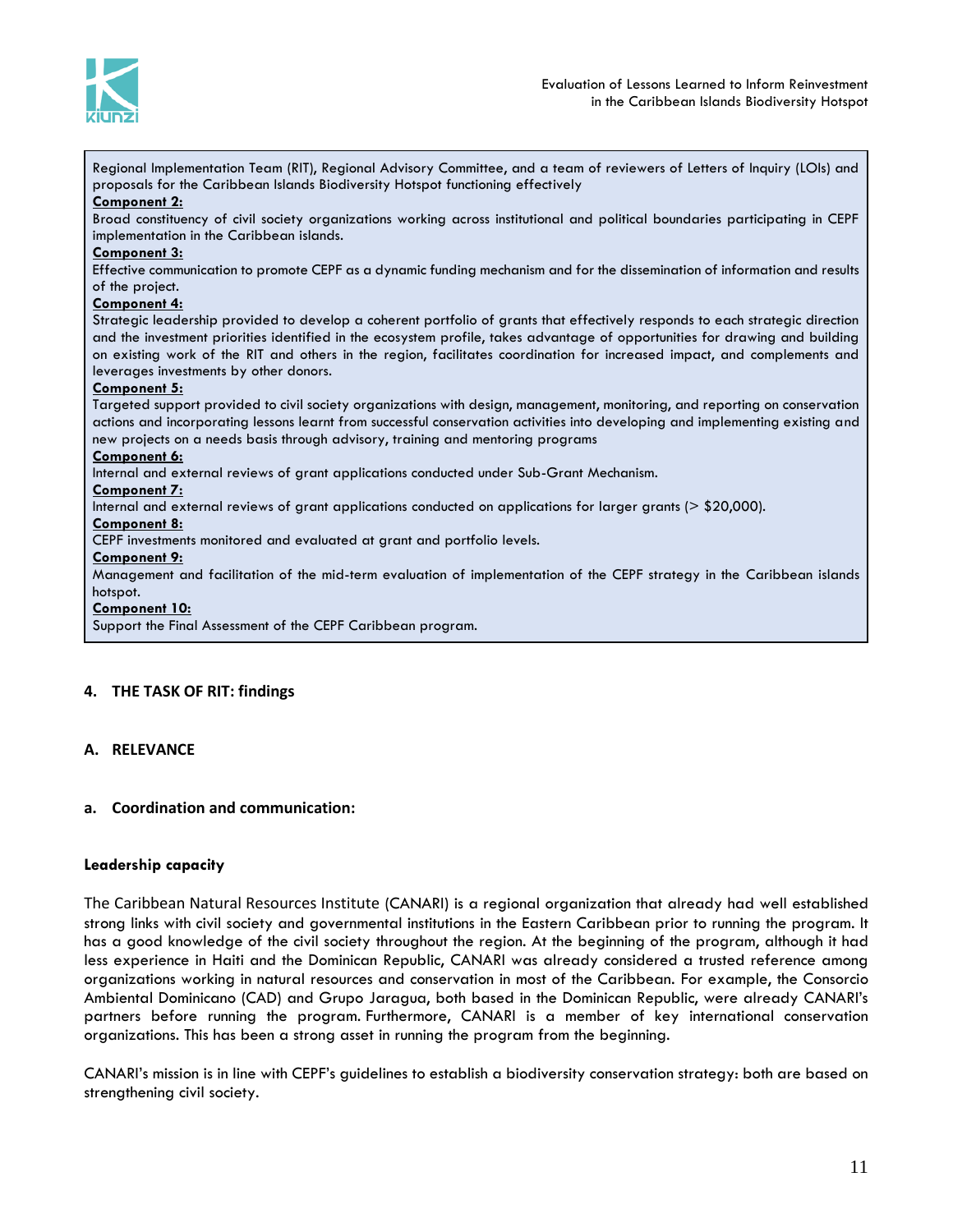

One of the RIT tasks was to serve as the lead point of contact for CEPF in relation to international donors, host country governments and agencies, and other potential partners within the hotspot. Therefore, at the start of the program, the RIT established contacts with the Global Environment Facility (GEF) focal points, among other things to receive their endorsement. They also established contact with the local ministries of environment/natural resources.

During the five years while the program ran, the country coordinators maintained contact with the government agencies and CEPF donors. The RIT also capitalized on the supervisory visits from the CEPF Secretariat to organize meetings with the key stakeholders.

From the onset, the RIT involved government agencies and civil society organizations in the program. The RIT visited the local government offices on various occasions.

In the three main countries involved (Jamaica, Haiti and the Dominican Republic), the RIT country coordinators kept contact with their respective government agencies. They also invited These government agencies to express their views during the mid-term and final assessments.

The relationships established with the government differed from one country to the next, and this is also linked with contextual elements.

For example, in the Dominican Republic coordination is strong between the ministry of environment and the civil society. Furthermore, the technical staff is stable, and over the past years they have established mutual awareness of the activities carried out by the various stakeholders. The country coordinator capitalized on this favorable situation and kept ongoing contact with the biodiversity department of the Dominican Ministry of Environment and Natural Resources by email, phone, and office visits.

In Jamaica, the country coordinator communicated regularly with government partners and "*CEPF has been recognized in Jamaica as a support mechanism for biodiversity conservation."* <sup>2</sup>

In Haiti, the country coordinator also established a strong link with the Haitian Ministry of Environment. Worth noting that at the Environment Ministry of Haiti opened a Biodiversity Conservation Office in December 2017.

Although the relationships with local governments depend on the local context, the RIT capitalized on its experience and the strong ties established in the Eastern Caribbean right from the beginning.

In the areas where the RIT supported grantees, it focused on encouraging the participation by the local government in the project design and running, where considered relevant and appropriate. For example, the RIT manager stated that the Grenada Dove Conservation Program was carried out in "…close working relationships with the Grenada Forestry Department who has the mandate for managing the priority KBA". The RIT did not get directly involved at local government level, such as village councils.

RACC members based in the Dominican Republic actively engaged in ensuring that CEPF strategies are aligned with national GEF priorities including the Ministry of the Environment and Natural Resources agenda for the system of national protected areas. The country coordinators and other members of the RIT staff also took part in national and regional events linked to the program´s activity sector.

Furthermore, the CANARI Executive Director conducted outreach activities during various events, (e.g. Meeting of Senior Officials & Council of Ministers on Environmental Sustainability for the Organization of Eastern Caribbean States (OECS), and other global events such as the IUCN World Parks Congress and Samoa SIDS Conference on

<sup>2</sup> *As stated in the RIT final report, Oct 2016, p.13.*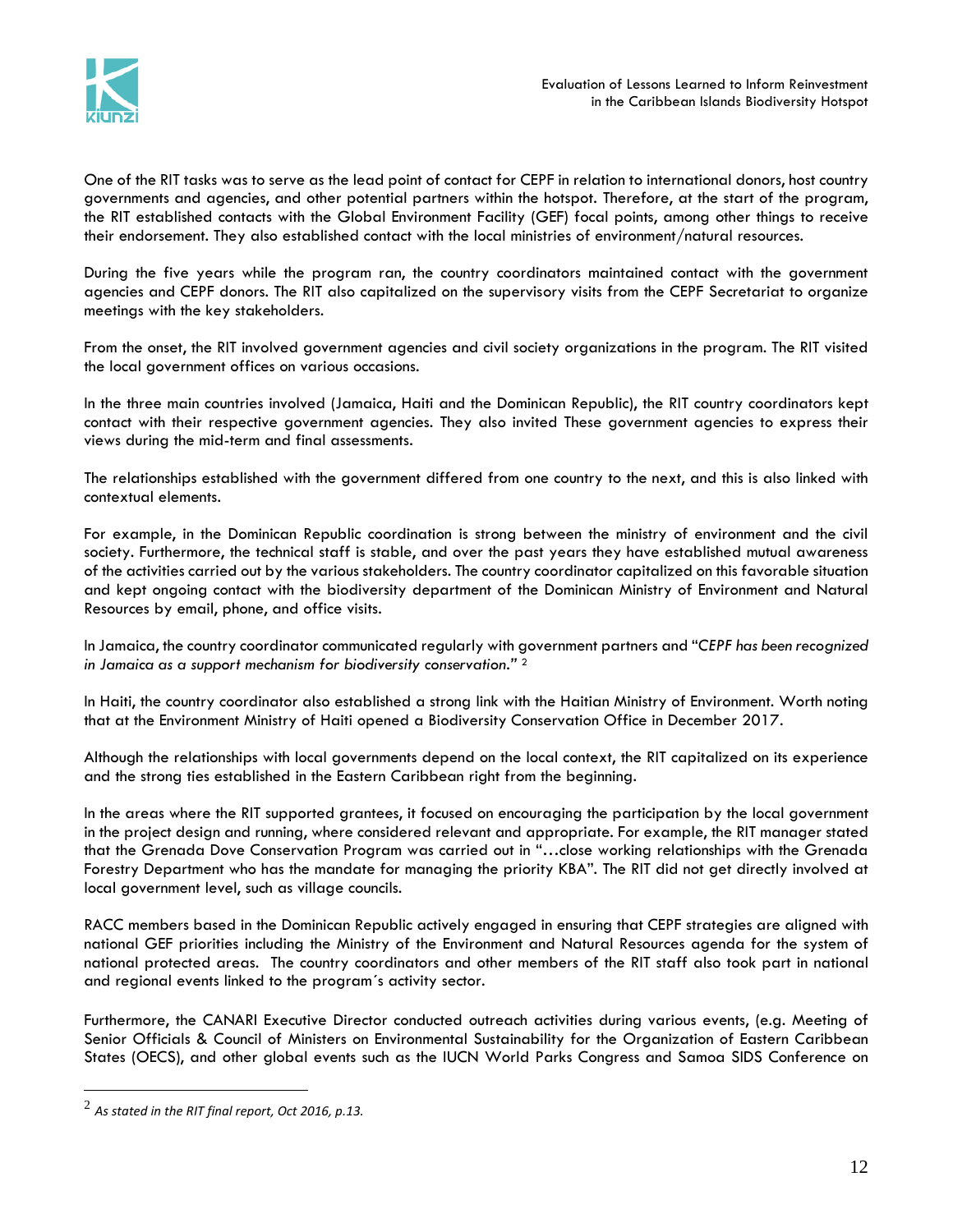

Sustainable Development in September 2014.<sup>3</sup> Taking part in These events were good opportunities to heighten awareness of the program and identify potential synergies.

## **Communication**

#### **General**

One of the RIT's task was to facilitate exchange among stakeholders. It had to provide lessons learned and other information to the secretariat to be communicated via the CEPF website. It also had to disseminate results via appropriate multiple media.

The RIT established a communication strategy at the beginning of the program. It included clear objectives, a target audience, messages and a detailed methodology and tools to reach the objectives.

The e-newsletter Capacité, the CEPF Caribbean webpage located on the CANARI's website, the CANARI Facebook page and the spread of information via some biodiversity related listservs in the Caribbean were the main tools used to disseminate information.

These tools were consistent with the RIT's objectives, which were to communicate the availability of CEPF funding in the Caribbean Islands Biodiversity Hotspot and the lessons learned as the project progresses. They were also consistent with the primary audience which comprised prospective applicants, grantees, the CEPF secretariat, CEPF donors and RACC members

However, some elements suggest that it could have been implemented more effectively. There was no clear budget line for communication. The initial budget had an "Other professional services" line of \$ 2,000, with the following tasks: design web page, including social networking site and small grants database. There was also a \$1,000 line for the purchase of a video camera and \$ 5,000 were also allocated to translation in the RIT's first amendment.

Some responsibilities specific to communication were specified in 2012, (that is more than one year after the program started running), for example, assigning one of the RIT staff members as in charge of updating the CEPF Caribbean webpage. <sup>4</sup> Also, another member of the Trinidad and Tobago staff was appointed in April 2012 on a 5% of a fulltime basis as "Responsible for RIT communication, including managing the Capacité newsletter"<sup>5</sup>. One of the country coordinators was subsequently named as in charge of the Capacité newsletter. 6

The RIT published 14 issues of the *Capacité* e-newsletter, in English, French and Spanish7. It was considered a well written communication tool with quality information. However, it seems that it did not reach its objectives with its target audience. Most of the grantees and regional advisory committee members said they lacked the time to read the newsletter. One of the concerns expressed by the stakeholders has to do with the outdated format of the newsletter, the fact that it comes as an attachment which the reader has to first open and then peruse to identify the information he/she considers relevant. This issue was also mentioned in the RIT's final assessment.

The RIT created a specific webpage for the CEPF Caribbean program within its corporate website. The objectives were to provide information to the grantees and other stakeholders, as well as transparency regarding the project.

<sup>3</sup> *Performance Tracking Report July – December 2014; p. 30.*

<sup>4</sup> *RIT performance report 2012 Jan-June*

<sup>5</sup> *RIT supervision mission report – November 2012; annex 5. P11.*

<sup>6</sup> *RIT supervision report – December 2014*

<sup>7</sup> *RIT Final report, Oct 2016; p.16.*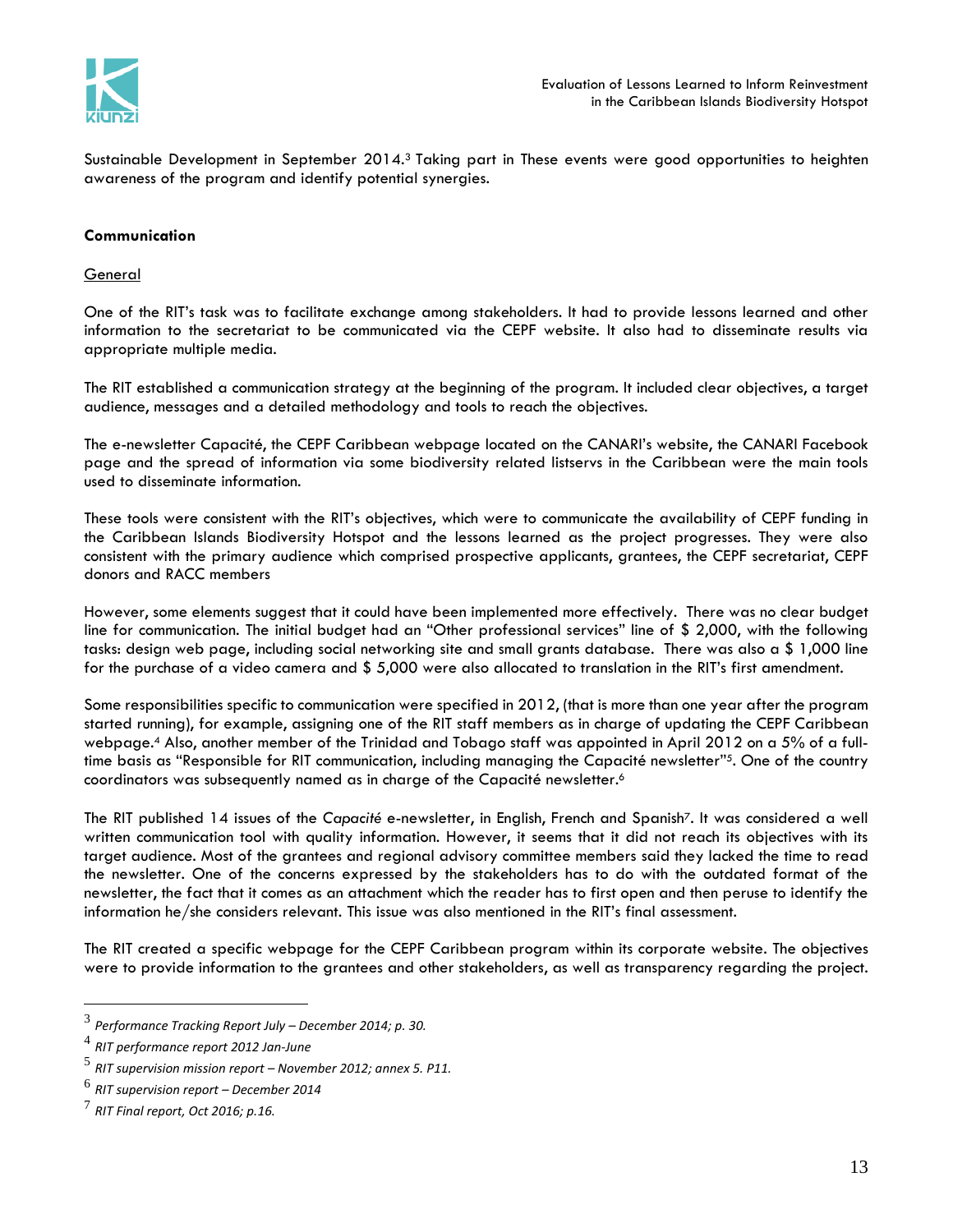

This page had weaknesses. The website´s content management system too old and inflexible to offer the information in a user-friendly and attractive format. Furthermore, the page was not easy to find, as there was no direct link from the front page of CANARI's website. Very few interviewed stakeholders mentioned the page as an important tool used to foster information exchange.

The RIT also built a database with content information for 507 key stakeholders in the hotspot. This database includes applicant grantees, other civil society partners, CEPF and other key donors, technical partners, government agencies and technical reviewers. This database was not public.<sup>8</sup>

Fifty project posters were also designed and introduced during an outreach event organized by the Agence Française de Développement (AFD), the RIT and the CEPF Secretariat in Santo Domingo in November 2015.

Experiences and know-how sharing activities between similar projects have not been held on a systematic basis, neither on local nor regional level. Many grantees believe greater efforts should be made in this respect.

Furthermore, some of the grantees were surprised to learn that another organization been awarded a project affecting the same area, with some similar activities, without any previous coordination. For example, such was the case in Jamaica with the Caribbean Coastal Management Foundation, (CCAM) and the Jamaica Environment Trust (JET) organizations in the Portland Bight KBA in Jamaica.

Some lessons learned with regard to communication:

RIT communication activities could have had a bigger impact if better integrated with the global implementation strategy. Some tools could also have had a greater particularly with regard to the choice of means to reach their audience. For example, video should be considered a way to share lessons learned, know-how and to present the different projects.

The evaluations, meetings and workshops organized in the framework of the program were considered by most of the stakeholders as excellent moments where they could share information with each other and build partnerships. Although these events are effective in terms of communication and partnerships, they are generally expensive.

Meetings are essential, but there may be cheaper solutions that could work in parallel. A smartphone application designed for this purpose could simultaneously provide an effective way to share information and identify potential partnerships. Every grantee could automatically receive information and updates regarding similar projects and contact these projects with a chat system providing automatic translation. This option could stimulate regional awareness.

Language capability of country coordinators and CEPF staff was a positive point, with fluency in the local languages considered a strong asset by every stakeholder in the program.

The RIT attached importance to local languages in relation to every aspect of the small grants management. This was considered very valuable by the local CBOs, mainly in Haiti and the Dominican Republic.

# **Facilitating partnerships between stakeholders**

The RIT had to facilitate partnerships between stakeholders to achieve the objectives of the ecosystem profile. More specifically, they had to build partnerships between and among grantees and other stakeholders, foster

<sup>8</sup> *RIT Final report, Oct 2016; p.10.*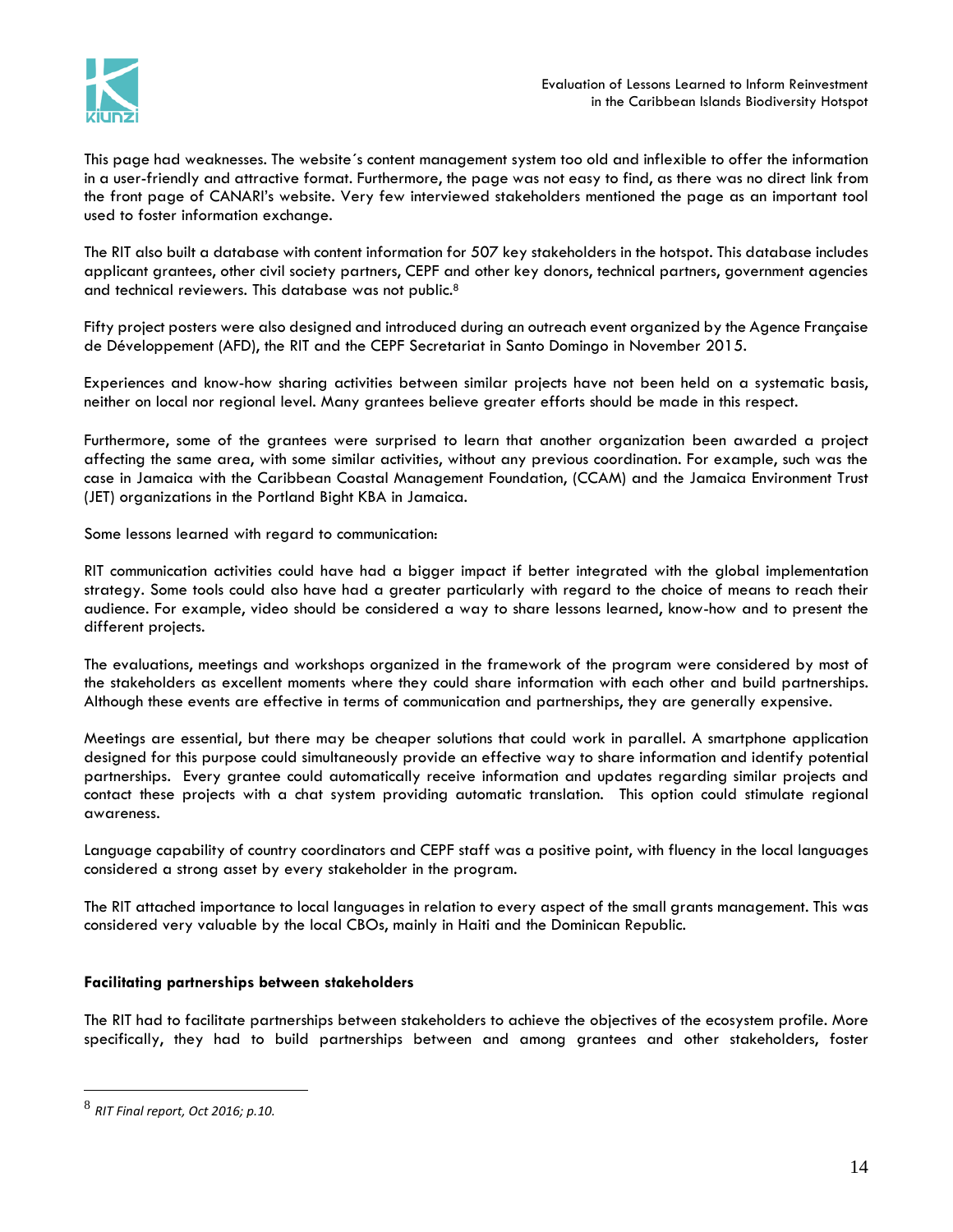

collaboration and coordination among local or international donors, and, in coordination with CEPF's Secretariat, ensure communication and collaboration with the seven CEPF donors.

Partnerships between and among grantees and other stakeholders:

The RIT stated that it evaluated the possibility of synergies during the reviewing process of the small and large grants LOIs and proposals.<sup>9</sup>

Twenty-three stakeholder partnerships and initiatives were established in the framework of the program.<sup>10</sup> This means that almost 30% of the projects carried out during the program included a partnership.

What strategy did the RIT use to promote partnerships between and among grantees and other stakeholders? The country coordinators played a key role in these activities. The common evidence that we received from the country coordinators was that this work was mainly done independently at a national level in their respective country. Working with the Secretariat, the RIT identified possible synergies taking into consideration the thematic and, if relevant, the geographical complementarity of the projects, and put the grantees in contact.

Two national action learning groups were also created aimed at improving networking among CSOs<sup>11</sup>. In the Dominican Republic, the first group was established in June 2012. 25 representatives from 19 groups took part. In Jamaica, the first meeting took place in February 2013. These activities provided opportunities for organizations working on similar issues to share experiences and lessons learnt. It is worth mentioning that in Jamaica, participants noted that "networking among CSOs and the need for opportunities to do so in a more systematic manner should be a priority".<sup>12</sup>

Civil society organization networks differ greatly from one country to another. The Dominican Republic civil society availed of previous projects run by Helvetas and the DED (formerly the German Development Service). The CEPF program helped amplify and strengthen this process and one could say that a network of CEPF grantees was formed in the Dominican Republic. Hence, as mentioned in the funds leverage section, several grantees are still working together on a common climate change project proposal.

The RIT country coordinator in Haiti encouraged four grantees, namely, Organisation des Paysans pour le Développement de l'Unité II de la Forêt des Pins (OPDFM), the Philadelfia Zoo, Agronomes et Vétérinaires Sans Frontières (AVSF) and International Iguana Foundation (IIF) to work together. This resulted in increased coordination and effort.<sup>13</sup>

Nine public-private partnerships were cultivated in the Dominican Republic, Antigua & Barbuda, and Haiti through a variety of modalities: leveraging of funds to purchase land from local businessmen, support for reforestation through carbon credit from US and Canada-based chocolate manufacturers, alliances with tourist operators, and creation of conservation networks and alliance with local businesses. A public-private and academic consortium as well as a national trust were also established.<sup>14</sup>

A good example of projects that attracted different types of stakeholders at local, national or international levels is the Reserva Privada El Zorzal in the Dominican Republic, in which the national and international private sector,

<sup>9</sup> *RIT Final report – Oct 2016; p 20.*

<sup>10</sup> *Achievement of CEPF portfolio targets from 2010 to 2016 – Final report; p11.*

<sup>11</sup> *See: http://www.canari.org/networking-and-action-learning-by-csos*

<sup>12</sup> *RIT final report; p22.*

<sup>13</sup> *RIT final report, Oct 2016; p.15.*

<sup>14</sup> *Achievement of CEPF portfolio targets from 2010 to 2016 – Final report; p9.*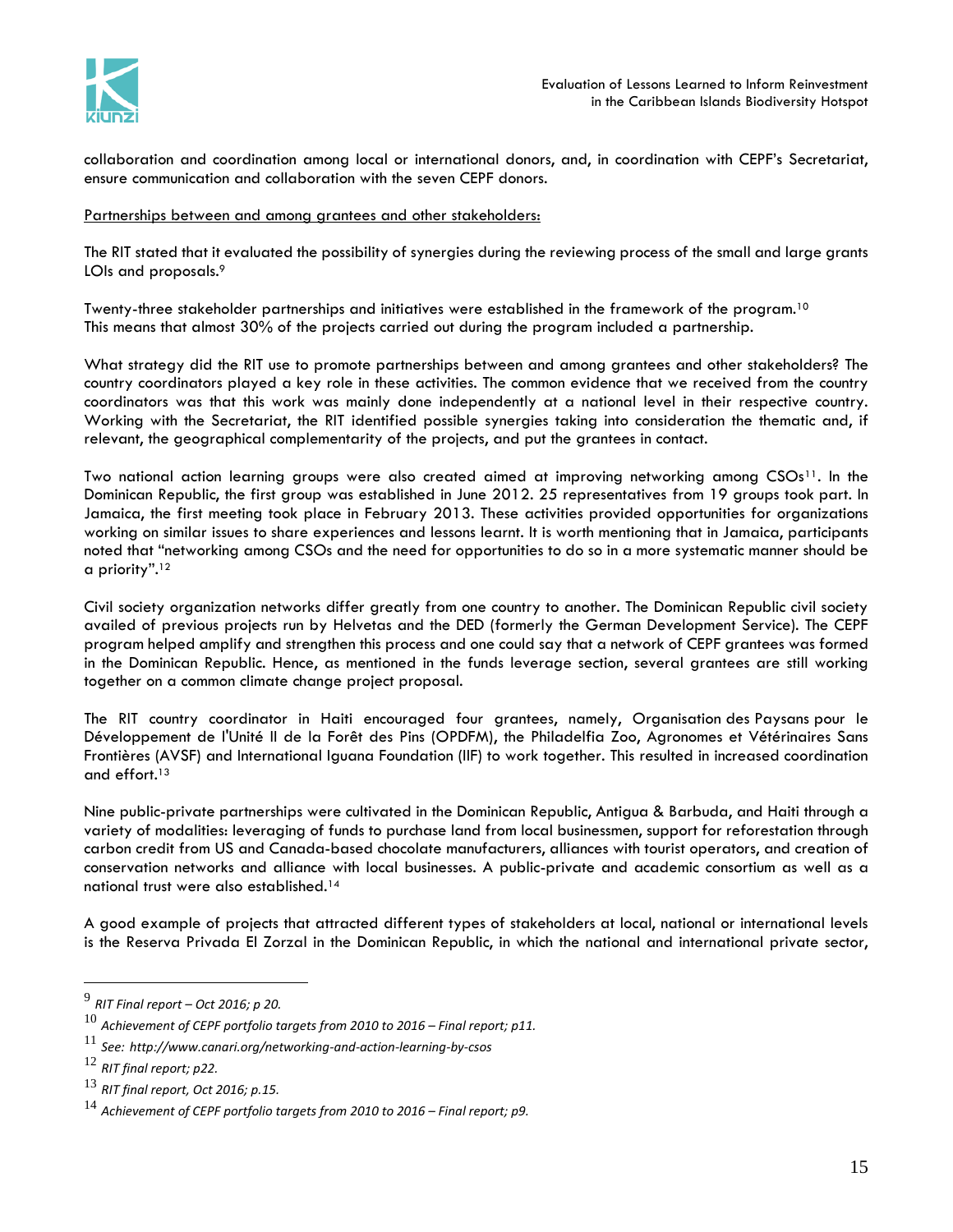

government and universities, and international organizations worked together. Other examples are, the OPDFM reforesting project in La Forêt des Pins, in Haiti, involving a university, a grass-roots organization and a development agency, and, in Jamaica, another exceptionally strong model partnership was established for the Goat Island campaign, which truly brought together a force of organizations working locally, nationally and even internationally.

The interviews carried out by the evaluation team confirm that the face-to-face events organized by the RIT were seen by the grantees as important for identifying potential partnerships. Various grantees also mentioned that the country coordinators played an essential role in identifying potential partnerships.

However, the general point of view, even for most of the RIT members, is that the task of identifying potential partnerships should be conducted more systematically. There were no clear procedures for this activity and pinpointing potential partnerships and synergies was limited to a national range, at least as far as the country coordinators were concerned.

The Consorcio Ambiental Dominicano (CAD) manager suggested that internships between organizations that have similar activities in the whole intervention area should be encouraged and organized when considered appropriate. The evaluation team also considers that this could be a relevant way to promote experience sharing activities and synergies. If this option is considered, it would however be important to formalize the activities with clear objectives and procedures to guarantee their impact.

New technologies should also be considered while investigating options to bring similar grantees together. Setting up an application that automatically transmits information relevant to every grantee, that identifies complementarity among projects, and allows direct communication with automatic translation, could very likely be the key to encouraging partnerships.

## Promote collaboration and coordination among local and international donors

The RIT maintained several discreet collaborations with CEPF donors, but opportunities for more collaborations exist.

In general, the RIT and the CEPF Secretariat coordinated visits to the program's donors during the supervision missions. The country coordinators also maintained contact with donors.

The World Bank capitalized on a supervision mission conducted in November 2012 by the CEPF Secretariat. They conducted two field visits and joined the grantees meeting held in Santo Domingo. The RIT also organized a donors meeting in Barbuda. The World Bank also visited Jamaica and Trinidad & Tobago in February 2015. The EU visited the Dominican Republic in July 2016.

Some specific collaborations have been carried with a donor in this context.

Three outreach events were held in Haiti, the Dominican Republic and Jamaica. These events helped to start conversation between some donors and grantees on a one-on-one basis.<sup>15</sup>

The privileged relation established with the AFD and the French Embassy in the Dominican Republic in the framework of this program led to organizing an event in Santo Domingo aimed at presenting the projects being run in the region, as well as a photographic exhibition that gave visibility to the 36 biodiversity hotspots located all over the world. Also, a visit to the La Humeadora National Park was organized the day after. Members of the government, the private sector and the media were present.

<sup>15</sup> *Performance Tracking Report July – December 2015; p24.*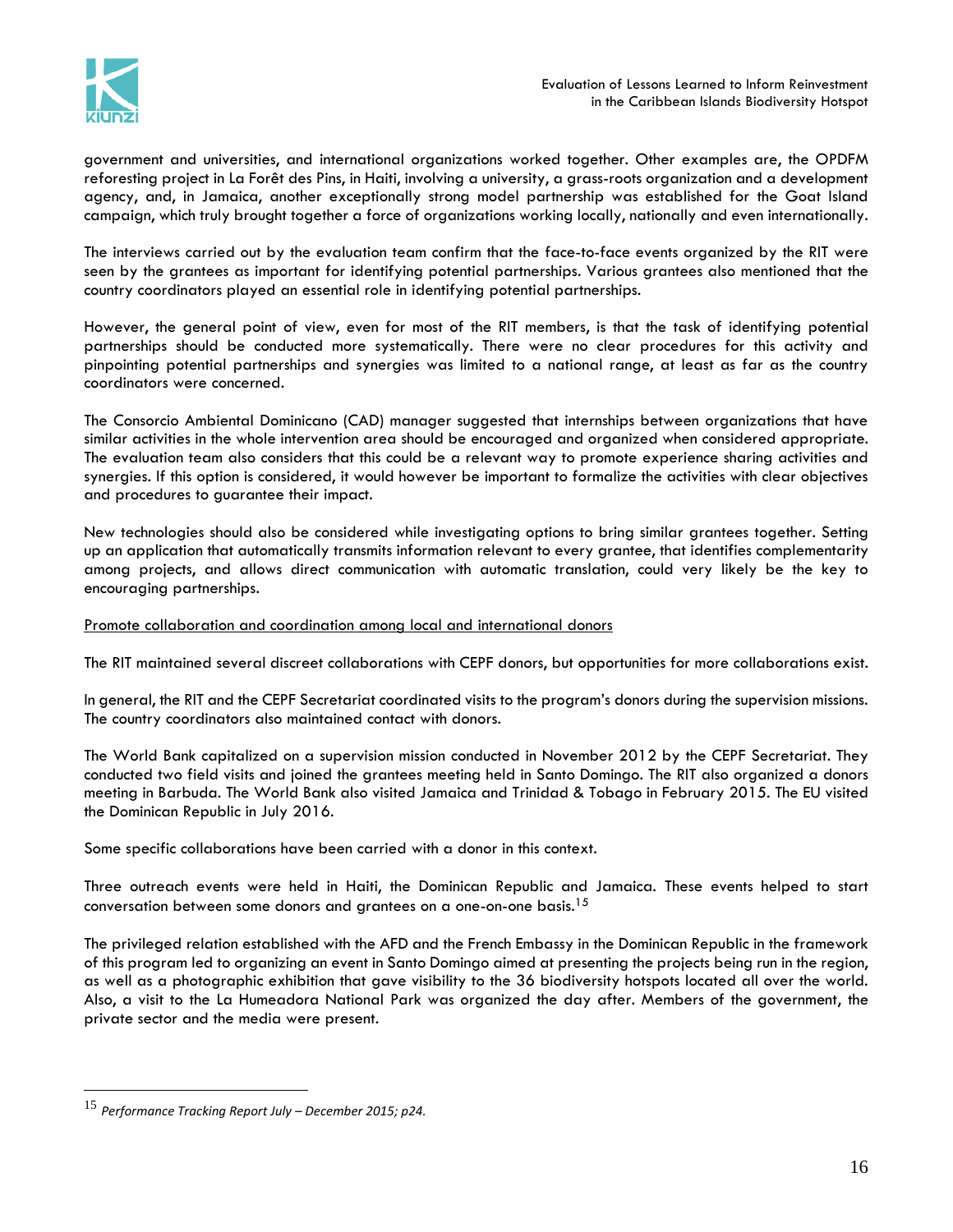

In Jamaica, the country coordinator had preliminary discussions with the GEF Small Grants Program Director in September 2013 to explore how the two funds might support complementary work in the Peckham Woods KBA.*<sup>16</sup>* Furthermore, several GEF staff participated on the RACC, and several projects received GEF co-financing.

It is worth mentioning that the GIZ showed interest in offering collaboration to perform binational activities in Haiti and the Dominican Republic, but this proposal was not followed up.

Worth noting is that local representatives from AFD, the EU, the World Bank, and the Japanese Government actively participated in the final assessment workshops, showing a strong commitment with the program.

# **Funds leverage**

The RIT had to foster opportunities to leverage CEPF funds with donors and governments investing in the region.

The RIT mentioned in its final report having adopted two main approaches to fundraise for CEPF projects:<sup>17</sup>

- 1. Developing proposals to seek complementary or follow-up funding.
- 2. Brokering relationships between CEPF grantees and donors.

The Report of Achievement of CEPF Portfolio Targets from 2010 to 2016 mentions various donor investments influenced by the Caribbean ecosystem profile. These successes cannot be attributed to the RIT. Nevertheless, it is important to mention their role in facilitating partnerships and encouraging co-financing.

The MacArthur Foundation supported complementary work of several grantees while the program was running. One of them was a US\$ 375,000 grant for CANARI to support its role as the RIT. The RIT received additional grants from:

- 1. IUCN Biodiversity and Protected Areas Management (BIOPAMA) for US\$ 31,000 to design and deliver a training course for terrestrial protected areas managers in the Caribbean region.
- 2. UNDP Haiti for US\$ 10,410 to facilitate a protected areas study tour in Trinidad for Haitian government agencies and key partners.
- 3. Technical Centre for Agricultural and Rural Co-operation ACP-EU (CTA) for \$82,250 for a regional training course in participatory three-dimensional modeling (P3DM) for trainers.
- 4. Caribbean Public Health Agency (CARPHA) and GIZ for US\$ 49,190 to run a Participatory Three-Dimensional Modelling (P3DM) exercise for the Soufriere Scotts Head Marine Reserve, in Dominica.

In Haiti, the Conseil des Hauts de Seine (a French local government) co-financed a CEPF project in the Massif de la Selle. The Norwegian Government funded three Haitian CEPF grantees in Macaya, Massif de la Hotte for a total funding of almost US\$ 2,400,000. Also, the Barr Foundation and Vétérinaires Sans Frontières mobilised around US\$ 1,000,000 in the Parc National des Trois Rivières and in the Fonds Melon River Basin of the Massif de la Selle.

In the Dominican Republic, UNDP-GEF contributed to the integration of two new protected areas and their management plans, as well as other activities. AECID (Agencia Española de Cooperación Internacional al Desarrollo) co-funded infrastructure in the Bahoruco Oriental KBA.

Still in the Dominican Republic, various donors invested in the El Zorzal Private Reserve, for a total amount of almost US\$1,000,000.

The total funds leveraged amount to more than US\$ 5,000,000, which is substantial considering the US\$ 6,900,000 of the program's budget.

<sup>16</sup> *Performance Tracking Report July-December 2013; p5.*

<sup>17</sup> *RIT Final report – Oct 2016; p.25*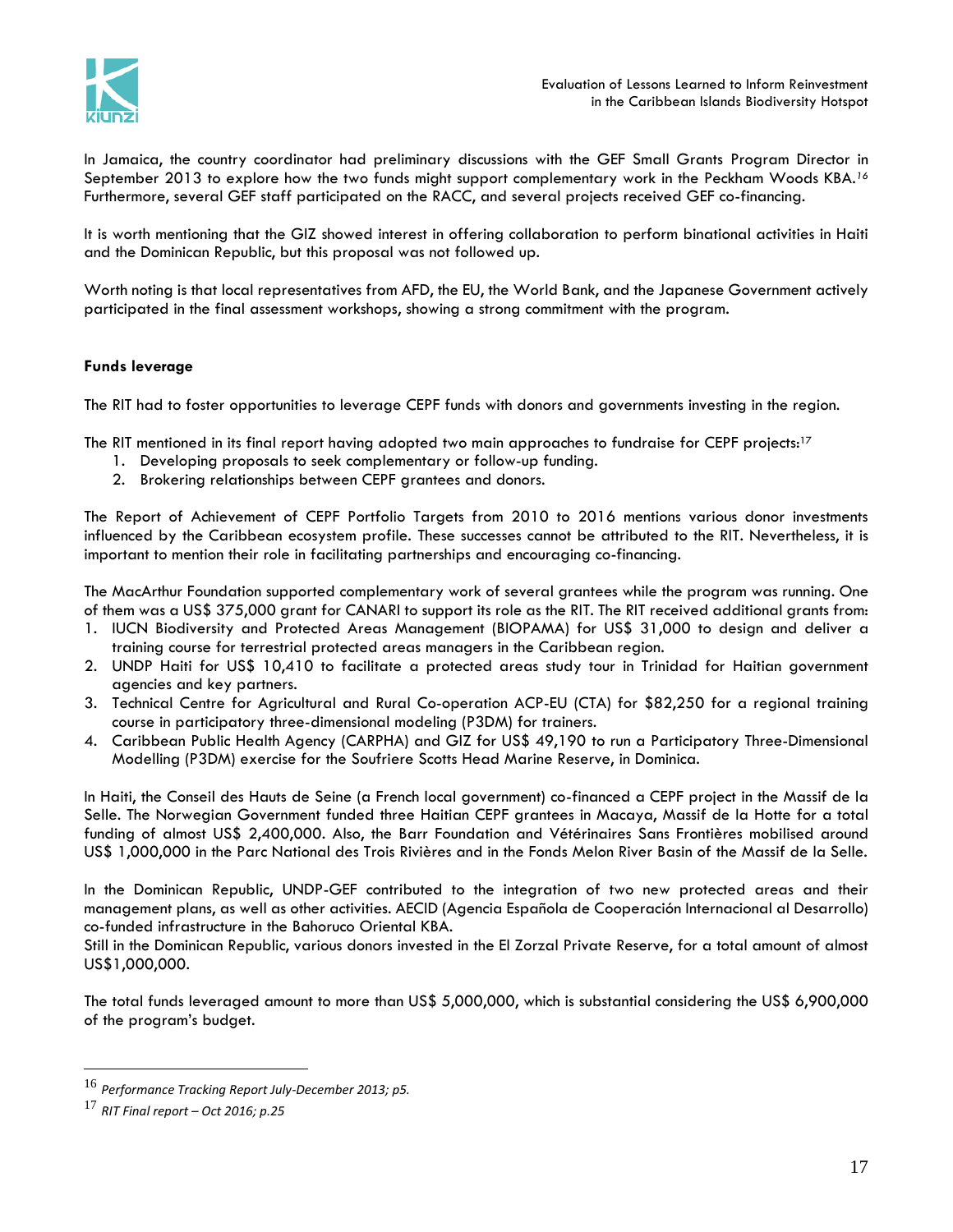

The RACC was considered a great source of strategic advice, not only during the projects approval process, but also as promoters of the CEPF at a regional level that, among other things, helped to open perspectives for funds leverage. For example, one of the RACC members in the Dominican Republic helped mobilize GEF funds.

Most of the interviewed grantees mentioned that they did not really feel supported by the RIT on this matter. It seems that most of the funds leverage activities were the consequence of isolated opportunities identified and pursued by grantees themselves.

Climate change funding workshop in the Dominican Republic:

At the end of the program, several grantees in the Dominican Republic and CEPF team members sought options to ensure the sustainability of their biodiversity conservation projects. There are more funds for climate change, so the idea was to establish links between biodiversity and climate change in order to ensure the sustainability of the biodiversity conservation activity of the grantees.

With the support of the RIT, Fondo Pronaturaleza (PRONATURA) organized a workshop with the CEPF grantees and other stakeholders to identify the funds available for climate change, to understand their specificities, and to learn how to apply for them. Grantees understood that to have access to these funds they must establish synergies as these funds are generally very large (min. one million dollars). After this workshop, more meetings to produce proposals were organized among grantees. At the beginning of 2018, various grantees were still working together in order to securing these funds (Grupo Jaragua, CAD, INTEC, and CEBSE).

# **b. Capacity Building:**

According to the TORs, the RIT task was to build the grantees´ capacity in a variety of ways: assisting civil society groups in designing projects; building their institutional capacity and providing guidance in implementing safeguard policies.

The capacity building activities focused on the following topics: Strategic planning, financial management, development of sustainable financing strategies, feasibility action plans, improvement of governance structures, development/improvement of websites, training and mentoring in proposal development and scientific writing, effective communication, networking and outreach<sup>18</sup>.

The RIT based its capacity building strategy on a varied set of activities which included mainly workshops, national action learning groups and one-on-one coaching. Other actions, for example, communication, contributed to the capacity building process of the grantees, the dissemination of lessons learned being a factor of capacity building.

Various workshops were held, several with MacArthur Foundation co-funding:

- January-July 2012 Barbados, Antigua & Barbuda, Grenada, St. Vincent & the Grenadines, Saint Lucia and Dominica: 4 national level workshops for civil society groups with the aim of building capacity in project design and proposal development.<sup>19</sup>
- July 2013 Kingston:

<sup>18</sup> *RIT performance tracking report Jan-June 2016; p1.*

<sup>19</sup> *RIT performance tracking report Jan-June 2012; p19 and July-Dec 2012; p14.*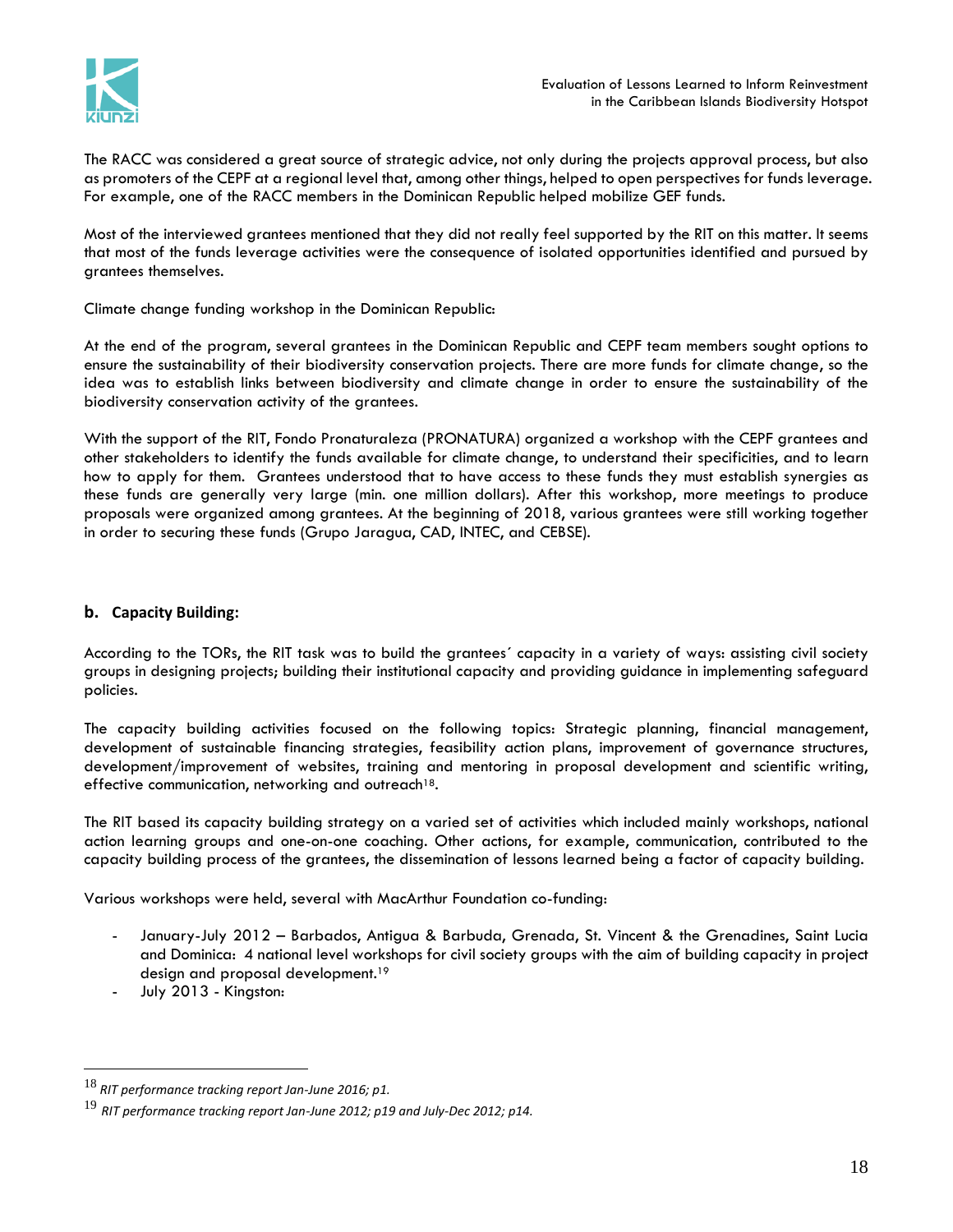

- o Training session aimed at strengthening the grantees´ capacity in financial management and reporting. Representatives from 15 grantee organizations took part in the workshop. (Held in advance of the Mid-Term Evaluation Workshop).
- $\circ$  38 attendees took part in the mid-term evaluation, which can be considered an important component of capacity building as it focused on knowledge sharing and networking among grantees.
- September 2013 Santo Domingo: the RIT and the CPEF grantee Instituto Dominicano de Desarrollo Integral (IDDI) held a workshop on sustainable financing.<sup>20</sup>
- October-November 2013 Barbados, Dominica, Grenada, St. Vincent & the Grenadines: national workshops held by mentors to provide support to applicants (complementary funding from the MacArthur Foundation).

It is also worth noting that some of the grantees played an important role in terms of the capacity building of other grantees and in some cases of the CSO in general. It is not a direct outcome of the RIT, as the grantees were in charge of their own projects, but their activity played a considerable role in the capacity building process of the grantees. For example, the RIT participated in a March 2014 workshop held by PANOS in Jamaica focusing on social communication. CEPF also funded two webinars aiming to strengthen the grantees communication capacities. These events were performed by the Rainforest Alliance in collaboration with PANOS Caribbean.<sup>21</sup>

# **One-on-one coaching:**

It should be noted that when asked about capacity building some grantees were confused and associated this task with workshops. Then, it was while mentioning the country coordinators or the staff in Jamaica that they stated their key role in terms of capacity building.

The RIT concentrated most of its capacity building activities on one-on-one coaching. The country coordinators played a key role here. They provided support to the grantees in many aspects of the activities that they had to carry out: designing the project, submission and reporting. The country coordinators visited the grantees, maintained contact by email, by phone or by videoconference. The type and intensity of support depended on the specific needs of the grantees and the context of intervention, but all in all, grantees were very satisfied by the support and its contribution in terms of capacity building.<sup>22</sup>

The vast majority of the grantees praised the one-on-one coaching activities carried out by the country coordinators.

For example, CCAM in Jamaica said that their institution was on the verge of collapse before the program, and that the support had "strongly improved their capacities" and "has been absolutely brilliant".

Some grantees received only one visit, and others were visited in the field more than 3 times. Given that RIT travelling was limited in the Eastern Caribbean, part of this exercise was in the form of online field visits. The RIT also availed of visits conducted for other activities to visit the grantees.

# **Pool of mentors:**

<sup>20</sup> *RIT performance tracking report July-Dec 2013; p5.*

<sup>21</sup> "*Connecting Conservationists in the Caribbean Islands Hotspot" Rainforest Alliance Final Project Completion Report*

<sup>22</sup> *The results of the online survey confirm the information received during the interviews: Eastern Caribbean apart, the reviews are positive in the three countries where there was a country coordinator physically available on the field, namely, is Jamaica, the Dominican Republic, and Jamaica.*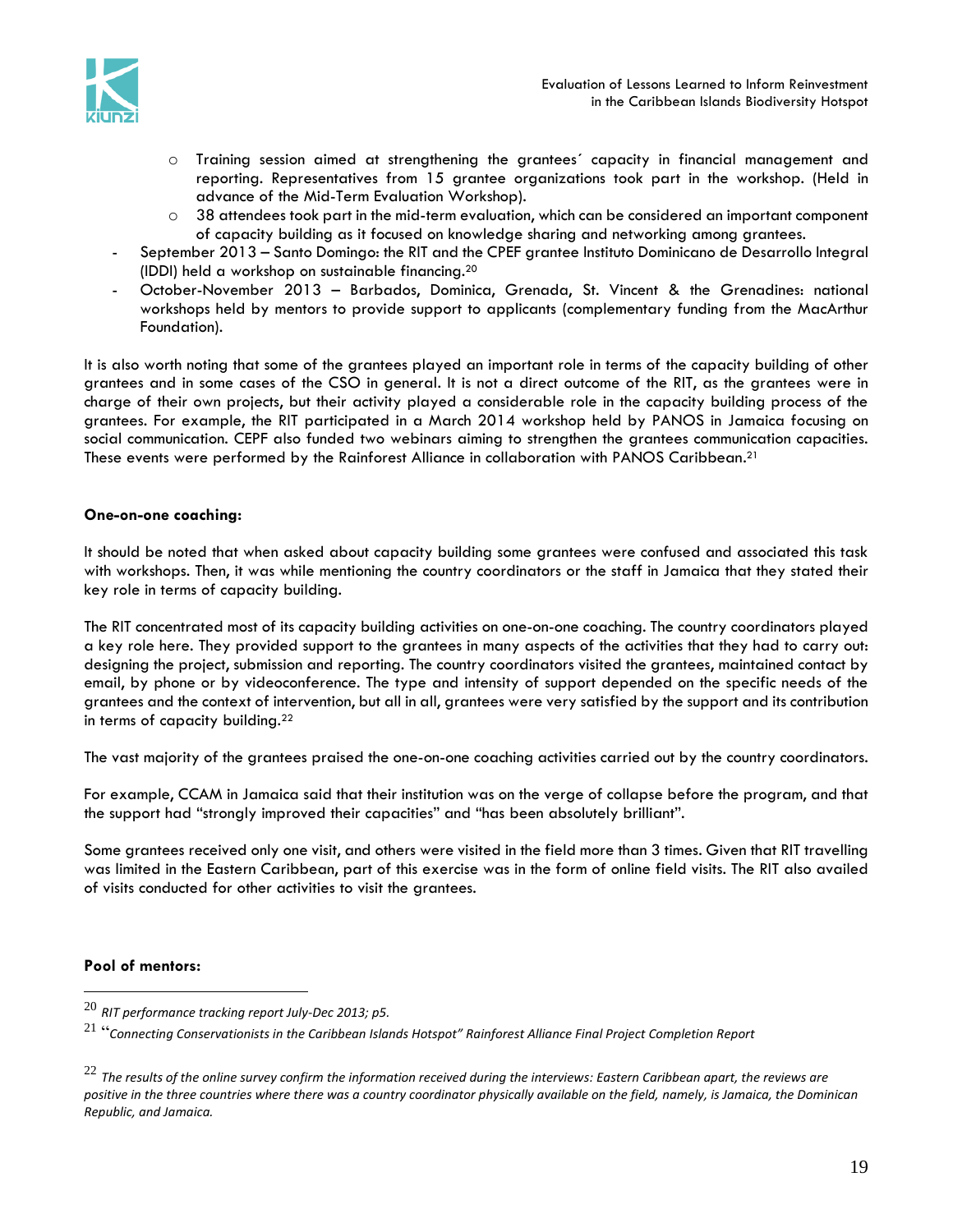

The RIT also developed a pool of mentors throughout the region. This activity was part of a US\$ 475,000 project funded by the MacArthur Foundation outside the framework of the CEPF program23.

They organized two training sessions focused mainly on CEPF procedures: proposal forms and organization assessment tools. As mentioned above, workshops organized by mentors were held in Barbados, Dominica, Grenada, and St. Vincent & the Grenadines in October and November 2013.

The mentor's intervention varied from one country to another. In the Dominican Republic, Jamaica and Haiti it was limited to some logistical help during workshops. However, according to the RIT, mentors helped to anchor the RIT's activities in the areas where they could not be physically present all the time, i.e., in the Eastern Caribbean KBAs. The mentors that were identified as having the greater potential impact on running the program were in Dominica, St. Lucia, and Antigua & Barbuda.

Although the RIT expected mentorship to play an important role in terms of capacity building and monitoring in specific areas, it did not have the expected impact. The RIT recognizes that the efficacy and impact of this activity vary greatly, and most of the stakeholders who were asked about the mentors were completely unaware of them or had the impression their work was irrelevant.

The RIT identified several reasons to explain the mentors´ poor impact:

- Inadequate selection of the mentors;
- The mentorship program is not cross-curricular in terms of running the program;
- Volunteer work limitations in terms of the mentors´ availability and motivation;
- More resources were needed so the mentors could deliver their work properly.

Despite the mixed impact of mentorship, the RIT still believes it is a relevant solution for this type of program. They believe it should be better resourced and better integrated into the program.

Considering the fragmented profile of the hotspot, mentorship still appears to be a relevant solution to provide custom support to the grantees located in remote areas.

Worth mentioning is that some grantee to grantee mentorship activities have been carried out in the framework of the program. As mentioned in the *Accessibility* section, in the Dominican Republic the Sociedad Ornitológica de la Hispaniola mentored the Fundación José Delio Guzman. Also, Fauna and Flora International directly mentored the Environmental Awareness Group (EAG) in Antigua & Barbuda and the Saint Lucia National Trust through its "Islands Without Aliens: Building Regional Civil Capacity to Eradicate Alien Invasive Species" project<sup>24</sup>.

#### **Capacity building in the perspective of the next program**

Considering the experience provided during the first phase of the CEPF program in the Caribbean, what strategy would be relevant to assisting civil society groups in designing projects, building their institutional capacity and guidance for the implementation of safeguard policies?

The consulted RIT members and stakeholders mentioned the importance of a holistic approach to capacity building. Specific actions do not have a strong and sustainable impact unless they are anchored in a long term strategy. Many interviewed grantees stated that a single event is generally not enough to significantly improve capacity building.

<sup>23</sup> *RIT final report – Oct 2016; p.31.*

<sup>24</sup> *Fauna & Flora "Islands Without Aliens: Building Regional Civil Capacity to Eradicate Alien Invasive Species" – Final Project Completion Report.*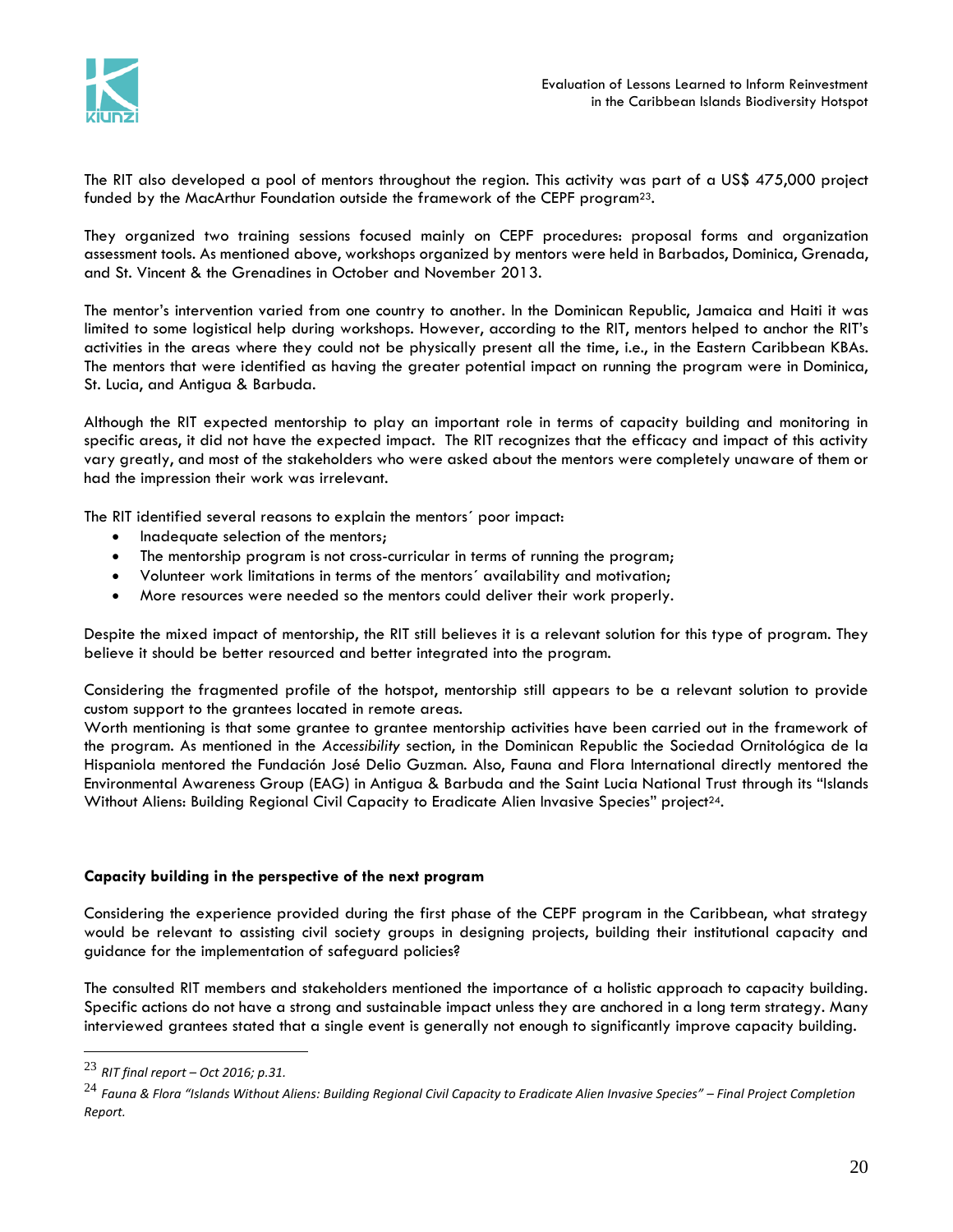

Because of the fragmented specificity of the Caribbean and the diversity of CSOs, the RIT´s strategy, mainly based on one-on-one support backed up with workshop, seems to be relevant.

#### Workshops

Regional workshops in the Caribbean are very expensive and their logistics present many difficulties: flights from one island to another are expensive and often require transit to hubs. Furthermore, language issues pose a challenge. At the same time, every grantee that participated in these events considered them very important in terms of capacity building and experience sharing. The grantees also thought the national workshops and the in-person events in general were valuable.

Some adjustments could however be considered.

Grantees asked for long term training on specific topics. For example, many asked for training in funds leverage and sustainability. Because of the specificity of the CEPF program which is not designed to run activities on a longterm basis in the same hotspot, sustainability of the activities carried out by the grantees is a concern for many of them. As mentioned above, some activities have been carried out in Jamaica and the Dominican Republic, but the main opinion is that these activities should have been contemplated on a long-term basis.

Considering the difficulty in holding workshops, the RIT could be capitalizing on each of them organizing multithematic events for the next phase of the program. A set of events providing training in priority themes of capacity building could be integrated into the beginning of the program.

Also, these events could ideally provide a regional perspective. Stakeholders, whose activities, experience or knowhow are linked to an event´s themes, could be invited to share their experience online during such events. An example of this is the Rainforest Alliance grant that held webinars on various grantees.

One-on-one coaching

 $\overline{a}$ 

The impact of the one-on-one coaching could be improved thus strengthening the presence of the RIT in the Eastern Caribbean KBAs.

The RIT also emphasized the importance of bringing the grantees to the point of realizing their own weaknesses and needs. Once they are aware of their own needs, and depending on the specific characteristics of the grantee (location and accessibility, language, etc.), the RIT could offer various solutions, namely: hiring a specialist or mentor or other grantee to respond to these capacity building needs.

Grantee to grantee experience exchange at national and regional level is another way of capacity building as well as a way of building a regional scope of the program. More can be done at this level.

As the RIT manager stated, "*There is a lot of room for grantees to work together in tangible ways to build each other's capacity and this proved ever more important in light of the limited time that the RIT had to work on a one-on-one basis*". 25

The evaluation team addressed some suggestions on this point in the conclusions of this document.

<sup>25</sup> *CANARI's CEPF Final completion report, 25 October, 2016; p. 53*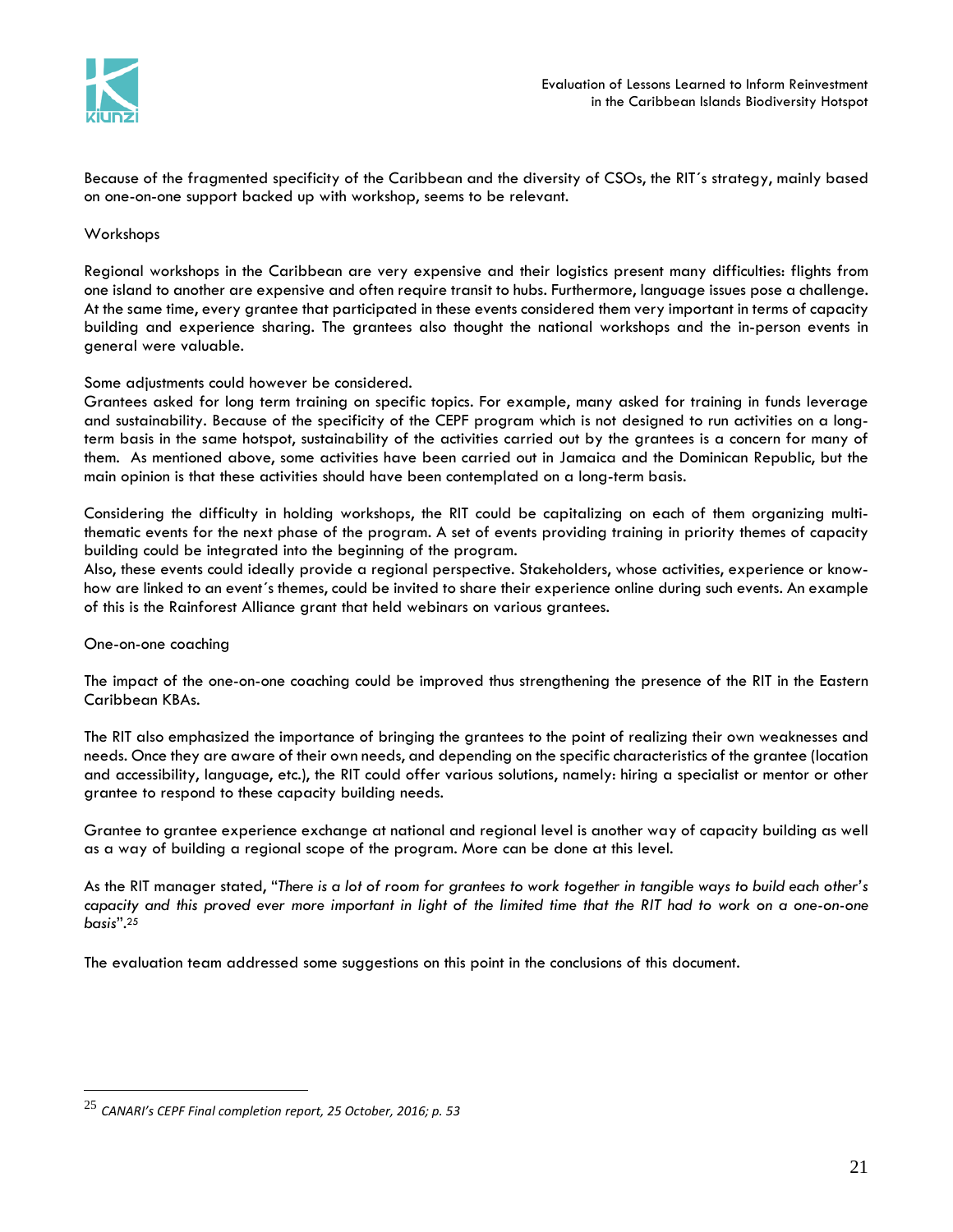

# **c. Coordination of the entire grant process**

#### **Handling open calls**

Most of the consulted key role players believe the proposal submission process is very positive. They mentioned transparency, continuous follow-up and feedback as very important assets.

However, they expressed some concern about processing delays during the first open call for proposals: the information given to the organizations participating in the bid could be confusing. However, these issues could be overcome thanks to the feedback and support offered by the RIT team and the CEPF secretariat.

On the other hand, some grantees mentioned confusing information coming from RIT and CEPF.

For example, a grantee located in the Eastern Caribbean was supposed to contact the RIT, but it also received a feedback from the CEPF secretariat that differed from the RIT's feedback. The grantee had the same problem while reporting. In the end, the grantee decided to send every email to five different contacts (from the RIT staff and CEPF secretariat) simultaneously.

This misalignment was detrimental in preparing their proposals. Also, a high level of coaching was needed for these first calls because the CEPF format was new to all the organizations and it took them some time to understand it.

The majority of the grantees learned from this feedback activity during the application process, but some organizations refused to take the recommendations into account and therefore failed to secure the grant. *For example, the RIT performance report (July-Dec 2011) states: "However, in some cases during part 2 proposal development (ie. JET and CCAM), applicants felt as though the proposal development process was cumbersome and overwhelming which partly lead to one applicant withdrawing from the entire process". This was confirmed during interviews performed in Jamaica and the Dominican Republic.* Worth noting that some potential grantees also withdrew because they disagreed with CEPF policies.

Some of the grantees and the country coordinators mentioned the importance of flexibility with regard to the budget section of the project design. Every part of the budget has to be meticulously justified, and every conceptual modification leads to subsequent budget modifications. Repeating this step is considered very tedious by the interviewed grantees. Therefore, one solution could be to budget the project only after there is a common agreement on the concept of the project and all the activities.

#### **Review process**

 $\overline{a}$ 

#### Regional Advisory Committee (RACC)

As a part of the applications evaluation process, the RIT had to facilitate technical advisory committee review.

The purpose of the RACC was to "provide technical guidance to the RIT to ensure that CEPF Caribbean investments are targeted to have the maximum impact on priority biodiversity areas with civil society playing a key role in these conservation efforts". <sup>26</sup> This technical guidance also had to guarantee transparency and accountability in the review process.<sup>27</sup>

<sup>26</sup> *Terms of Reference for the Regional Advisory Committee for the Critical Ecosystem Partnership Fund (CEPF) Caribbean Islands Hotspot – June 22, 2011.*

<sup>27</sup> *Achievement of CEPF portfolio targets from 2010 to 2016 – June 2016; p.12.*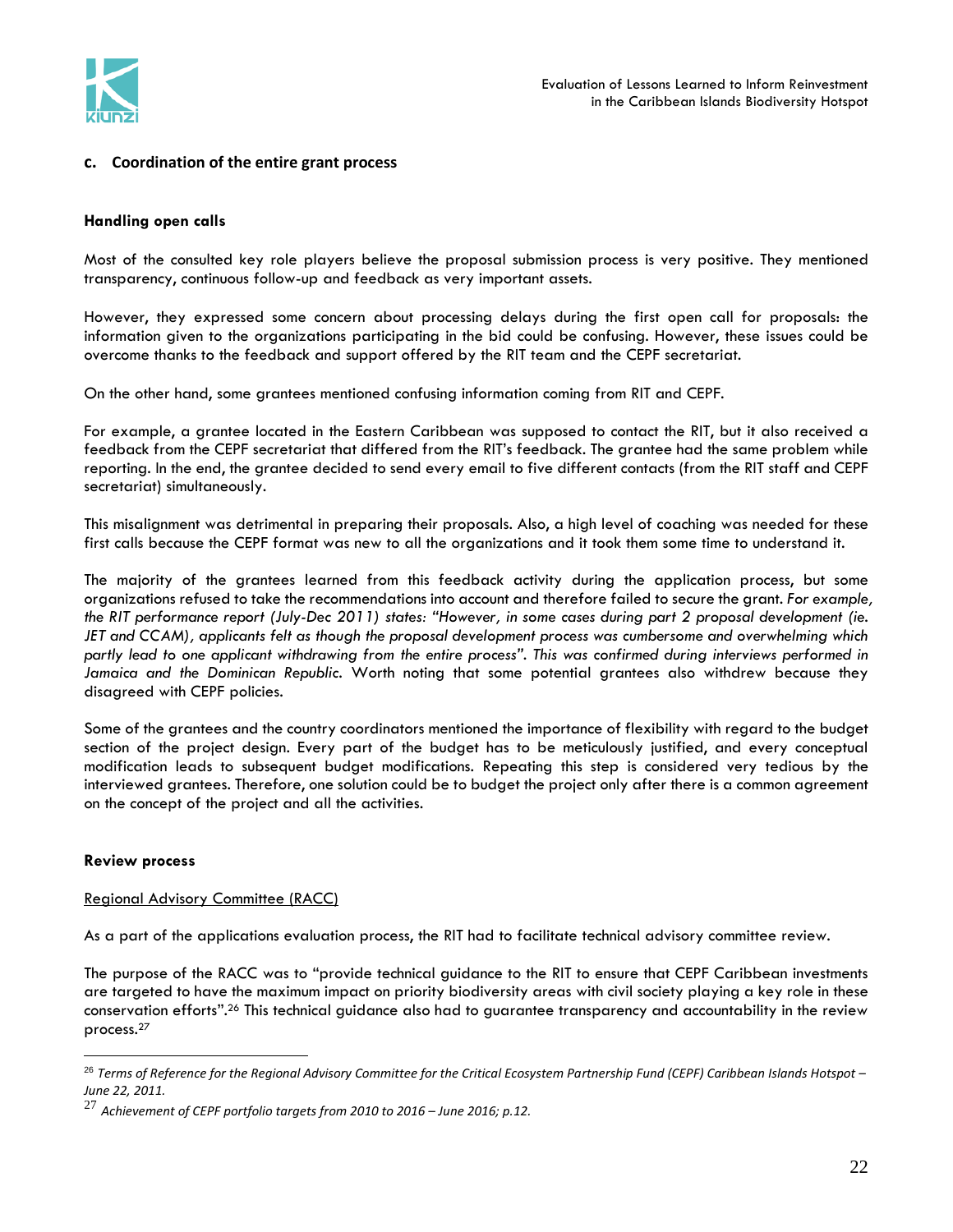

The RIT established a team of 17 experts. RACC members followed an inception training workshop held by the RIT in May 2011 in Trinidad and Tobago.<sup>28</sup>

The RIT not only considered the RACC an adequate way to provide expert inputs during the proposals selection, the RACC also "proved to be a great source of strategic advice in the region for the RIT"<sup>29</sup>, as stated in the RIT final report.

The consulted members of the RACC expressed concern regarding the decision process that follows their advice: there was no systematic method of informing about the decision taken. Also, they did not consider Capacité an adequate way of reporting the selection process as they need more summarized and systematic information. The evaluation team believes this is an important point. Each of the 5 consulted RACC members mentioned this issue as a concern.

One RACC member also mentioned that in some cases projects she/he did not approve were selected in the end, and suggested her/his point of view should be considered or at least subject to discussion with the RIT and the CEPF grant coordinator.<sup>30</sup>

Some of the interviewed members of the RACC also reported they were unaware of the procedures that follow their technical guidance. For example, they did not know that the proposals they reviewed were also reviewed by another member of the advisory committee. Worth noting, some of the members of the committee did not attend the training workshop, which could account for their lack of understanding of the procedures. However, this type of issue should be addressed during the next phase of the CEPF Caribbean program.

Some lessons can be drawn from the RACC role in the implementation of the first phase of the CEPF program in the Caribbean:

The advisory committee is volunteer-based and the work of its members should be acknowledged. Some procedures could be adopted to ensure the systematic communication of the final decision.

Also, when the members of the team in charge of the reviewing of the same proposals disagree a subsequent short online meeting aimed at exchanging points of views could be considered.

# **d. Managing a small grants program (under US\$ 20,000)**

One of the RIT tasks was to manage a program of grants under US\$ 20,000. It had to announce the availability of the grants, ensure sub-grantee applicant eligibility and capacity to comply with CEPF funding terms, manage the contracting of these awards, ensure sub-grantee compliance with CEPF funding terms, monitor, track and document grantee technical and financial performance, and assist the secretariat in maintaining the accuracy of the CEPF grants management database.

All the consulted grantees considered the small grants management process very positive. This is partially due to the experience the RIT had already gained in this area before running the program. The updated and translated templates were considered very useful for the grantees and the administrative support provided by the RIT was also considered very effective.

<sup>28</sup> *Caribbean Island Supervision Mission Report - June 2011; p.19.*

<sup>29</sup> *RIT final report – Oct 2016; p.49*

<sup>&</sup>lt;sup>30</sup> This was identified during an interview with a member of the RACC and confirmed in the RIT performance report 2011 Jul – Dec; p.7.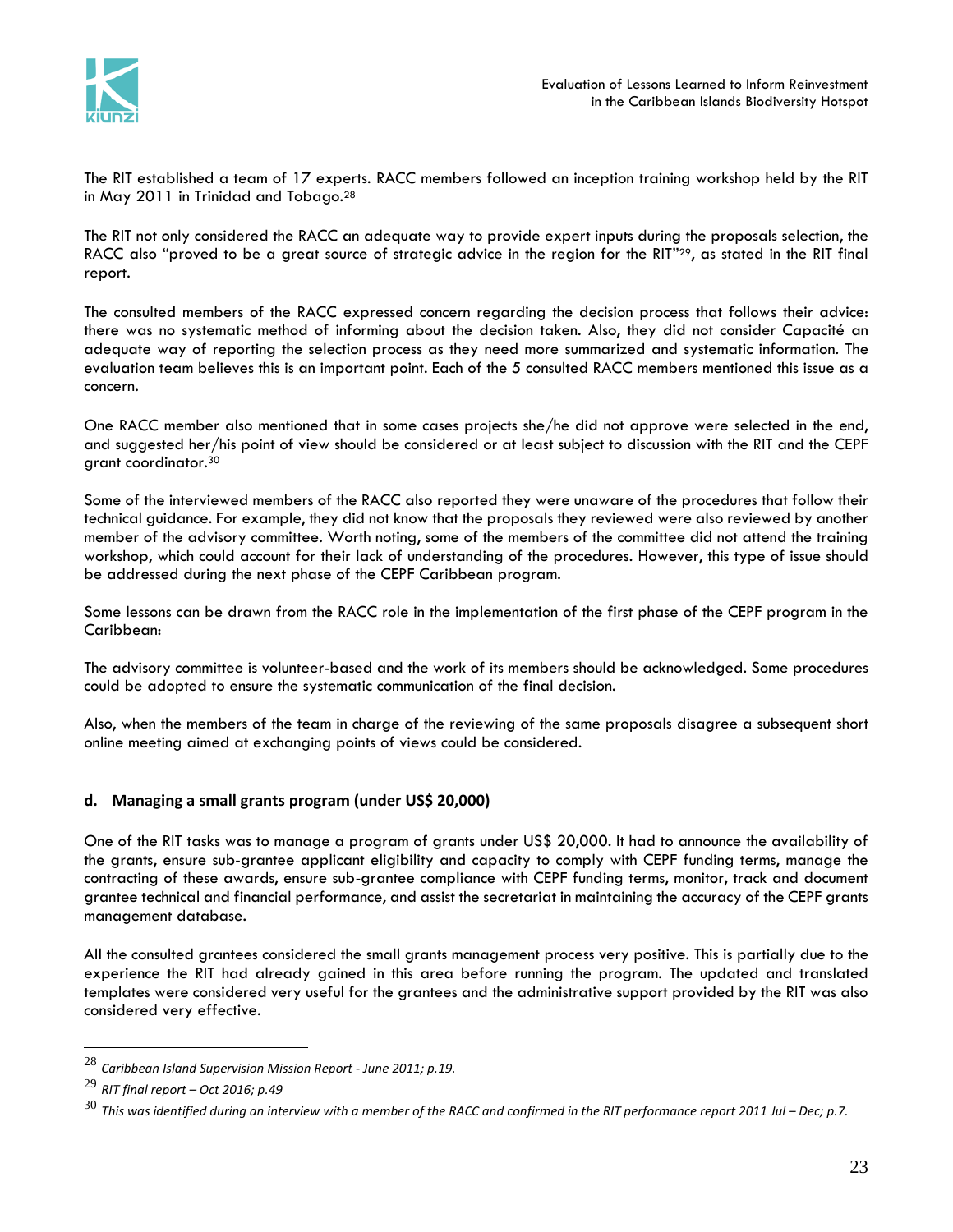

Small grants were not only designed for CBOs. Some of them have been used as a complementary intervention to strengthen some components of a large grant.

Members of the RIT team as well as from the CEPF office mentioned the possibility of lending more importance to the work with CBOs. These statements came mainly from stakeholders intervening in Haiti, but also from Jamaica and the Dominican Republic<sup>31</sup>.

For example, during his interview, the Haiti country coordinator stated "The main lesson I draw from this experience is that money that is invested directly in communities has a lot more impact. Local organizations do not have a lot of capacity, but if you invest US\$ 1,000 in a community, the impact will be much greater than if you invest US\$ 20,000 in an organization with much more capacity…"<sup>32</sup>

This option can be considered valuable as it tends to provide a higher investment to impact ratio than with large grants. This option is however time consuming and would mean a higher level of involvement in the field to coach the CBOs during the design and implementation of their grants. It is worth mentioning that, if this option is taken into account, the Small Grants Program has vast experience in terms of CBO coaching that could be capitalized.

# **e. Project supervision and reports:**

Overall, the monitoring and supervision activities were considered part of the capacity building process. Clearly, it is an added value for the project.

# **Supervisory visits**

 $\overline{a}$ 

The RIT conducted 86 monitoring visits during the portfolio period. It also capitalized on the CEPF secretariat supervision missions to conduct 14 monitoring visits. Worth mentioning is that generally various grantees were visited during each of these supervision missions. 33

*Below: rating of the country coordinators visits and follow-up from the perspective of the organizations that worked directly with a country coordinator located in their country of intervention.*

 $^{31}$  A country coordinator, a member of the CEPF secretariat, a member of the RIT's Trinidad & Tobago staff, but also a potential donor *and some grantees expressed interest in this option. The statement is also confirmed in the mid-term assessment focus group and the regional workshop reports.*

<sup>32</sup> *Original statement in French: "La principale leçon que je tire de cette expérience, c'est que l'argent que l'on investit directement dans les communautés a beaucoup plus d'impact. Les organisations locales n'ont pas beaucoup de capacités, mais si vous investissez US\$ 1,000 ; dans une communauté, l'impact va être beaucoup plus important que si vous investissez US\$ 20,000 ; dans une organisation qui a beaucoup plus de capacités,… »*

<sup>33</sup> *RIT Final Report - Oct 2016; p.9 & 37*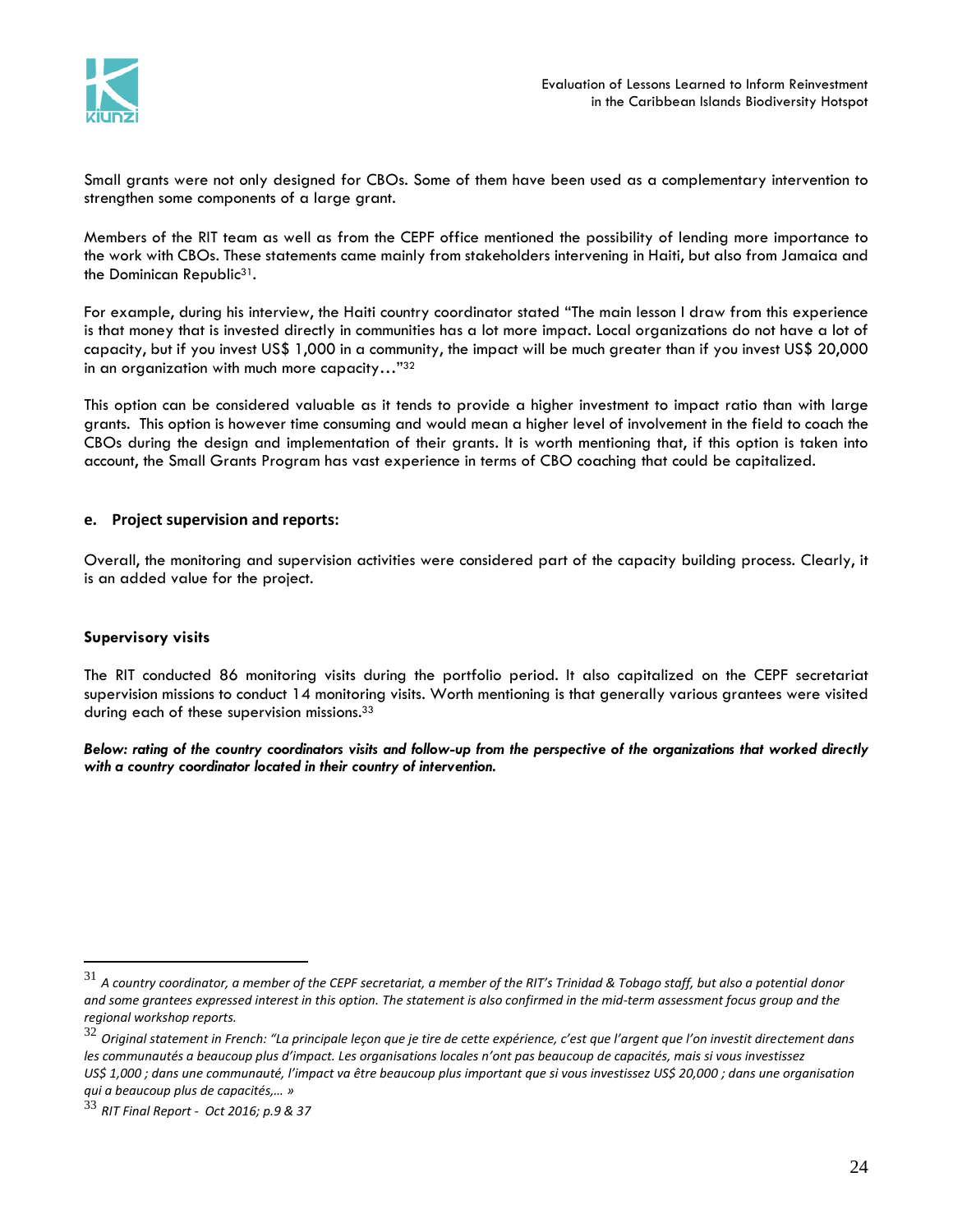



Remarks regarding the results of the survey:

Only 23 grantees answered the survey: 13 for the English version, 6 for the Spanish one, and 4 for the French one. They account for approximately 34% of the grantees. Although too few responses were received to draw substantive conclusions, overall the results confirm the information collected during the interviews.

The survey was based on rating CANARI and the country coordinator on various aspects of their roles. The chart confirms the information gathered during the interviews: the number of visits was satisfactory and the follow-up activities were considered appropriate.

Monitoring activities were generally carried out in the form of participatory activities. There were established procedures and a monitoring and evaluation strategy.<sup>34</sup> The RIT presented this option as time consuming, but valuable, as it helps to "capture local knowledge, skills and relationships among the project staff...,"<sup>35</sup> among other things.

# Haiti

 $\overline{a}$ 

Most of the consulted grantees considered the monitoring activities provided by the country coordinator were considered very valuable. The chart above confirms the information gathered during the interviews. The number of visits gets a rating of 3.67 out of 5, and the follow-up gets a rating of 4 out of 5. However, the appreciation differs from one grantee to another. Most of them would have appreciated more field visits. The Société Audubon mentioned that they would have appreciated more presence of the country coordinator on the field. This type of activity is particularly expensive and time consuming in this country. This option would mean an increase in the country coordinator budget.

# Dominican Republic

Visit and monitoring activities were considered appropriate by the majority the grantees.

<sup>34</sup> *See CANARI Monitoring and Evaluation Strategy*

<sup>35</sup> *RIT Final Report - Oct 2016; p.50*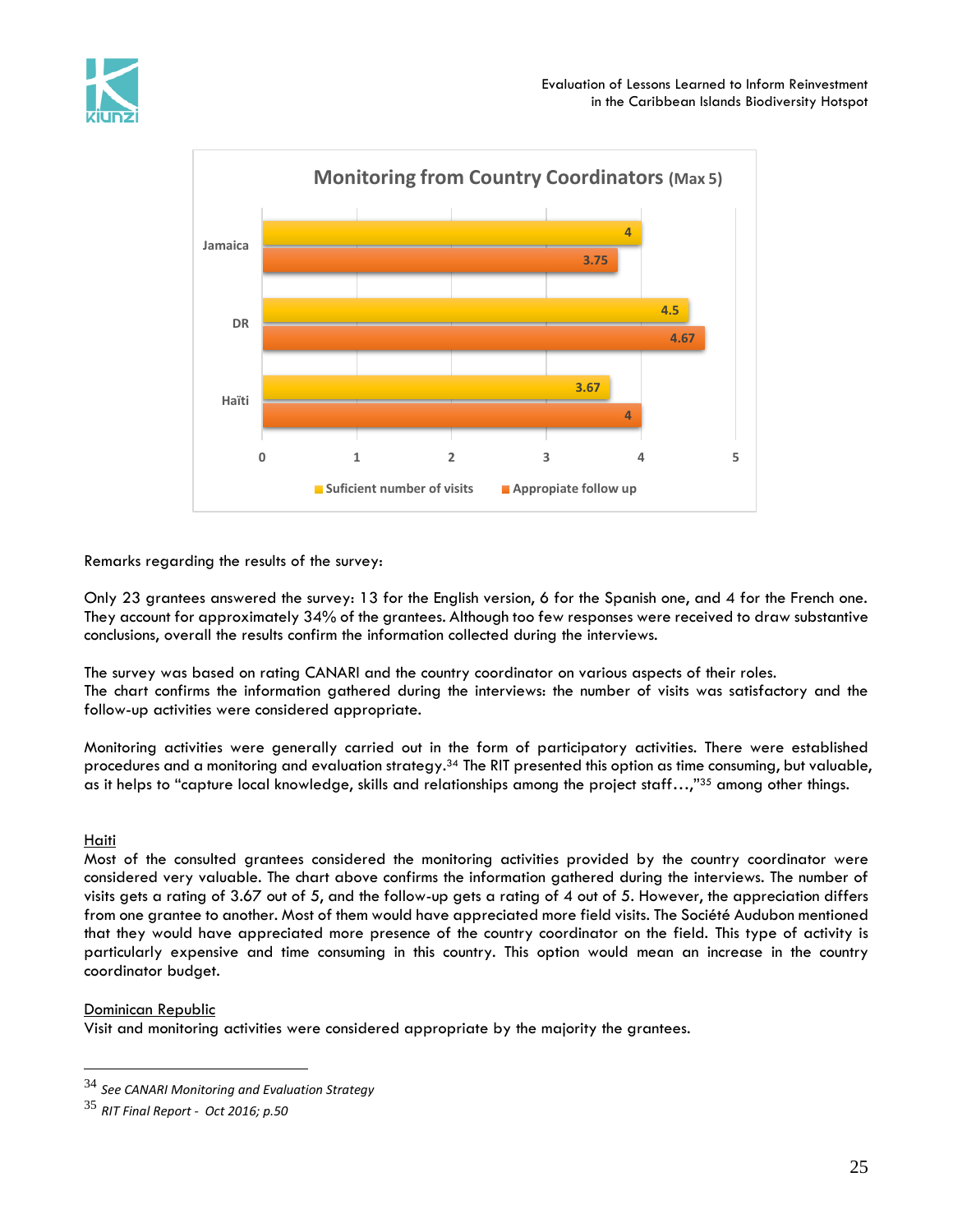

As mentioned in the chart above, the number of visits and follow-up received a respective rating of 4.5 and 4.67 out of 5.

The grantees showed varied interest regarding the project supervision and report. One of the grantees stated that it did not need monitoring visits. Another one apologized for its lack of availability while the country coordinator was organizing a visit, and sub-grantee suggested that one or two more visits during the implementation of its project would have been relevant.

# Jamaica

Overall, the consulted grantees considered the support provided by the country coordinator very valuable. For Jamaica, the number of visits and follow-up activities received a respective rating of 4 and 3.75 out of 5. All of the grantees interviewed on this matter mentioned the country coordinator´s availability and effectiveness.

# Eastern Caribbean and the Bahamas

The RIT team acknowledges that it has been unable to provide adequate support in this part of the hotspot. CANARI's strategy in this area relied on availing of activities held in the framework of parallel activities. Although not as effective as the permanent physical presence of a country coordinator, this strategy provided a minimum presence in the field.

The RIT also organized online visits. It followed procedures similar to the ones adopted during normal field visits, which includes a field monitoring report.

As mentioned above, the RIT had the will to rely on the mentors whose training and activities was funded through a parallel project run by the MacArthur Foundation. However, mentorship was not as effective as expected.

Worth mentioning that the RIT did not receive sufficient training in safeguards and recommends taking this into account for the next phase of the program.

# **Supervision missions**

The supervision missions carried out by the CEPF Secretariat grant directors were considered very positive from the view point of the grantees and the country coordinators. They consider it very important the fact that the CEPF could be aware of the different contextual and practical aspects involved in carrying out their activities.

#### **Mid-term and final evaluations**

The mid-term and final evaluations also took place in the form of two regional workshops seen as moments conducive to sharing experiences and lessons learned.

#### Mid-term evaluation:

The mid-term evaluation was carried out by the RIT from May until September 2013, in collaboration with CEPF's secretariat. A combination of methods was used: desk review of key reports, online survey of stakeholders, interviews with the members of the RACC and grantees, three national focus groups and a regional workshop.

The objectives of the assessment were: to facilitate knowledge sharing, enhance coordination and collaboration among grantees, evaluate progress on achieving the CEPF Caribbean program, build awareness and commitment of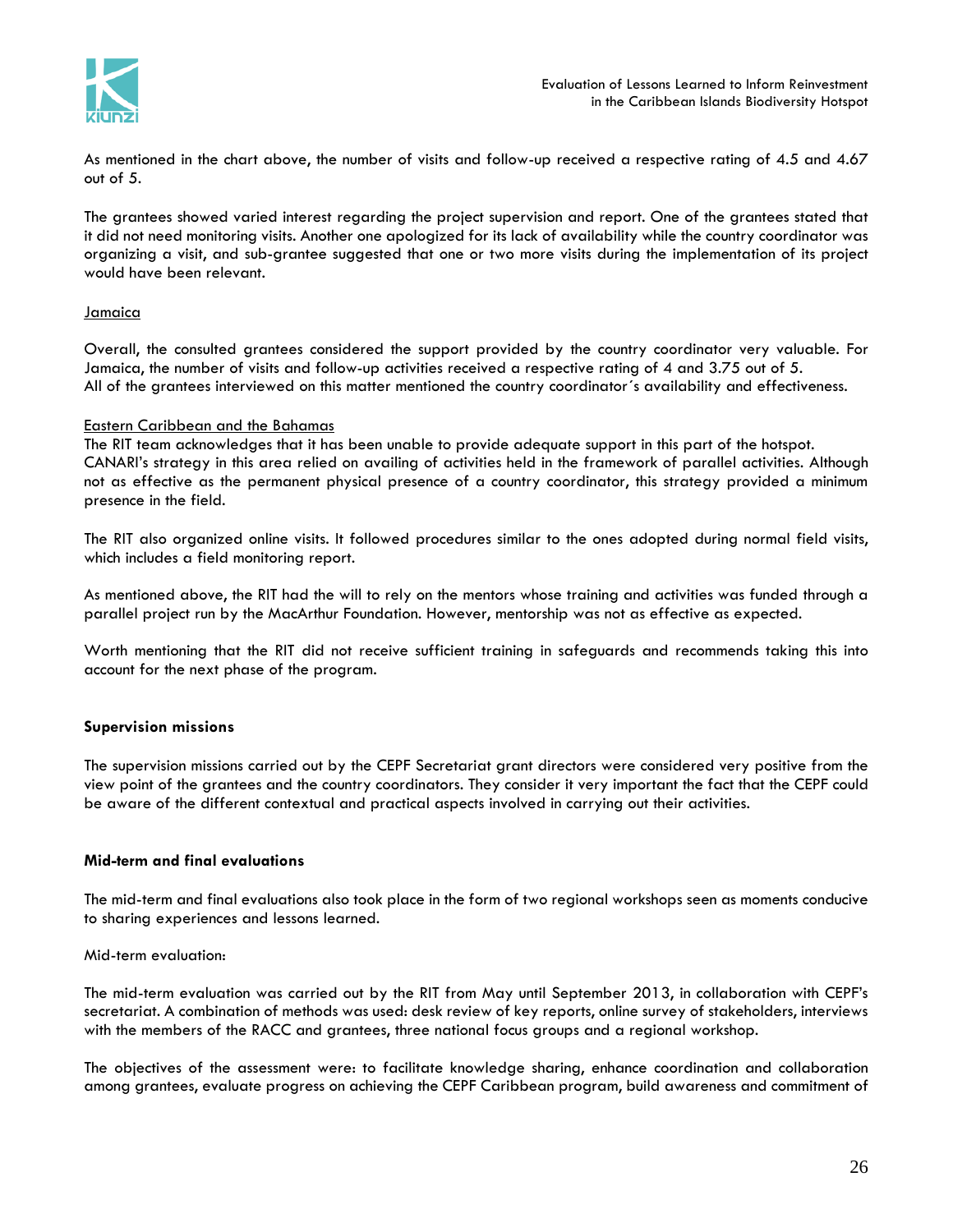

CEPF grantees, develop recommendations on strategies, identify impacts, analyze lessons learnt during implementation, and develop recommendations for improving the process.

The focus groups were held in June 2013 and attended by 20 people in Haiti, 22 in the Dominican Republic, and 14 in Jamaica.<sup>36</sup>

47 people representing grantees, donors, key partners and representatives of the RACC attended the regional workshop held in Jamaica as well as members of the RIT staff and CEPF secretariat. <sup>37</sup> The key partners included representatives of the Deutsche Gesellschaft für International Zusammenarbeit (GIZ), the Organization of American States (OAS) Secretariat, IUCN - Regional Office for Mesoamerica and the Caribbean, Caribbean Public Health Agency, and Caribbean Research and Management of Biodiversity (CARMABI Foundation).<sup>38</sup> The workshop included a field visit to CCAM.

The RIT opted for a participatory methodology based on different tools for the workshop as well as the focus groups: individual stories, small groups sharing, plenary sharing, short presentations, outcome mapping, analysis of lessons on process, analysis of lessons learned, etc.

Some concerns about the assessment included that there were insufficient field visits, insufficient simultaneous interpretation, and few moments for informal networking. The participants did not express any notable concerns regarding the methodology.<sup>39</sup>

The stakeholders involved said unanimously that it helped them have a better understanding of the program and the interventions.

For the grantees, these events have been referred to as key moments for sharing their experiences and improving their practice. They also played an important role in terms of creating a sense of community. Therefore, the RIT mentioned the importance of participating to generate an in-depth knowledge.

#### Final assessment

#### The final assessment was held in November 2015.

Three events were held in Haiti (8 - 10 Nov, 2015), Dominican Republic (11 - 14 Nov, 2015) and Jamaica (15 – 18 Nov, 2015). The CEPF hired local organizations to organize these events: CARIBSAVE for Haiti and Jamaica, and KIUNZI for the Dominican Republic.

The objectives of the final assessment were: to "showcase the achievements made by the project grantees in the region, evaluate the CEPF investment and its contribution to achieving the strategic directions of the CEPF investment strategy in the Caribbean Islands, celebrate the relationships built and partnerships established, explore opportunities for sustaining the gains made on the ground, and strengthen the network of learning" $40<sup>1</sup>$ 

These objectives were different from the mid-term assessment, and the activities carried out were different in Jamaica and the Dominican Republic: two days of workshops in Jamaica and one day of workshop and one day of field visit in the Dominican Republic. The evaluation team did not find any information regarding the events held in Haiti.

<sup>36</sup> *Report of National Focus Group meeting for Haiti, Dominican Republic and Jamaica*

<sup>37</sup> *RIT final report, Oct 2016 – P.21;*

<sup>38</sup> *RIT final report, Oct 2016 – P.21;*

<sup>39</sup> *Report of the regional workshop 10-12 July, 2013*

<sup>40</sup> *Back to office report, final assessment, Caribbean Islands Hotspot*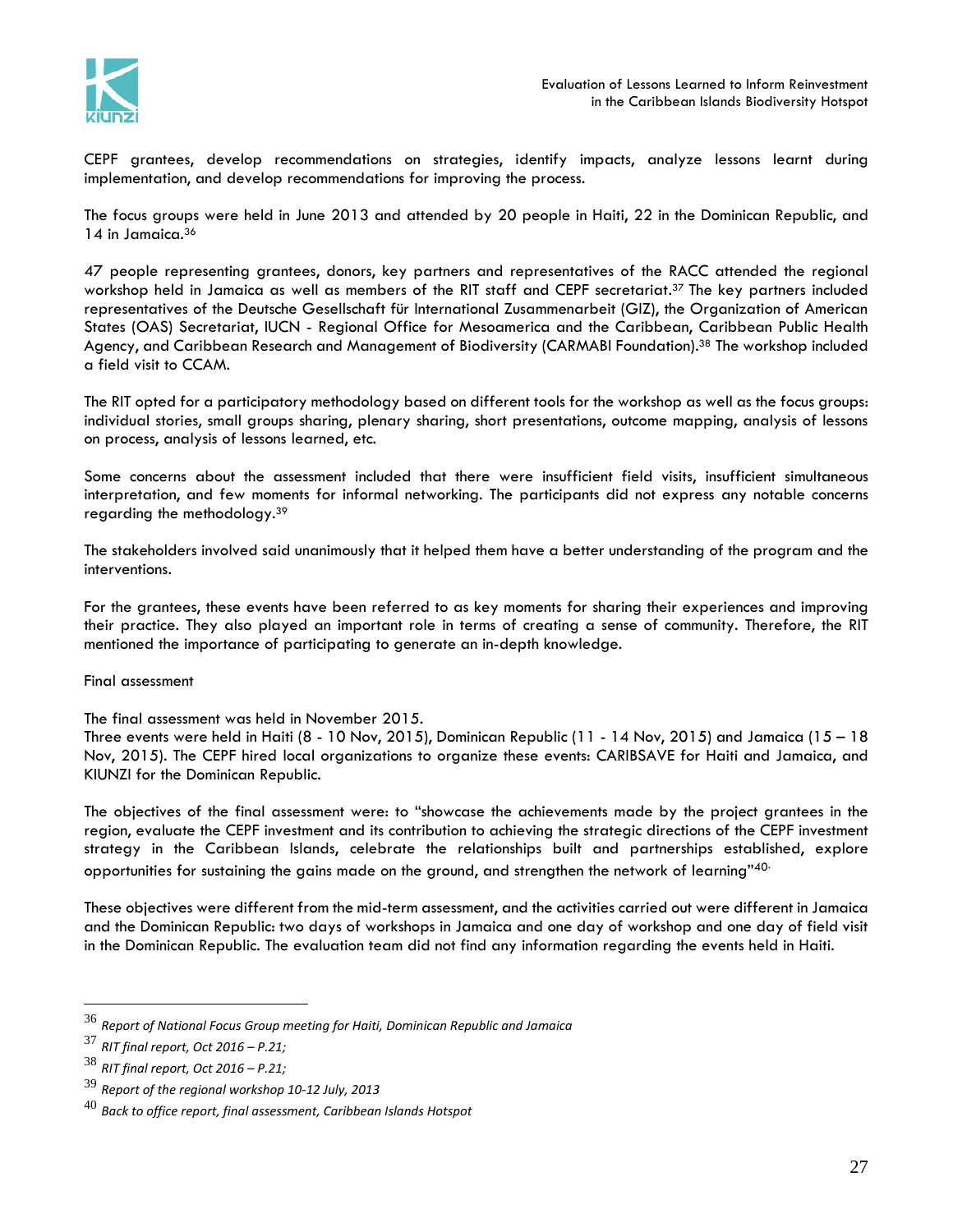

The RIT supported planning and facilitating these events, as well as the three cocktail events also held in the framework of the final evaluation in Haiti, the Dominican Republic and Jamaica.

Worth noting is that these high-level cocktail events were considered by the RIT as "very effective in engaging donors, government and the media". <sup>41</sup> Some interviewed stakeholders as well as the RIT's final report mentioned that these events were considered very valuable in so far as they helped start conversations between grantees and donors.

Some additional considerations:

- By opting to hold three separate events the program lost part of its regional scope.
- Because of the activities carried out in the framework of the assessment, a few stakeholders expressed that they had the impression that it was more a closing event than a formal assessment.
- The RIT expressed some concerns regarding the resourcing and organization of this event: because of its key role in the program, it is not realistic to think that it could play a minimal role in implementing the final assessment, and "even though an amendment was made to provide additional resources for the RIT for these efforts, in hindsight, the budget was not enough to cover the level of work that was eventually put in, especially the country coordinators". 42

#### **Gathering and reporting data (indicators)**

Reporting is also considered an activity that has notably improved some of the grantees capacities. It is worth mentioning that not just the CBOs have benefited from this experience. For example, INTEC in Dominican Republic and Philly Zoo, as a regional grantee, said they learned a lot in terms of reporting and communicating their achievements. A researcher at the INTEC University in Santo Domingo, said: "This helped me a lot in other projects. Now, for example, I´ve just been awarded a Project with a Science Academy in the US, which isn´t easy to get …".

The Grant Writer/GEM system has also been the subject of concern for the grantees. The monitoring platform was classified as unintuitive and cumbersome. Efforts to improve the entire grant management system, from proposal submission through to project closure, were ongoing throughout the investment. A monitoring framework was developed and adopted in 2012. Most of the organizations that complained mentioned that the platform usability has considerably improved. Regardless, the RIT spent a lot of time aiding grantees to submit budget and performance reports.

Several grantees said there was some confusion as to roles of the RIT and CEPF secretariat: in many cases they did not know who to refer to.

#### **B. EFFICIENCY**

 $\overline{a}$ 

Because of the geographical characteristics of the Caribbean, the high wages and cost of life, as well as cultural and linguistic fragmentation, the Caribbean is an expensive region to run a project. For this reason, like other hotspots based in archipelagos, the investment to impact ratio is high.

Everyone consulted on this matter reported that given the above-mentioned context, the RIT grant was underbudgeted at the beginning of the program.

<sup>41</sup> *RIT final report – Oct 2016; p.52-53.*

<sup>42</sup> *RIT final report – Oct 2016; p.52.*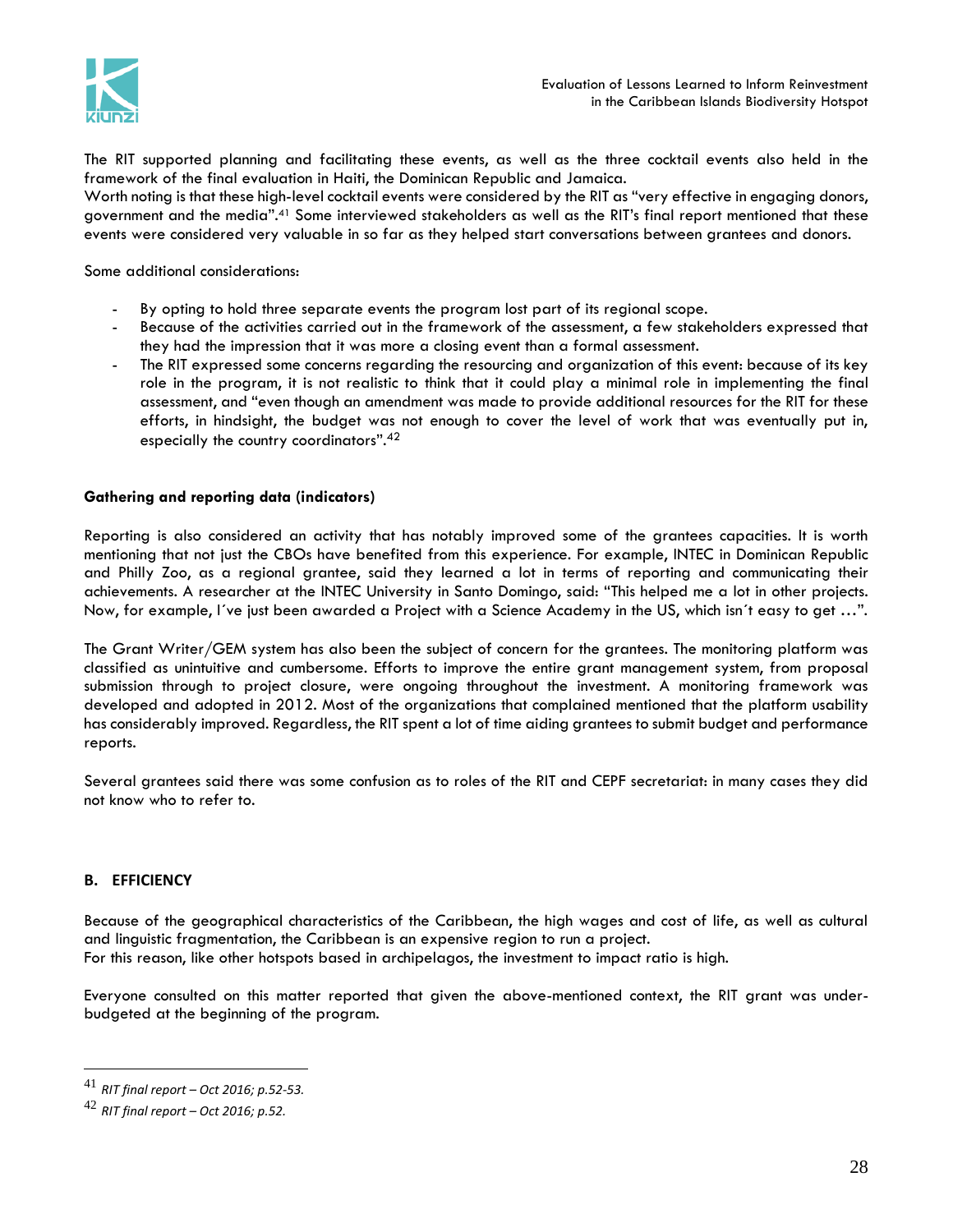

In order to respond to this limitation, the CEPF acted flexibly by gradually increasing the RIT's budget. In fact, the RIT agreement was amended nine times over the course of the program.

The original grant agreement stated a total amount of US\$ 650,000 to implement the program in the Caribbean, while the final budget was US\$1,021,428. This corresponds to a rise of 57%.<sup>43</sup> As we can see below, 6 of the 9 amendments state a fund increase. Most of these fund increases were destined to Salaries and Professional Services budget lines. Some other budget lines, such as Travel and Meetings & Special Events (one large amendment was for the mid-term assessment) were also substantially increased.

#### Amendments:

- **1. Grant funds increase of US\$ 5,000; from US\$ 650,000; to US\$ 655,000**. The \$ 5,000 was destined for translations (included under the budget line "Professional services"). Some budget lines also changed: US\$ 168,126.42; from the budget line "Salaries" were transferred to "Professional services" with the subsequent results:
	- "Salaries" =  $US$ 382,999.05 (US$ 551,125.47 in the initial budget proposal)$
	- "Professional services" =  $US$185,099.49$  (US\$ 11,973.07 in the initial budget proposal)
- **2. Grant funds increase of US\$ 74,217; from US\$ 655,000; to US\$ 729,217**. This amendment adds component 9: "Management and facilitation of the mid-term evaluation of implementation of the CEPF strategy in the Caribbean islands hotspot".
- **3. Grant funds increase of US\$ 78,364; from US\$ 729,217; to U\$ 807,571**. Some budget lines were increased: "Professional services", "Travel" and "Telecommunications".
- **4.** This amendment concerned the **payment schedule.**
- **5. Grant funds increase of US\$ 160,957; from US\$ 807,581; to US\$ 968,538.** Some budget lines increased. Mainly "Salaries", with \$ 110,726.26 and "Professional services" with \$ 45,021.88.
- **6.** This amendment concerned an **extension of the agreement** from 30 Sept 2015 to October, 31 2015.
- **7. Grant funds increase of US\$ 22,798.40; from US\$ 968,538; to US\$ 991,336.40**. Component 10 included: "Support the Final Assessment of the CEPF Caribbean program".
- **8. Grant funds increase of US\$ 30,091.60; from US\$ 991,336.40;to \$1,021,428.00**. The scope of work is amended to include support for outreach to encourage a new investment in the Caribbean from regional organizations through short publication and donor-visits.
- **9.** This amendment concerned an **extension of the agreement** from 30 June 2016 to 31 July 2016.

Approved budget after first amendment compared with the final budget. The budget lines highlighted underwent substantial increases.

|                              | <b>Approved Budget</b><br>after first amendment | <b>Final Budget</b> |
|------------------------------|-------------------------------------------------|---------------------|
| <b>Salaries</b>              | 382,999.05                                      | 534,534.83          |
| <b>Professional services</b> | 185,099.49                                      | 331,038.71          |
| Rent and storage             | 16,576.90                                       | 18,483.71           |
| <b>Telecommunications</b>    | 4,973.08                                        | 7,559.4             |
| Postage and delivery         | 3,050.14                                        | 196.41              |
| Supplies                     | 10,497.43                                       | 10,607.79           |
| Equipment                    | 800.00                                          | 787.5               |

<sup>43</sup> *See grant agreement*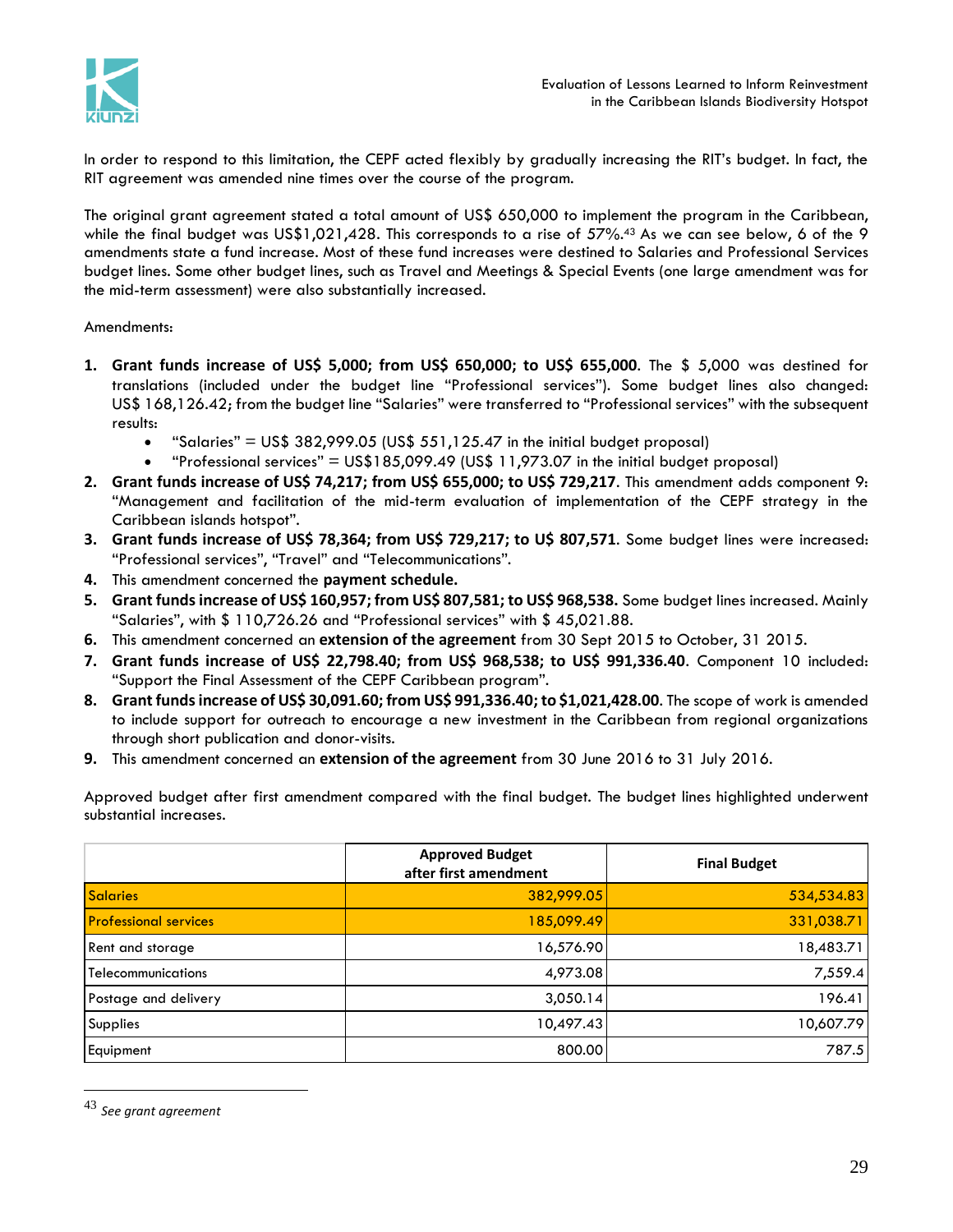

| Maintenance                        | 2,762.82   | 2,884.5      |
|------------------------------------|------------|--------------|
| <b>Travel</b>                      | 46,359.68  | 88,307.08    |
| <b>Meetings and Special Events</b> | 0.00       | 23,782.82    |
| <b>Miscellaneous</b>               | 1,881.41   | 3,245.92     |
| Subgrants                          |            | 01           |
| <b>Indirect Cost</b>               |            | ΟI           |
| <b>TOTAL</b>                       | 655,000.00 | 1,021,428.67 |

In the first amendment, US\$168,126.42 was realigned by moving the country coordinator fees from staff salaries to professional services. This amount also included an additional \$5,000 for translations.

From the first amendment until the end of the program, we can see a budget increase for the four following budget lines:

- Meetings and special events rises from US\$ 0; to US\$ 23,782.82;
- Travel: saw an increase of 90%.
- Professional services: saw an increase of 79%.
- Salaries: saw an increase of 40%.



CEPF increased the RIT's budget by 55% during the implementation of the program.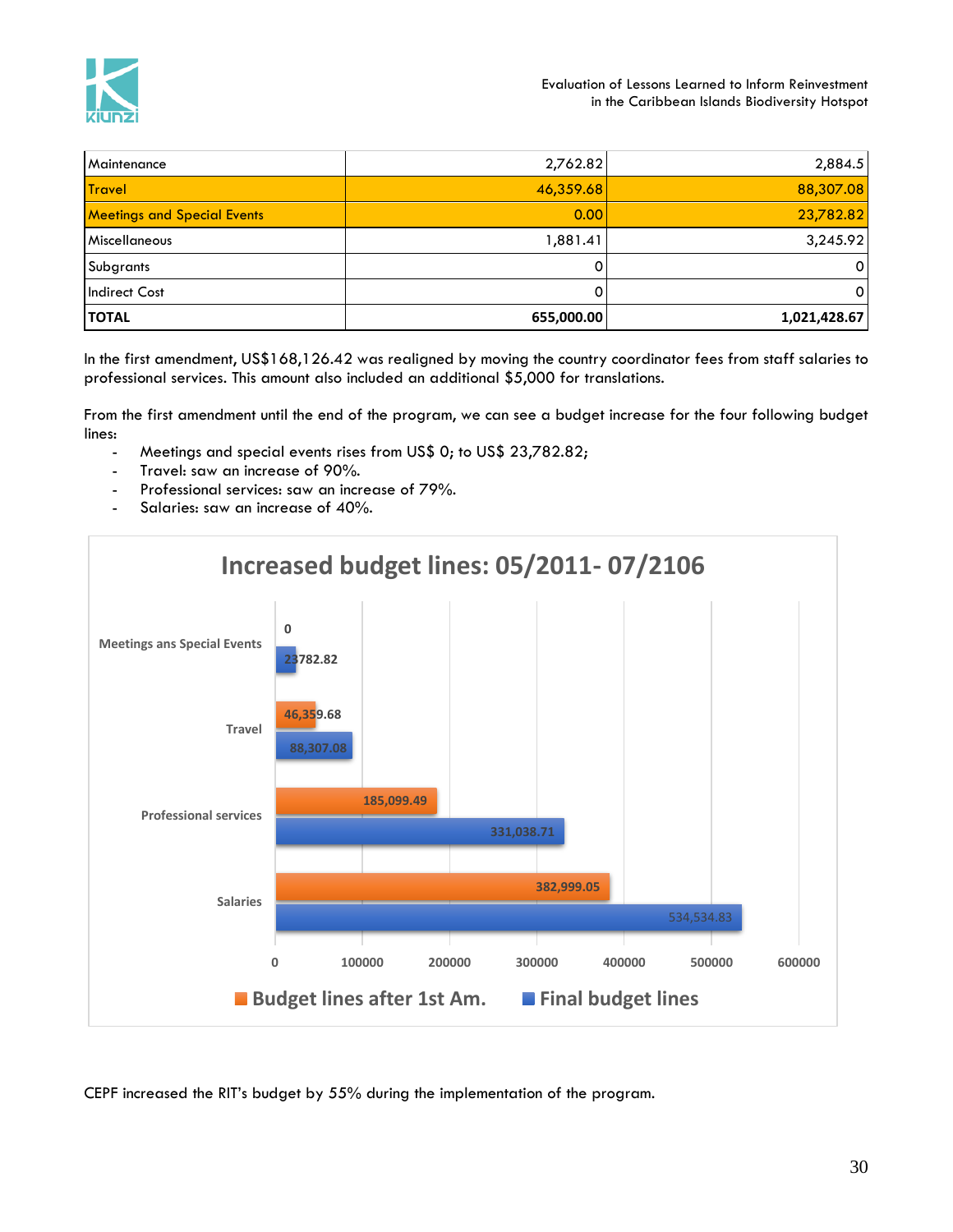

Despite the constant rise in the salaries and professional services budget lines by the CEPF office, the overall budget did not cover the effective cost of the work carried out in the context of this program. The three national coordinators, as well as other members of the RIT, reported giving their in-kind contribution to the project. As one of the country coordinator stated, the "in-kind contribution" was in some cases higher than the paid work. Documentation sent by the RIT for the June 2015-July 2016 period confirms this statement.

When asked about this issue, the RIT's Executive Director answered that the "monthly timesheets record the hundreds of hours volunteered by CANARI's CEPF team" and that "country coordinators submitted quarterly invoices which provide similar info".

Some considerations on this point:

- 1. The work time established at the beginning of the program was not realistic, neither for the RIT manager (55% of a full time), nor the country coordinators (15% of a full time for each one).
- 2. Despite the important rise salaries and professional services resources during the five years running the program, the RIT considers that a significant part of the work it accomplished was not resourced.
- 3. Because their work for the RIT was part-time basis, the country coordinators had to dedicate time and energy to other work activities. Most of them probably could not live with the fee they received with the program.
- 4. It would be unrealistic to consider a full time or even 75% of a full-time position for the RIT manager and the country coordinators with the fees paid during the first phase of the CEPF program. For example, maintaining the fees applied during the first phase for the three country coordinators on a full-time base would imply a budget higher than the entire 2010-2015 RIT budget.

Therefore, considering the fact that a 5 years' program will be implemented, one solution could be to reconsider the status of the country coordinators in the next phase. The challenge would be to offer a fee consistent with the work they are achieving while controlling the professional services line budget.

One solution could be to pay the country coordinators based on the activities they perform. This solution would not only be relevant to control the professional services budget line.

Another solution to consider would be to establish a fixed term contract for the five years of the program.

Estimates of the time that should have been dedicated to coaching activities (project designing, submission, reporting, monitoring) was also underestimated. Some tools could be developed to make the implementation of these activities more systematic.

It is also worth mentioning that the capacity of the organizations applying for grants to design projects and subsequently report their activities was in general lower than expected. For this reason, the country coordinators, the RIT office and the CEPF secretariat dedicated more time than expected to coaching activities.

Focusing on these coaching activities detracted from other activities expected to take place in points 1.1 to 1.5 of the Terms of Reference, namely, contact with donors, fostering synergies, and leveraging funds, among other things. In accordance with their assignment, these activities were carried out mainly by the three country coordinators, the RIT manager (who also was coordinator for the Lesser Antilles and the Bahamas), and the technical officer, who was assisting the RIT manager. However, the testimonies of the interviewed stakeholders agree on the fact that they were not conducted systematically. For example, while talking about the partnership building activities, one country coordinators stated: "it was done on an opportunistic basis".

Furthermore, the international and local travel expenses were underestimated from the beginning of the project. As a consequence, travel was limited, and visits to the eastern Caribbean and more remote projects in Haiti were the most severely affected. Regional activities were also limited to one, carried out in Kingston during the mid-term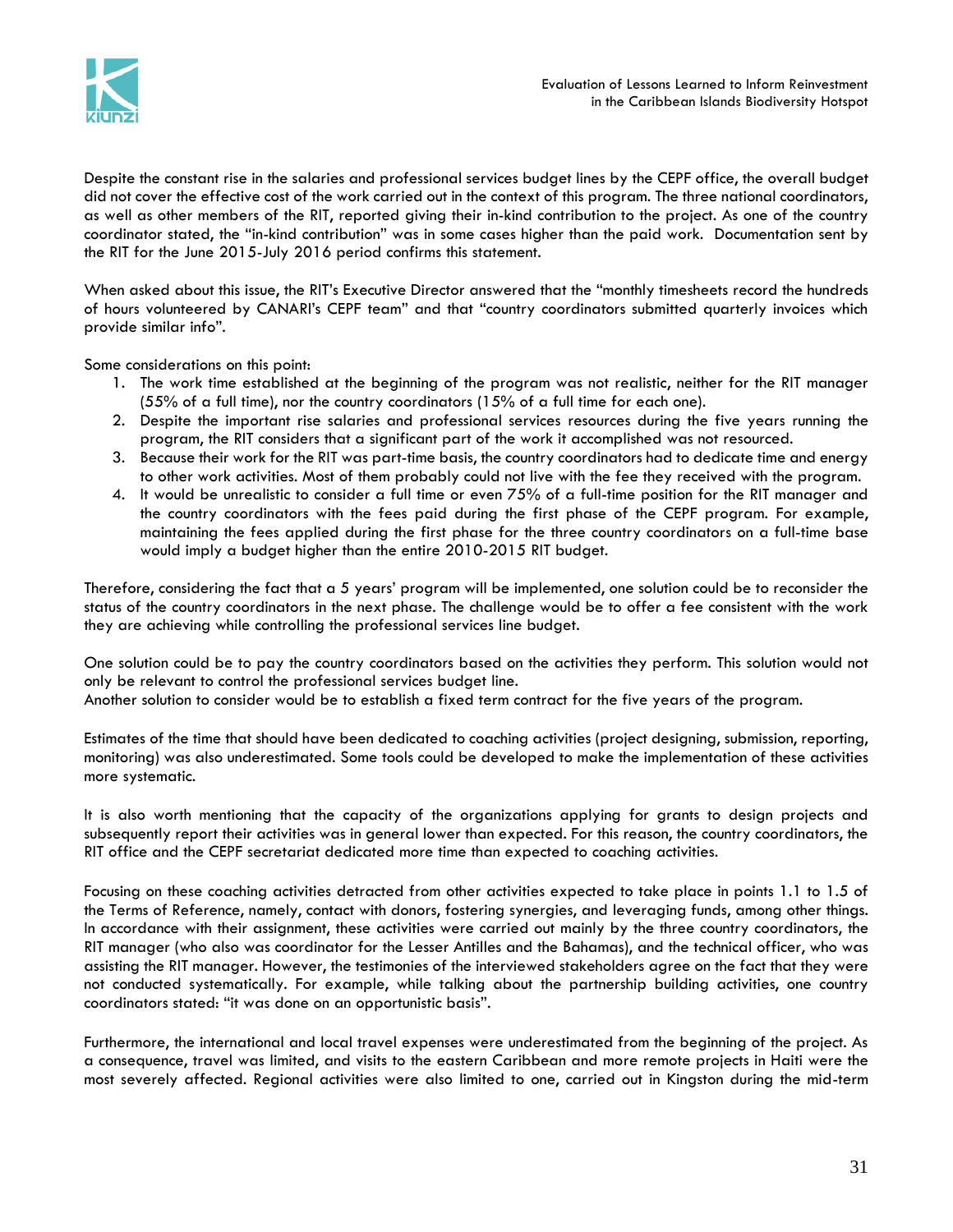

assessment. Worth mentioning is that the US\$ 10,000 of the US\$ 46,359.68 were allocated to the Regional Advisory Committee (RACC) inception workshop, which unbalanced this budget line right from the onset of the program.

In terms of efficiency, the fact that the RIT's office was based out of the hotspot was not considered a major concern by the interviewed stakeholders.

Every trip within the archipelago is expensive. If the RIT had been based closer to the main corridors, e.g. in Santo Domingo, the travel budget would probably have gone down because the Dominican Republic shares the same island with Haiti. However, the difference in price between flights from Port of Spain to Kingston and Santo Domingo to Kingston is minimal. To illustrate this, a simultaneous search for round trip flights from Port of Spain (Trinidad & Tobago) to Kingston (Jamaica) and Santo Domingo (Dominican Republic) to Kingston on the same three dates showed no significant price difference. Furthermore, there are no direct flights from Santo Domingo to Kingston, while there are some on the Port of Spain to Kingston route.

All the consulted key stakeholders even mentioned the positive aspects of the neutrality provided by the distance from the zone of intervention. Having one national coordinator in the three biggest islands where the project was running also helped mitigate the effects of distance.

Also, as mentioned below, most of the budget is assigned to salaries and fees, and, therefore, modifications in the travel budget have a very small impact on the global budget.

A set of targets was designed to implement the CEPF´s three main strategic directions and investment priorities for the Caribbean program. The following table shows the level of achievement of these targets:

| <b>Targets</b>                                                                                                                                                                                                                                                | <b>Achievements</b>                                                                                                                                                                                                                                                                                                                                                                                   |
|---------------------------------------------------------------------------------------------------------------------------------------------------------------------------------------------------------------------------------------------------------------|-------------------------------------------------------------------------------------------------------------------------------------------------------------------------------------------------------------------------------------------------------------------------------------------------------------------------------------------------------------------------------------------------------|
| NGOs and civil society role players from<br>CEPF eligible countries, with an emphasis on<br>the six priority conservation corridors and 45<br>key biodiversity areas, effectively<br>participate in conservation programs guided<br>by the ecosystem profile. | 68 civil society organizations (46 local and regional Caribbean CSOs and<br>22 international CSOs) directly engaged in and benefiting from CEPF<br>support in six conservation corridors and 32 KBAs (14 highest priority<br>KBAs and 18 other priority KBAs) in Antigua and Barbuda, The Bahamas,<br>Dominican Republic, Grenada, Haiti, Jamaica, Saint Lucia and St. Vincent<br>and the Grenadines. |
| Development plans, projects and policies<br>which influence the six conservation corridors<br>and 45 key biodiversity areas mainstream<br>biodiversity and ecosystem services, with a<br>focus on tourism, mining and agriculture.                            | 7 development plans, projects and policies have integrated ecosystem<br>services and biodiversity, focusing on water resources management,<br>reforestation, forest carbon, and regulation of ecosystem functions in St.<br>Vincent and the Grenadines, Haiti, the Dominican Republic and Jamaica.                                                                                                    |
| 17 Key Biodiversity Area covering<br>911,000 ha have strengthened protection<br>and management as guided by sustainable<br>management plans                                                                                                                   | 12 out of the highest priority 17 KBAs (approx. 71%) covering a total of<br>468,268 have strengthened protection and management as guided by<br>sustainable management plans.                                                                                                                                                                                                                         |
| At least 20 percent of under- protected<br>priority key biodiversity areas (at least six)<br>brought under new and/or strengthened<br>protection status.                                                                                                      | Approximately 16.6% or 8 out of 48 under-protected KBAs in the<br>Bahamas and Haiti, covering 111,496 ha, under improved legal protection.                                                                                                                                                                                                                                                            |
| Strategic areas of the production landscape<br>of six conservation corridors under improved                                                                                                                                                                   | 5 of the 6 conservation corridors have improved management in the<br>production landscape through forest carbon, reforestation, integrated<br>management plans, agro-forestry, beekeeping and sustainable tourism, in                                                                                                                                                                                 |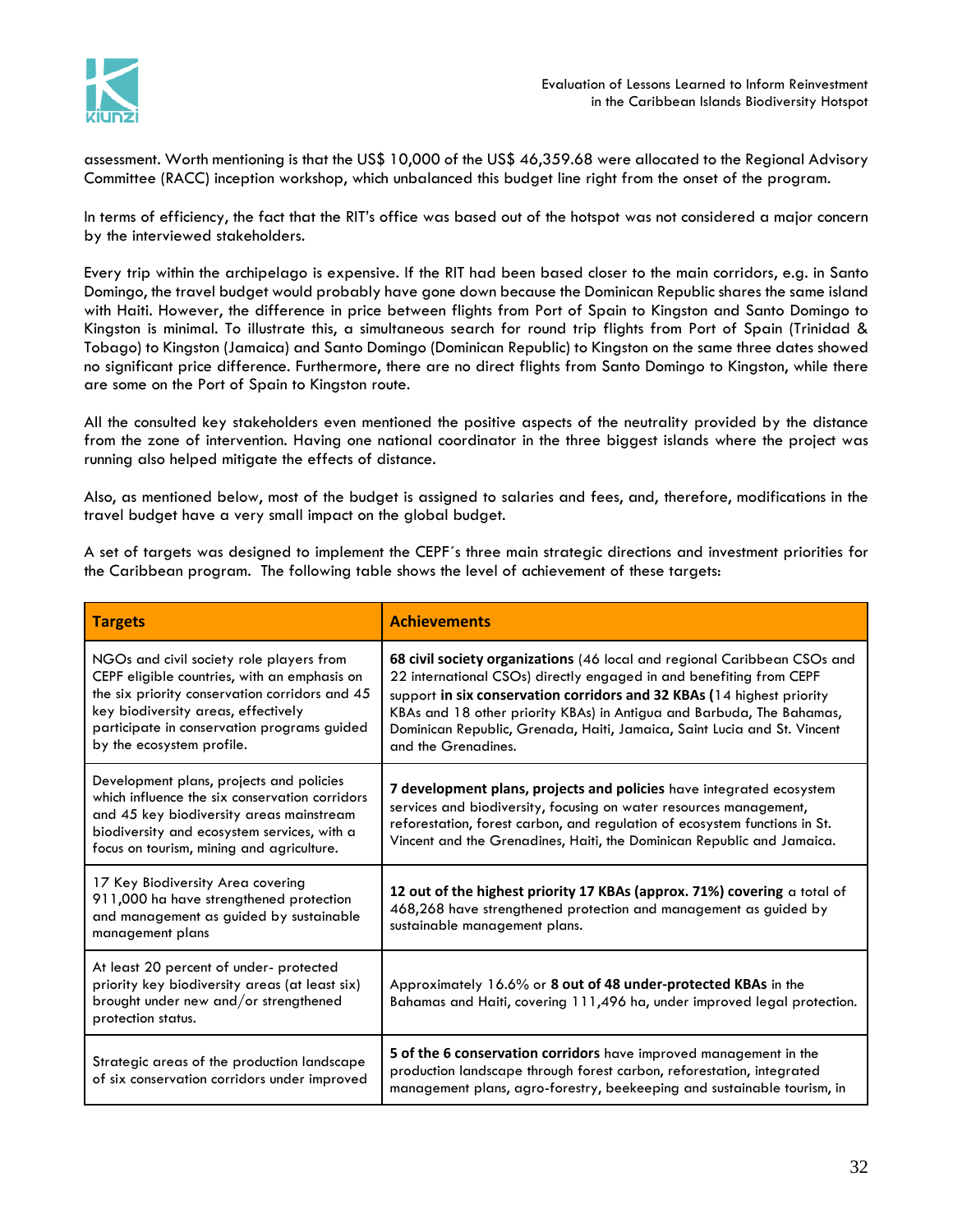

| management for biodiversity conservation<br>and ecosystem services.                                                                                                                                                                        | the Dominican Republic, Haiti, Jamaica, Grenada, and St. Vincent and the<br>Grenadines.                                                                                                                                                                                                                                                                                                 |
|--------------------------------------------------------------------------------------------------------------------------------------------------------------------------------------------------------------------------------------------|-----------------------------------------------------------------------------------------------------------------------------------------------------------------------------------------------------------------------------------------------------------------------------------------------------------------------------------------------------------------------------------------|
| The Caribbean ecosystem profile<br>influences and complements other donor's<br>investment strategies.                                                                                                                                      | The Caribbean ecosystem profile influenced and complemented 11 other<br>donor's investment strategies.                                                                                                                                                                                                                                                                                  |
| Number of hectares in key biodiversity areas<br>and number of key biodiversity areas (and<br>percent) with demonstrable<br>improvements/strengthening in their<br>protection and management as guided by a<br>sustainable management plan. | 25 out of priority 48 KBAs (approx. 52%) covering a total of 593,967 ha<br>with demonstrable improvements in their management as guided by<br>management and operational plans.<br>13 out of 31 medium priority KBAs (approximately 42%) covering<br>125,699 ha, under management improvements in the Dominican Republic,<br>Antigua and Barbuda, Grenada, Saint Lucia and The Bahamas. |
| Number of hectares brought<br>under new or upgraded protection.                                                                                                                                                                            | 111,496 ha (in eight KBAs) in the Bahamas, the Dominican Republic and<br>Haiti, brought under new protection.                                                                                                                                                                                                                                                                           |
| Number of sustainable financing mechanisms<br>established and/or strengthened with initial<br>capital secured.                                                                                                                             | 2 sustainable funding schemes established.                                                                                                                                                                                                                                                                                                                                              |
| Number of co-management arrangements<br>established or supported.                                                                                                                                                                          | Five co-management agreements at the KBA level established or<br>supported.                                                                                                                                                                                                                                                                                                             |
| Percent and number of grants that enable<br>effective stewardship by local communities<br>for biodiversity and ecosystem conservation.                                                                                                     | 76% or 59 out of 77 grants analyzed enable effective stewardship by<br>local communities for biodiversity and ecosystem conservation with local<br>municipalities, communities, and the private sector in all countries with CEPF<br>grants.                                                                                                                                            |
| Number of policies, projects and plans<br>incorporating ecosystem services, climate<br>change and biodiversity conservation.                                                                                                               | 10 policies, project and plans integrate climate change, forest carbon,<br>water resource management, impact mitigation from infrastructure<br>development into policies, projects and plans.                                                                                                                                                                                           |
| Number of hectares in<br>production landscapes with improved<br>management for biodiversity conservation.                                                                                                                                  | 20,146.4 ha under management improvements in reforestation,<br>sustainable tourism, livelihood development and sustainable agriculture                                                                                                                                                                                                                                                  |
| Number of policies formulated and adopted<br>to strengthen public and private protected<br>areas systems.                                                                                                                                  | Nine public - private partnerships achieved in the Dominican Republic,<br>Antigua & Barbuda and Haiti.                                                                                                                                                                                                                                                                                  |
| Number of co-management arrangements<br>established or supported.                                                                                                                                                                          | 1 co-management arrangement established at the corridor level.                                                                                                                                                                                                                                                                                                                          |
| Number of projects located<br>outside protected areas that integrate<br>biodiversity conservation in management<br>practices.                                                                                                              | 10 projects in the Dominican Republic, Grenada, Haiti and St. Vincent and<br>the Grenadines located outside of protected areas.                                                                                                                                                                                                                                                         |
| Number of civil society<br>organizations with strengthened institutional<br>capacity.                                                                                                                                                      | 58 civil society organizations have strengthened institutional capacity.                                                                                                                                                                                                                                                                                                                |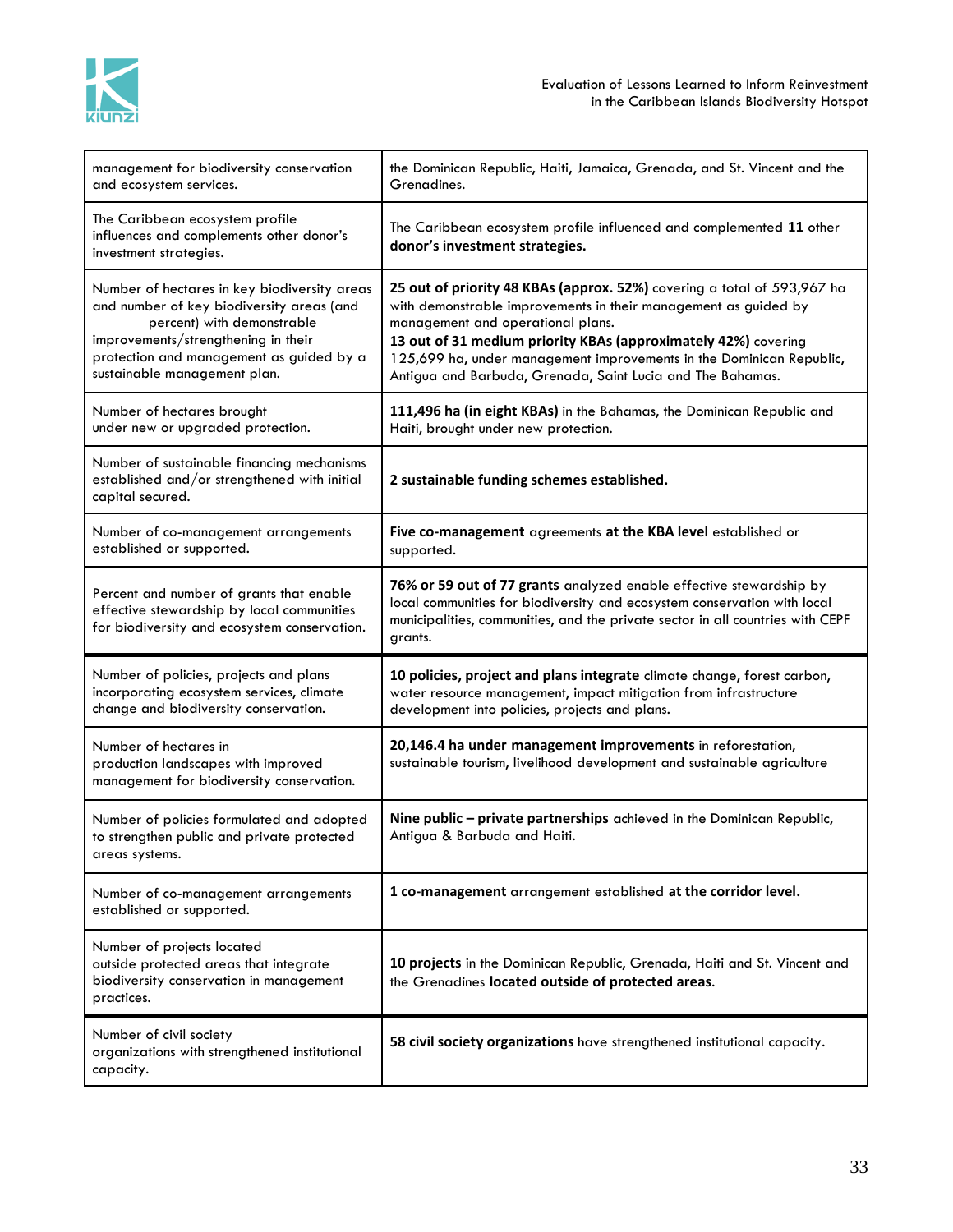

| Number of local and regional<br>initiatives supported to strengthen<br>stakeholder involvement in biodiversity<br>conservation | 23 stakeholder partnerships and initiatives created and/or strengthened. |
|--------------------------------------------------------------------------------------------------------------------------------|--------------------------------------------------------------------------|
|                                                                                                                                |                                                                          |

Although some of the targets did not establish a minimum level of achievement to be considered satisfactory, the first observation that can be made is that the RIT supported achievements for all of the targets.

Some of the significant findings:

- 71% of the highest priority KBAs strengthened their protection and management;
- 52% of the priority KBAs and 42% of the medium priority KBAs improved their management;
- 16.6%, or 8 out of 48 under-protected KBAs, covering 111,496ha, is under improved legal protection after running the program. The target was to improve the legal protection of at least 6 of the KBAs, and at least 20% of the total area of the under-protected KBAs. This target can be considered nearly achieved;
- 83% of the conservation corridors have improved management in the production landscape. Although no minimum was established, it can be considered a significant achievement;
- 85% of the organization involved in the program have strengthened institutional capacity;
- Almost 30% of the projects created and/or strengthened partnerships.

Also, 78% of the total funds committed went to local and regional Caribbean CSOs. This figure is important as one of the main objectives of the CEPF is to strengthen the civil society.

In terms of target reaching the results are clearly positive. No important gap is evident in the light of the target established at the beginning of the program.

However, the imbalance of the budget has an impact on the RIT capacity´s to systematically implement some aspects of its assignment, namely, communications, funds leverage activities, innovative projects fostering, and overall, from a more cross-sectoral perspective, the regional scope, among other things.

Lessons learned: the activities carried out by the RIT supported satisfactory achievement of the main targets of the portfolio. However, the budget imbalance affected part of its operative capacity. Some adjustments should be considered to provide the necessary means to operate on a more systematic basis and give a regional scope to the program.

#### **C. EFFECTIVENESS**

#### **a. Structure:**

The structure was based on four types of role players: the team based in Trinidad & Tobago; the three country coordinators (Haiti, Jamaica and the DR); the Regional Advisory Committee, and the team of mentors funded by the MacArthur Foundation.

#### **Trinidad & Tobago team:**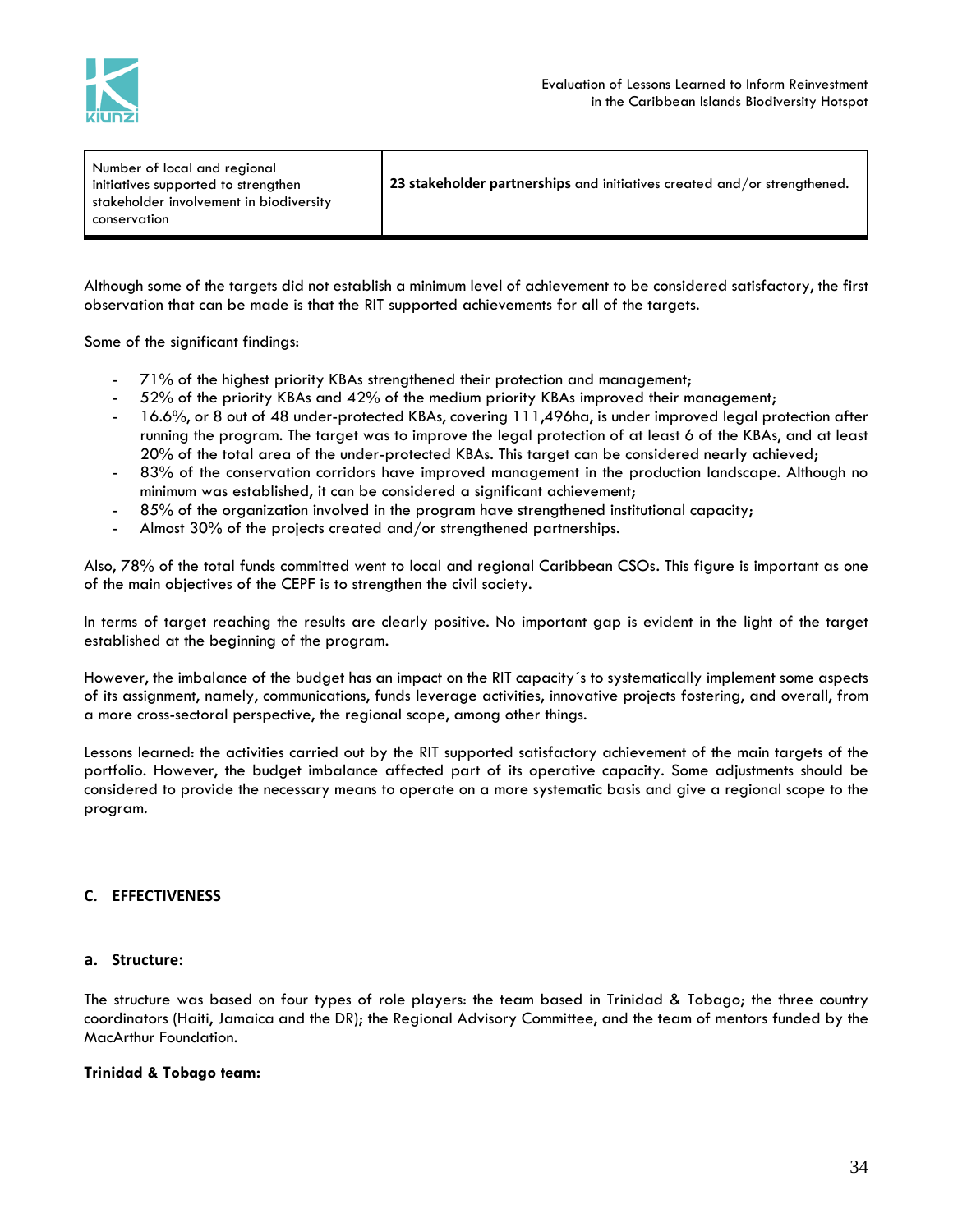

At the start of the program, the team comprised 5 part-time members. The time dedicated to the program varied from 55% for the RIT Manager and the Technical Officer to 15% for the Financial Officer. Various adjustments were made during the program.

By the end of the program, the manager had 75% of a full-time contract and the Technical Officer's time was lowered to 17%. Worth noting that the members of the team were subject to competing priorities as they were also working on other projects being run by the CANARI. Therefore, the RIT manager stated that involving every member of the staff in more than one project is part of the RIT's corporate culture as it promotes collaborative work.

The majority of the consulted stakeholders, including the two consulted CEPF grant directors, believe that the RIT manager for this project should be full time. The main reasons given were that most of its activities were under budgeted or not budgeted at all, namely:

- The project management included communication with the CEPF Secretariat which was far more time consuming than expected, according to the RIT's executive director;
- The time given to coaching activities (the RIT manager was also coordinator for the Eastern Caribbean);
- Unplanned activities requested by the donors;
- Coordination of capacity building activities;
- Coordination of communication activities;
- Reporting.

As one key stakeholder stated, "RIT manager must be 100%, at least for the first 2 years. The country coordinator must be at least 50%"<sup>44</sup>

#### **The country coordinators:**

The stakeholders consulted during the evaluation considered the work performed by the country coordinators highly valuable. The factors mentioned were: the knowledge of local reality and languages, as well as establishing a horizontal relationship. They were seen as coaches and mentors who helped them to reach their goals.

The three country coordinators of Haiti, Dominican Republic and Jamaica were hired to work 15% of a full-time position, which had risen to 20% (Haiti), 25% (Dominican Republic) and 30% (Jamaica) by the end of the program. The Jamaican Coordinator also replaced the RIT manager from January until May 2014, due to her maternity leave.

Everyone consulted thought that the actual work dedicated to country coordination is far greater than anticipated., and some evidence sent by the RIT confirms this.<sup>45</sup> Most of the stakeholders, including the CEPF staff, believe the job needs to be full time. However, one of the country coordinators estimated that 50% could be enough. So as to objectively define the time needed to be dedicated to the project, the evaluation team believes different aspects must be taken into account:

- National context: For example, field work in Haiti is very time consuming and relations with the governmental sector are not really easy;
- Portfolio size: more projects to attend means more time needed for coaching;
- Grantees institutional capacity: CBOs need more attention than institutionalized NGO's.

#### **The Regional Advisory Committee:**

<sup>44</sup> *As evidence, the RIT reported 202 hours of Trinidad & Tobago's staff in-kind contribution from June 2015 until July 2016*

<sup>45</sup> *The RIT reported 157 hours of country coordinators in-kind contribution from June 2015 until July 2016*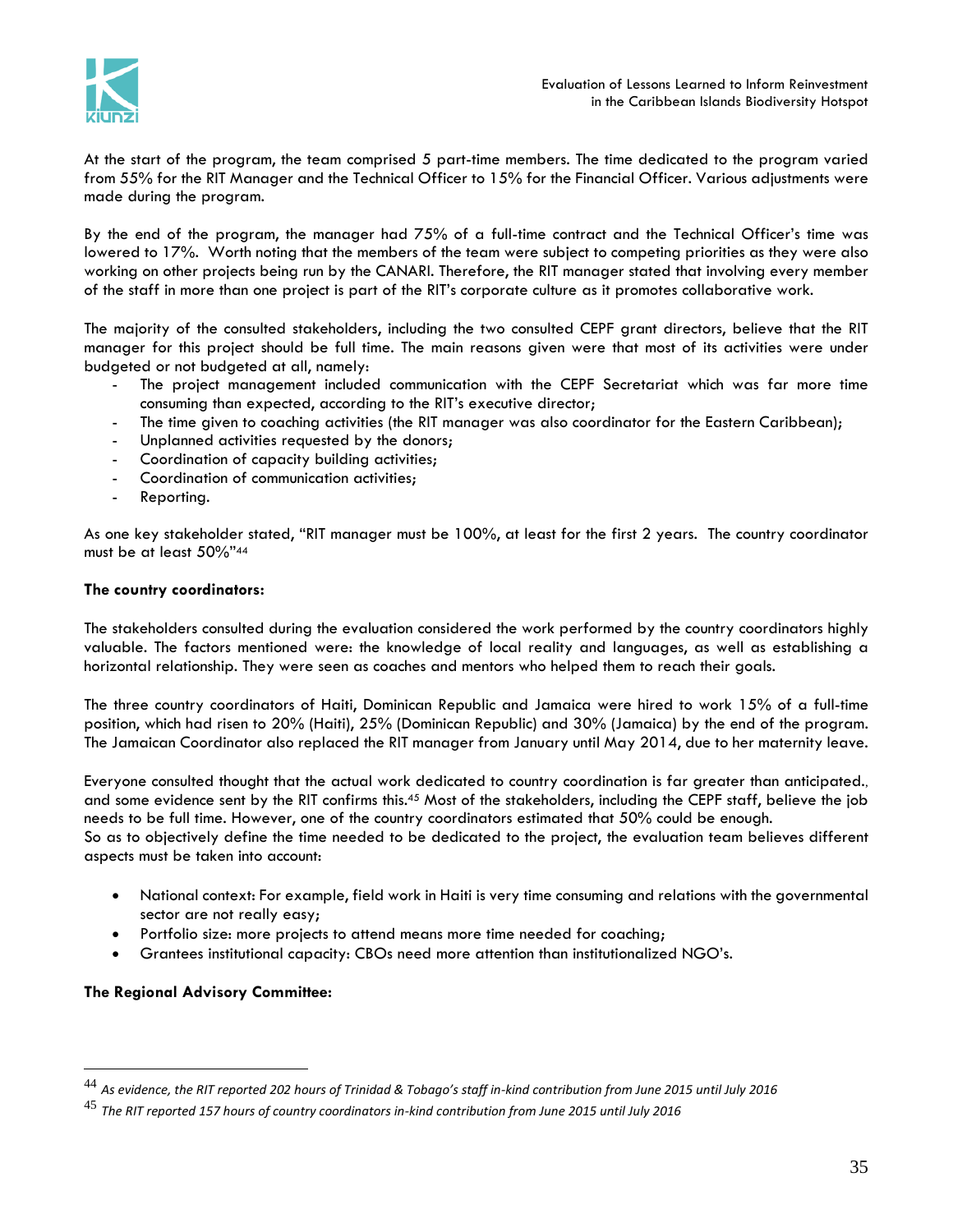

The RACC was considered a great source of strategic advice, not only during the project´s approval process, but also as regional promoters of the CEPF who helped open up the potential for funds leverage, among other things.

It is volunteer work, with its cons and pros. They provided quality work because of their expertise and knowledge of the context and the grantees. At the same time, they are busy people in general. Some of them admitted that at times they were not in a position to provide their advice on time. Given the high number of RACC members, the RIT tried to anticipate this type of problem, which in most cases prevented large workloads.

# **b. Capacities of the RIT:**

Overall, the RIT as a team had the technical and linguistic competencies required to perform its work. However, they lacked the same proficiency in terms of biodiversity conservation. Their experience is more on participatory natural resources management, supporting CSOs and government outreach. In order to compensate this weakness, the RIT relied on the RACC and the CEPF Secretariat to add technical capacity in this area.

While the program was running, the RIT strengthened its Trinidad & Tobago team by hiring two people proficient in French, Creole and Spanish.

The consulted stakeholders unanimously described CANARI as a very professional and efficient organization whose participatory approach was highly valued. The network they built over the last decades is reliable. The civil society already knew them before running the CEPF program. They also benefit from the trust of the CSOs in the region, which is a valuable asset considering the regional idiosyncrasy. They have an in-depth knowledge of the region and of the Caribbean civil society.

Two other strengths of this organization that were mentioned were its ongoing self-assessment and lessons learned sharing processes.

CANARI and the CEPF converge in their mission in so far as they both rely on the CSO's strengthening to reach their goals in terms of nature conservation. It is a strong asset that can help ensure the sustainability of the results and impacts.

# **D. COVERAGE**

Biodiversity conservation is a complex subject that must be considered from a long-term perspective. In this context, the program is framed on the basis of a limited budget over a limited period. This period is very short in terms of biodiversity conservation. A balance must be found between the area covered and the intended impact.

CEPF's investment comprised 11 islands, 45 KBAs and 6 corridors. Projects were run in 25 KBAs and 5 corridors through the program. The work was focused on 12 of the 17 top priority areas which were located in the 3 main countries of intervention.

Meanwhile, the KBAs that were not considered top priority were also taken into account: projects were run in 13 out of the 31 medium priority KBAs (approximately 42%).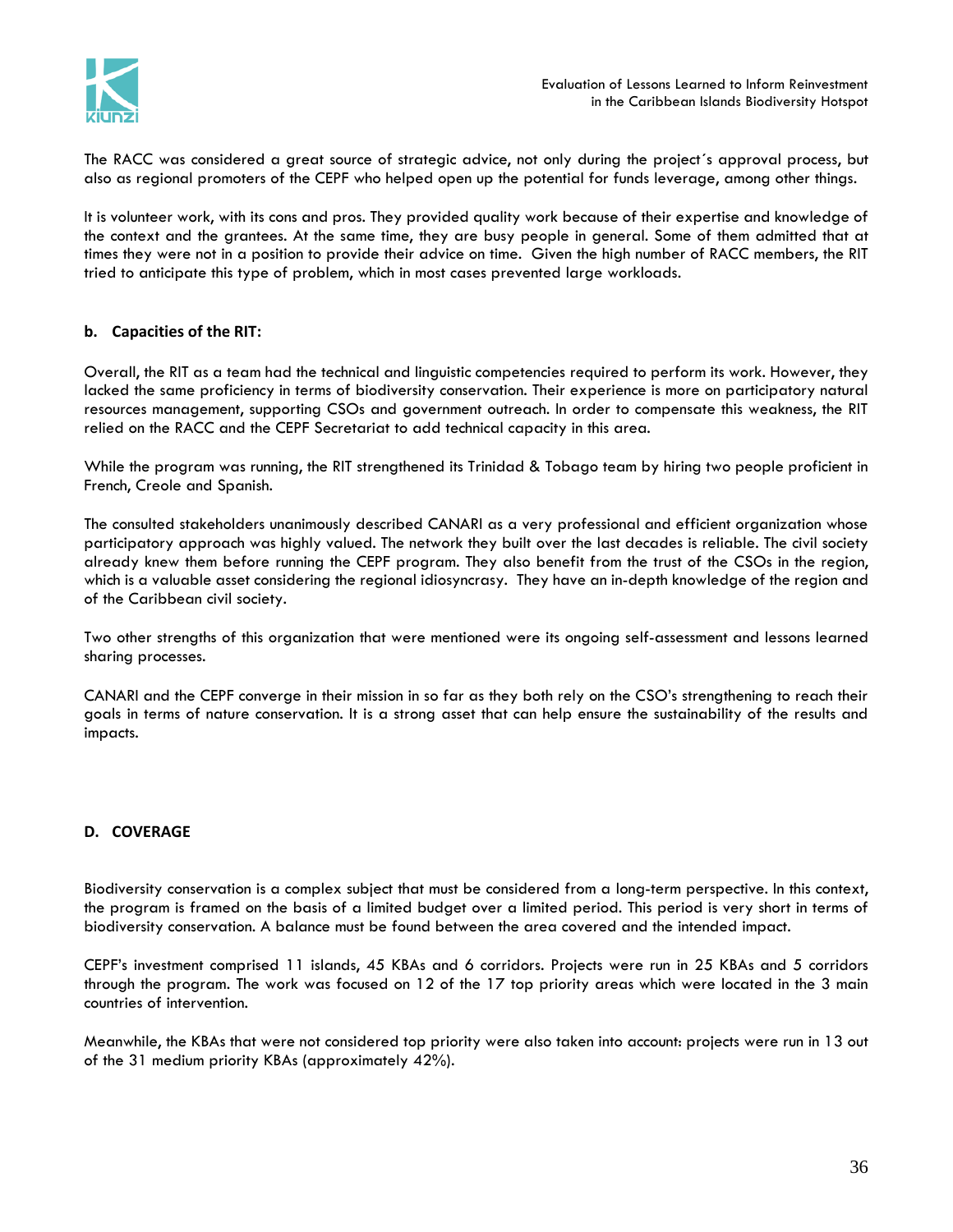

Furthermore, various regional scope projects have been implemented aimed at covering the entire area of intervention (eligible countries only).

Overall, the consulted stakeholders agree on the fact that the portfolio was fair and echoed the strategy. The CEPF secretariat and the RIT worked in close coordination during the calls for proposals to ensure that coverage met the strategic directions and investment priorities.

In addition, 78% of the funds committed went to local and regional CSOs. In this way, implementation responded to one of the strategic directions of the program, which was to strengthen the Caribbean civil society to achieve biodiversity conservation.

The main weaknesses identified in terms of coverage were the following:

- Few projects involved the private sector to ensure sustainable financing mechanisms
- Strategic direction number 5, aimed at providing emergency support to Haitian civil society to mitigate the impact of the 2010 earthquake, did not reach its objectives.

# **E. IMPACT**

#### **a. Biodiversity conservation:**

Biodiversity initiatives must rely on a long term vision, and we may objectively consider that the program activities were based on a long term vision:

- Because they were built in close coordination with the corresponding public sector;
- Because they included partnerships with the private sector or implied fund leverage procedures;
- Because they were carried out by CSOs whose mission also aims at biodiversity conservation as well as the sustainable use of natural resources and environmental services.

The consulted stakeholders unanimously concurred that the program had a notable impact on biodiversity conservation in the areas of intervention. Many examples were mentioned. Some worth mentioning are:

- Creating the first private protected areas in Haiti and the Dominican Republic;
- The reappropriation of natural resources by local communities in Haiti and St Vincent;
- Creating new protected areas;
- Including innovative funding schemes based on payment for ecosystem services;
- Drafting protected area development plans in coordination with the public sector;
- Helping to cancel the Goat Island port development in Jamaica´s Portland Bight Protected Area;
- Increasing the protection of several KBAs, including in Antigua & Barbuda and The Bahamas.

#### **b. Human wellbeing:**

The impact on human wellbeing is more difficult to measure. However, many projects included an element that offered economic alternatives and improved the living conditions of the populations that were exerting a stress on natural resources. The productive activities aimed at conserving the biodiversity were: beekeeping, agro-forestry, ecotourism, and payment for ecosystem services.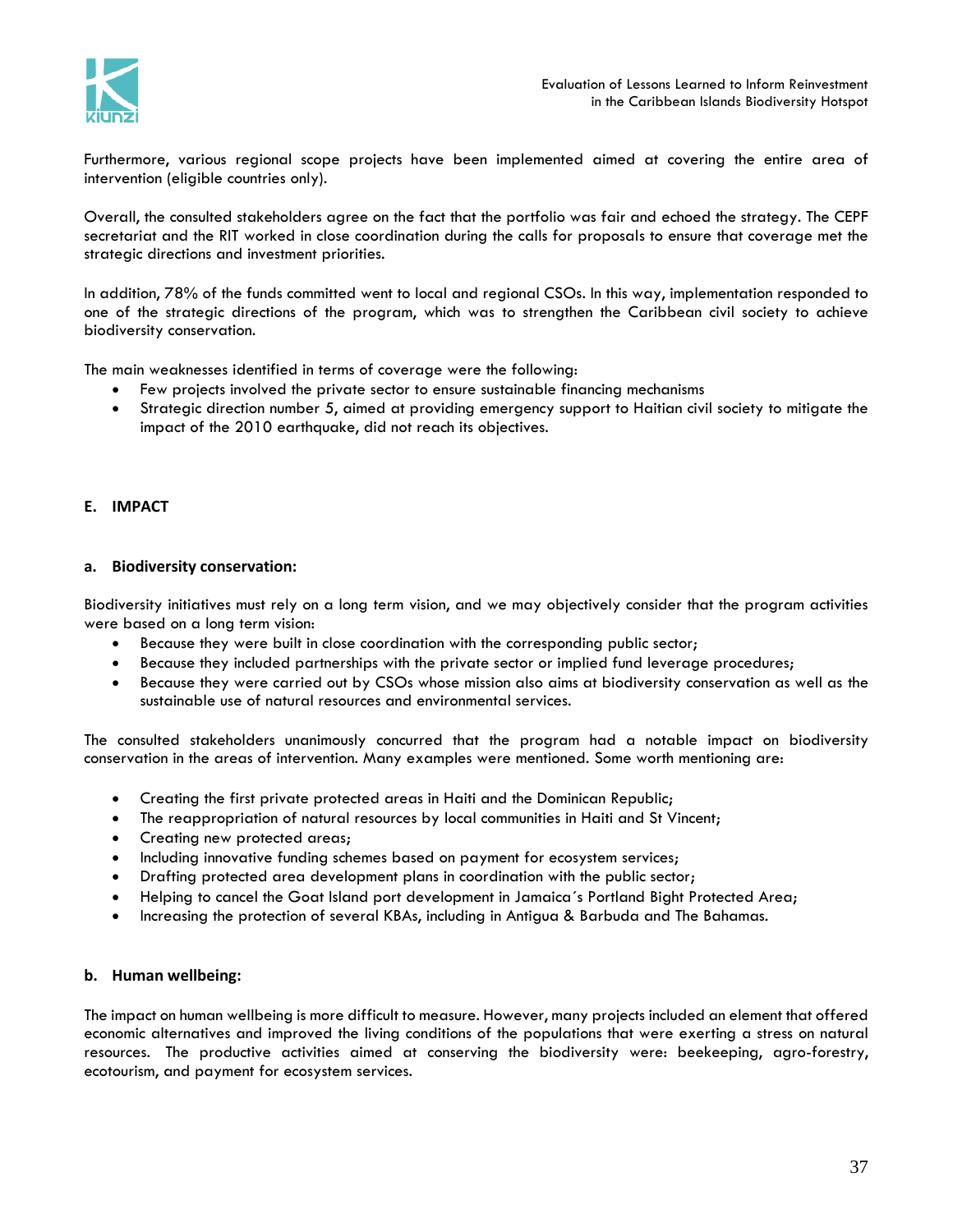

These types of initiative are very important in areas where the population lives in extreme poverty. In this case, conserving biodiversity must be linked to improving human wellbeing.

A member of the Diamond Village heritage community in St. Vincent reported that the project run in his community had an impact in the way that the people are now looking for options beyond cultivating banana.

# **c. Civil society capacities:**

The fact that 78% of the grants were allocated to regional and national CSOs gives an idea of the importance given to local civil society. Most of the consulted stakeholders stated that the project had a really significant impact on the civil society. This is one of the consequences of the capacities built during the program. In this framework, the ongoing support provided by CANARI's office and the country coordinators in terms of project designing, monitoring, accounting and management, has notably improved the organizations´ capacities. The CBOs are the ones that most benefitted from this support. As stated above, the RIT devoted considerable attention to ensure the CSOs were aware of CEPF calls. It also provided a sustained follow-up to these organizations.

In the Dominican Republic, the CSOs also improved their communication skills. As coordinator staff member of the Consorcio Ambiental Dominicano (CAD), said: communication is now part of his agenda.

Some of the organizations that were having difficulties in guaranteeing their own sustainability have now found alternative funding. The Caribbean Coastal Management Foundation based in Jamaica (CCAM) was on the verge of collapse at the beginning of the program. Now, this foundation has been added to the NAP support system and will receive salaries and monitoring from the government. It successfully applied for funding from the Conservation Strategy Fund and the Caribbean Community Climate Change Center (CCCCC). As one staff member from CCAM stated: "No doubt that CEPF program contributed to it… and the impact will continue to be felt for years to come"

The RIT itself believes it increased its reach to other Caribbean areas, such as the Dominican Republic and Haiti, where "we were not going strongly on the ground before". The RIT manager also stated that "... it gave us the platform to meet new civil society groups. It increased our capacity for grants management and opened new opportunities. It also gave us the chance to access new funds from new donors".

Hence the RIT is running three biodiversity conservation related projects at the moment:

- Development of a five-year (2018 to 2022) CARICOM Biodiversity Road-map and Strategy for the implementation of the Biodiversity Cluster of MEAs Organisation of Eastern Caribbean States (OECS);
- Building capacity for communication and stakeholder engagement under the Integrating Land, Water and Ecosystems Management in Caribbean Small Island Developing States (GEF-IWEco project);
- Civil society and small and micro enterprise innovation for marine and coastal conservation in the Caribbean (European Union project).

Furthermore, new donors are now showing interest in biodiversity conservation in the Caribbean.

The abovementioned five-year CARICOM road-map and strategy is a leading example of this new interest. The UE funded African Caribbean and Pacific group (ACP), the Food and Agriculture Organization (FAO) and UN Environment are involved in this program.

There was also a multiplier effect. Some organizations, such as the Fondo Pro Naturaleza (PRONATURA) and the Instituto Tecnológico de Santo Domingo (INTEC) in the Dominican Republic, were able to bring other resources to the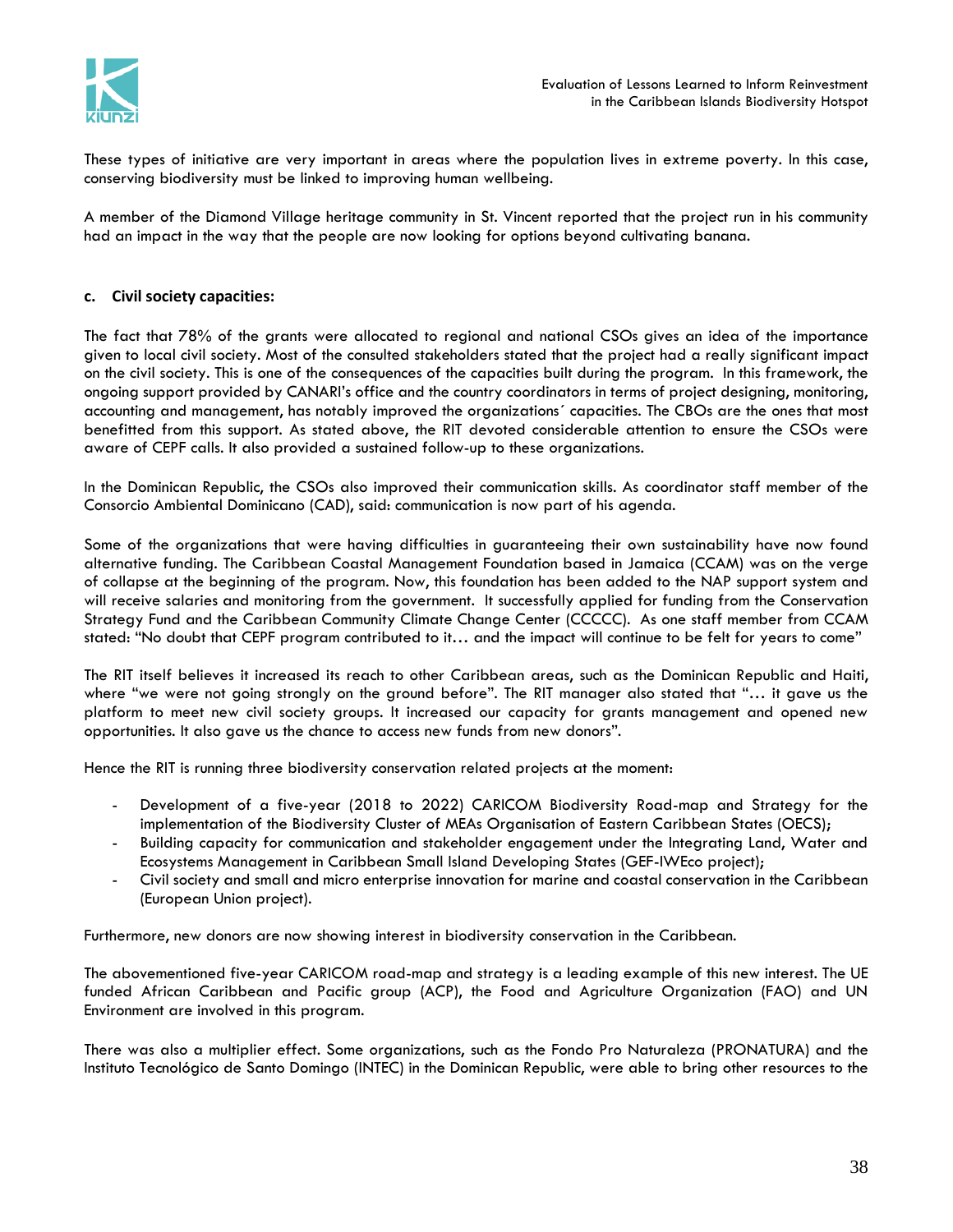

 $\overline{a}$ 

table thanks to the CEPF program.<sup>46</sup> Because of its activities in the Valle Nuevo protected area, PRONATURA established contact with USAID which is now funding part of its activities in the area, and, as mentioned above, INTEC has been awarded a Project with a Science Academy in the US.

# **F. ACCESSIBILITY**

The RIT has made outstanding efforts to be in position to provide small grants to every type of organization.

Special efforts in the small grants program were made to reach grassroots organizations. For example, during the first call for proposal, the information was sent by email and broadcast on community radio stations.<sup>47</sup> For subsequent calls, the RIT sent the information to media outlets located in the Caribbean for every call for proposal.<sup>48</sup>

An important effort was also made to have every important document available in the local language. The projects submissions assessment criteria were also oriented so that international organizations would involve national and local organizations.

In spite of the measures taken to open the grants to grassroots organizations and to give them ongoing support, it is still very difficult for many of them to answer this type of call for proposals. For example, email is the main means of establishing communication between the grantees and the RIT staff. Lack of access to Internet and even to electricity is still part of the reality in many rural areas, at least in Haiti and the Dominican Republic. Some of the CBOs that applied for the small grants did not have the level of competency required to apply for a grant. As the country coordinator for Jamaica and the Bahamas stated, "the proposals with large grants are biased towards professional NGOs".

One of the measures adopted to facilitate access to grants for organizations that are not used to this type of procedures is the peer to peer solution: organizations with more ability and experience help the ones applying. For example, during a workshop on sustainable financing organized by the RIT and held in Santo Domingo by the IDDI, the Fundación José Delio Guzmán asked the Sociedad Ornitológica de la Hispaniola (SOH) to help them design their project and apply for a grant, which they did.

The RIT also tried to involve organizations whose main scope is not linked to conservation. For example, a Large Grant was awarded in Haiti to Agronomes et Vétérinaires sans frontières. A member of the CEPF secretariat suggested that more can be done on this matter and, biodiversity conservation projects could be implemented by organizations from the humanitarian sector, at least in Haiti.

All in all, the vast majority of the consulted key stakeholders, RACC members included, concluded that the overall spread of the grants was relevant. However, they also expressed the need to give more importance to regional projects in order to develop Caribbean awareness among the stakeholders and the grantees in particular. The islands of the Caribbean region have many common issues and developing regional awareness can be a way of building

<sup>46</sup> *TNC is currently running a five-year program (2014-2019) funded by the U.S. Agency for international development "that aims to achieve sustained biodiversity conservation, maintain critical ecosystems and realize tangible improvements in human and community wellbeing ... in five target countries[: Dominican Republic,](https://www.nature.org/ourinitiatives/regions/caribbean/dominicanrepublic/index.htm) [Grenada,](https://www.nature.org/ourinitiatives/regions/caribbean/easterncaribbean/index.htm) [Haiti,](https://www.nature.org/ourinitiatives/regions/caribbean/haiti/index.htm) [Jamaica](https://www.nature.org/ourinitiatives/regions/caribbean/jamaica/index.htm) and [St. Vincent & the Grenadines](https://www.nature.org/ourinitiatives/regions/caribbean/easterncaribbean/index.htm)": <https://www.nature.org/ourinitiatives/regions/caribbean/caribbean-marine-biodiversity-program.xml>*

<sup>47</sup> *The evaluation team received this information during interviews. The RIT performance report 2011 Jan-Jun 2011; p.23. confirms this statement.*

<sup>48</sup> *According to the RIT manager, the RIT has a list of media listing of media outlets which includes radio. It was enriched by the addition of another list provided by PANOS Caribbean during the implementation of the program.*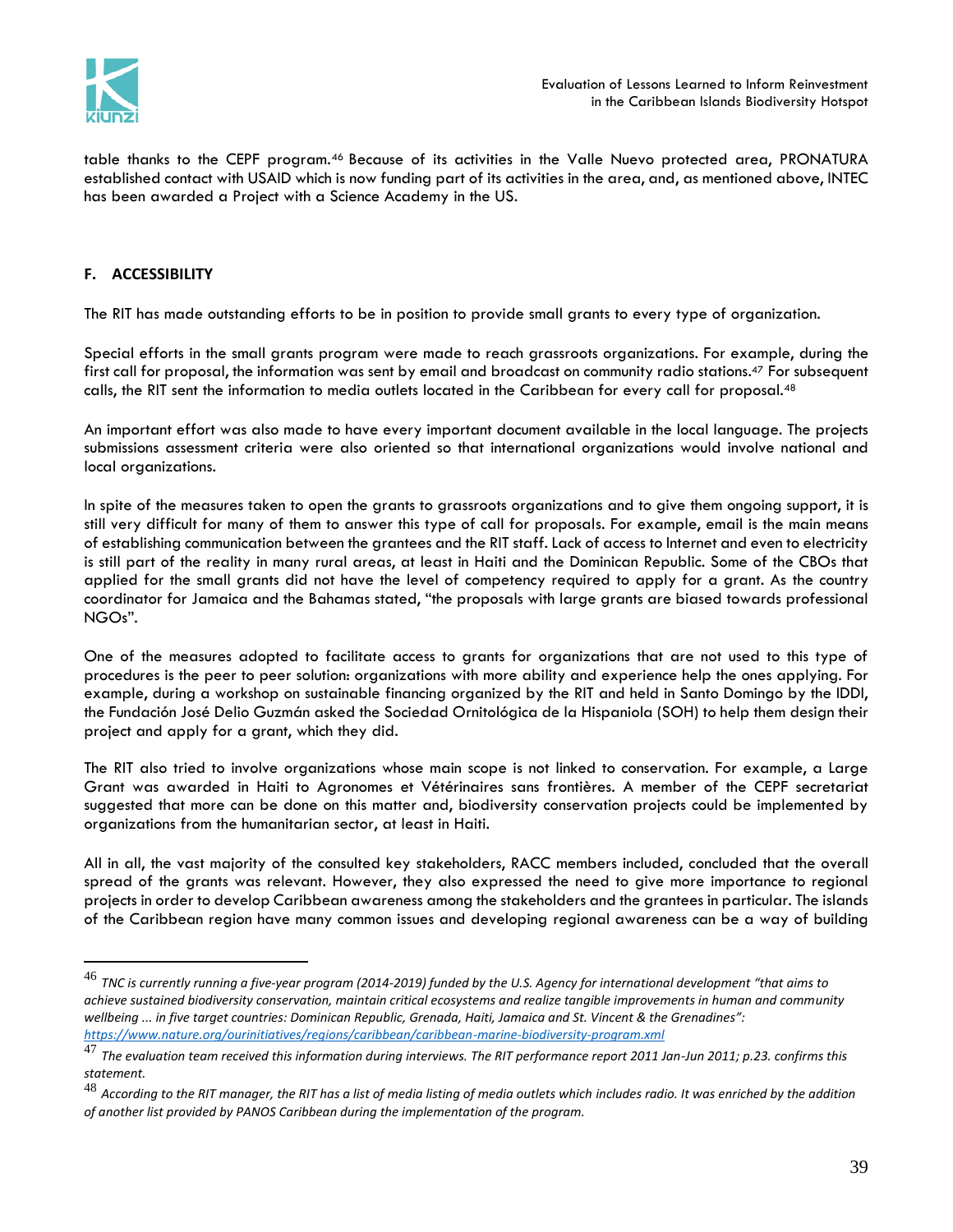

the bases of a regional community which would be stronger in the face of biodiversity conservation challenges and other related issues like climate change.

Part of the RIT team also referred to the relevance of raising the small grants maximum threshold. US\$ 40,000 and US\$ 50,000 were mentioned. However, there were some doubts with regards to the acceptable level of risk involved in such a decision.

# **G. ADAPTIVE MANAGEMENT**

Opportunities and threats vary greatly from one country to another in the hotspot. Some opportunities have been capitalized. However, identifying opportunities means networking which is time consuming. Face to face is important, especially in the Caribbean context.

#### **Jamaica**

As mentioned above, CEPF helped the civil society to gather the information needed to show that the Goat Islands port development project was not a good option, not only from an environmental point of view, but also from an economic perspective. This event shows the program´s level of flexibility. CEPF's secretariat provided strategic advice and formed the partnership between Conservation Strategy Fund and CCAM, to support technical study and outreach. This success is also proof of concept: it shows that biodiversity conservation can work jointly with sustainable development goals. Goat Island has now been declared a wildlife refuge by the Jamaican government.

#### **Haiti**

The 2010 earthquake in Haiti took place three days before the ecosystem profile was presented to the CEPF Donors Council for its approval. As a consequence, the donors decided to create a new strategic direction and open a new budget line in order to support the Haitian civil society and mitigate the impacts of the 2010 earthquake. As one of the members of the CEPF secretariat stated, the decision, taken during a chaotic situation brought on by one of the most lethal natural disasters of recent human history, to support the reconstruction of the country, "was well intended but not realistic". The situation was too chaotic after the earthquake and, besides, the trauma suffered by most of the population, most of the people had more basic priorities, like finding a place to live, to eat. Furthermore, most of the civil society was not operational for any activities other than humanitarian help. Part of the staff of the local organizations died and lot of data was lost. According to the grant director for Haiti and the country coordinator, the situation was simply not conducive for running this type of project.

Two cross-border projects were run between Haiti and the Dominican Republic. The dynamics of cross-border collaboration were different in both cases. One arose from the shared commitment of two organizations that already knew each other and worked in the same area, while the other seems to be the result of an outside initiative.

Worth mentioning is that geopolitical aspects must also be taken into account: relations between the two countries permanently fluctuate. This instability does not favor setting up such projects.

However, the current situation seems open to new opportunities: the Haitian Ministry of Environment officially opened the biodiversity department at the end of 2017, and some cross-border projects are being run in close coordination between the two governments. The Reserva de la Biosfera Transfronteriza Jaragua - Bahoruco - Enriquillo - La Selle is in its Operative Annual Plan phase. The Corredor Biológico del Caribe, is another project initiated at the beginning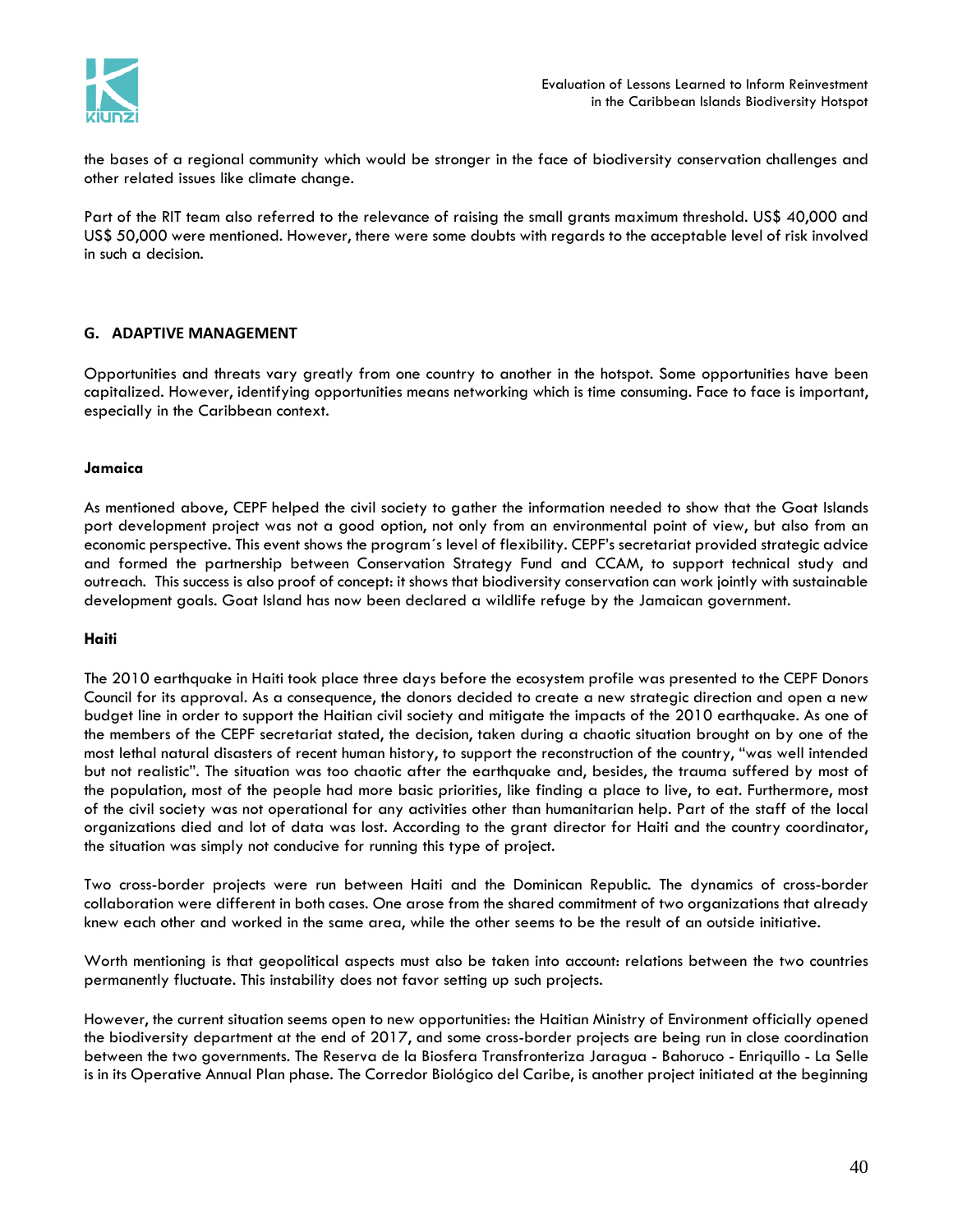

of 2015 aimed at strengthening the environmental ministries in Haiti, Dominican Republic and Cuba in terms of biodiversity conservation activities, among other things.

There is also the CAReBios initiative: a cross-border project financed by GIZ aimed at strengthening eco-systemic adaptation in bordering biosphere reserves.

#### **Dominican Republic**

The Ministry of Environment and Natural Resources has a stable technical staff which remained unaltered during the last changes in government. It is a valuable asset in so far as it guarantees some continuity with regard to the outreach and partnership activities carried out in this ministry. The country coordinator has managed to establish a trust relationship with various members of the technical staff of this ministry, which helped a lot in terms of running the program and is still a positive asset from the point of view of running the next phase.

Some complementary funds were available while the program was running in the country: GEF and PPS funds. Only one grantee capitalized on these opportunities: the Consorcio Ambiental Dominicano, which, succeeded in leveraging these funds and established partnerships with the Dominican Government and the private sector as a way to finance the first private protected area of the country. More can be done in that direction.

#### **5. CONCLUSIONS & RECOMMENDATIONS**

The RIT running the first phase of the CEPF in the Caribbean was overall relevant, and the objectives set at the beginning of the program were globally reached.

However, part of the strategy aimed at guaranteeing the sustainability of the intervention and optimizing its impact was not implemented in a systematic and consistent manner.

Communication, partnerships among grantees, establishing synergies between the public and private sectors, fund leverage and developing a regional dimension among the grantees were not prioritized during the first phase of the program. To heighten the impact of the program, these aspects of running the program must be redressed to their full extent in the second phase.

Therefore, these activities must be included in the regional implementation team planning, with clear procedures and responsibilities, and must be resourced.

The CEPF provides a regional framework that needs to be enhanced in the case of the Caribbean. This region is fragmented in many aspects, and one of the main challenges for the second phase will be to build Caribbean awareness.

Strong regional links must be established within the Caribbean civil society, with the donors, with the public and private sectors, with the academia and the media. These links must transcend borders, cultures and languages. How can this be done?

#### **A. RELEVANCE**

#### **a. Coordination & communication:**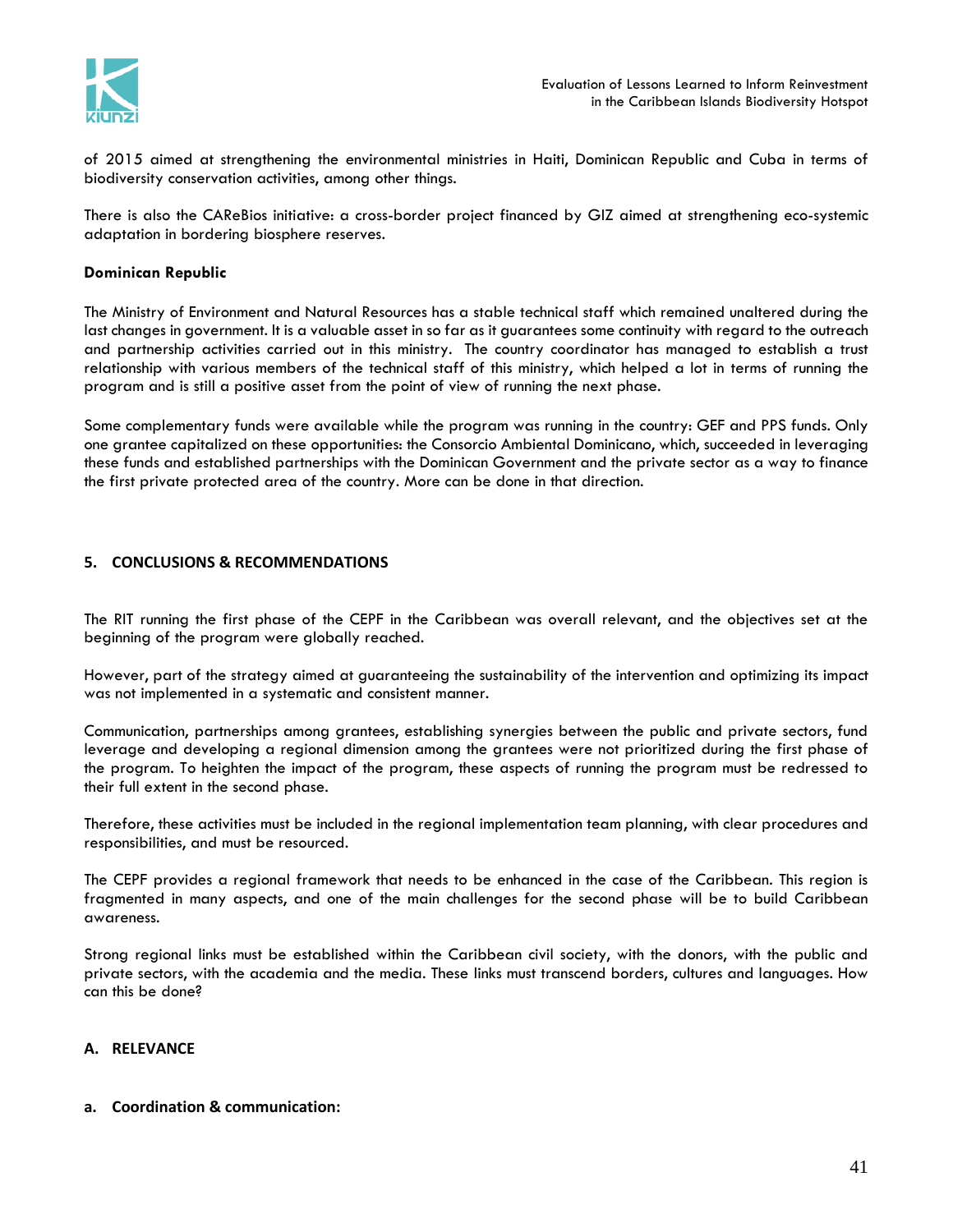

## **Leadership capacity**

Considering the characteristics of the region (different cultures, languages, and geographic and political fragmentation), a regional implementation team that has its origins in the Caribbean civil society, that is already acknowledged and trusted by the civil society working in the area of conservation, with an pre-established network of role players in the various sectors of society, is a strong asset.

# **Communication**

# **General**

The RIT made great efforts to offer an equal opportunity to every potential grantee in terms of languages. Every communication initiative must include this component. This has implications in terms of translation and, subsequently, budget.

Communication and visibility is fundamental at every level. We now live in a society of information, and the ability to capitalize its potential can have a significant impact on every other element of the program. Moreover, the ability of the grantees to communicate and give visibility to their activities is an important factor for sustainability.

It is important to better integrate the communication strategy with the rest of running the program. A communication coordinator position should be considered from the beginning of the project, but the ability to involve every stakeholder as a potential producer of content could significantly enhance the impact of the communication strategy. To be effective, the communication strategy should be organic. Nowadays, every stakeholder with a cellphone connected to Internet potentially produces relevant information for the other stakeholders of the program. For a very short investment, every grantee could be able to communicate their lessons learned and experience without being involved in a complicated process. To do so, a small CEPF program communication toolbox could be provided to every grantee.

Implementing a multilingual communication platform (maybe an app) that facilitates communication among stakeholders as well as identifies potential partnerships might be an idea: it can be a very effective and efficient way to bring stakeholders together and to send relevant information to each of them<sup>49</sup>.

#### Capacité newsletter

 $\overline{a}$ 

Despite its inner qualities, the Capacité newsletter did not reach its objectives.

The newsletter´s format should be reconsidered. Radical changes regarding the use and production of information by the public in general could be considered:

- Abundance of information;
- Use of new devices, the use of the smartphones being critical;
- Importance of relevant information directly available for the target audience;
- Improve availability of alternatives to written information: audio, video, photographic information.

Also, how the various types of potential users customarily use information should be addressed:

o CBO's members;

<sup>49</sup> *<sup>I</sup>f it really responds the grantees and other stakeholder's needs this option can be effective in the way that it will significantly improve their ability to build partnerships, and its design and development will involve one single initial investment. If successful, the same platform could be used in the other regions of intervention. The evaluation team is unaware of any similar application. It would be a pilot project.*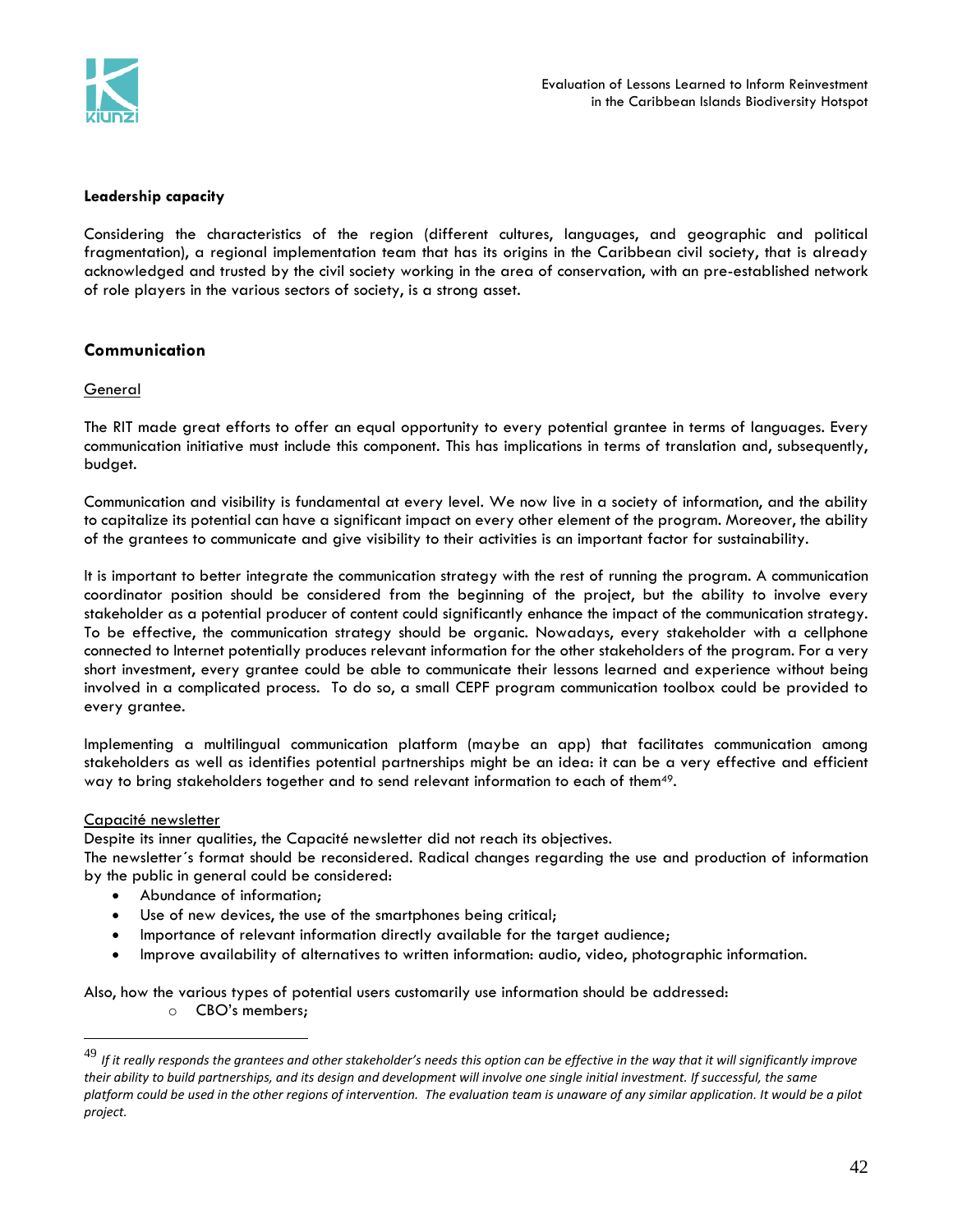

- o Local & national NGO's;
- o Regional NGO's;
- o RACC members;
- o Donors.

## **Facilitating partnership between stakeholders**

Because it focuses on the CSOs, CEPF provides a unique niche in terms of funding biodiversity conservation. This opportunity should be optimized to the fullest. It is also fundamental to foster synergies and collaborative work with the public and private sector, donors, academia, NGOs & CBOs. The initiatives that capitalize the opportunity provided by the diversity of inputs (know how, expertise, funding, community organizations contributions, …) are in general the most effective.

What could be done to facilitate grantee to grantee partnerships?

Concerning each call for a proposal, once the grants are approved, the first step would be to establish a map of project complementarity at a regional level. This map should be shared with the stakeholders, along with any information that could help the grantees establish a first contact.

At a later stage, various procedures can be adopted at various levels:

- Face to face meetings between country coordinators and technical managers at the beginning of the project submission evaluation process to identify the potential links between the projects;
- Country coordinators side meetings and/or information sharing procedures;
- Include a specific budget for experience sharing internships and regional travel in every grant. The country coordinators or mentors could play a key role in this process, stimulating, monitoring and, if needed, being present in these activities. We strongly recommend investigating the possibility of allocating this budget as a part of the subsidies;
- Involve various types of stakeholders in the logistic aspects of these activities. For example, the GIZ has expressed their availability to fund this type of activity and the AFD offers access to its facilities.

# **Funds leverage:**

Different options are available to diversify, provide sustainability and amplify the impact of the program. As for the above-mentioned activities, funds leverage should be considered an organic activity during the next phase of the program.

Here are some options that could be considered:

# Complementarity with similar funds

The projects´ impact may be amplified thanks to complementarity with other similar funds like the Small Grants Program (SGP) or the GEF. Both globally work in the same area at different levels. Although they have a broader scope of intervention, biodiversity is one of their priorities.

The Reserva Privada el Zorzal project in the Dominican Republic, which is one of the most successful projects run in the hotspot, also availed of these two funds. Worth mentioning that private funds were involved in this project.

The relevance of establishing a geographic complementarity with the BEST program of the European Union may also be worth investigating.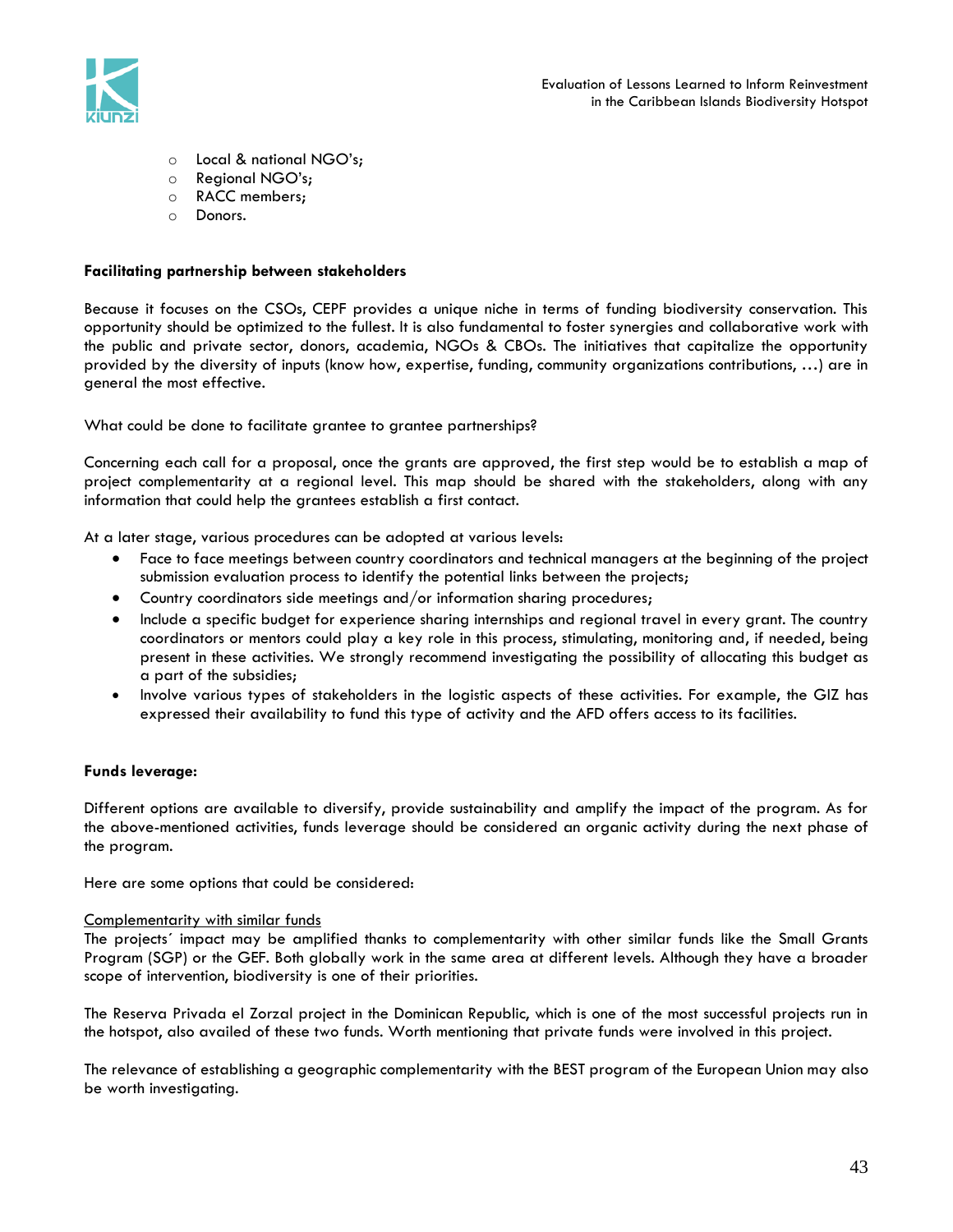

Strategically speaking, it is also important to investigate the chances of partnerships with climate change initiatives. Climate change being one of the main threats to biodiversity conservation overall in archipelagos there is a high potential for complementarity between these areas. Furthermore, climate change is nowadays considered a priority for governments all over the world, and most probably for a long time to come.

#### Transversal

To be effective, biodiversity projects must respond to population priorities. So, opportunities must be considered to involve programs and organizations that are not involved in biodiversity conservation or environment conservation but could be incorporated as a transversal activity. Overall, this could be relevant in areas of higher level of poverty, for example, in Haiti.

#### Private sector

Another way of achieving this goal could be to build private sector donors pools. There are various private sector organizations potentially interested in funding environmental and biodiversity conservation projects. Many CSOs do not want to work directly with these companies because of the sector they belong to (mining, fossil energy, etc.) or reputation (Coca Cola, etc.). The creation of private donor pools at a national level could be a strong element to ensure sustainable financing of the biodiversity conservation initiatives funded by CEPF.

Various grantees also mentioned their interest in having direct contacts with the CEPF donors. The country coordinators could play a key role here.

#### **b. Capacity Building:**

The RIT based its capacity building activities on one-on-one coaching during the first phase of the program, and the grantees globally agreed on the fact that this activity had an important impact on many organizations´ capacities. The fact that CEPF also funded many capacity building activities by means of the grant also helped in this sense. However, weaknesses have been identified in terms of sustainability, networking and funds leverage.

Capacity building activities must be based on a long-term holistic strategy determined once the grantees have been identified. Every grantee conducts its activities in a specific context and has particular strengths and weaknesses. For this reason, it is important to consider the simultaneous use of different methodologies adapted to the grantees on a long-term basis. In most of the cases, a simple workshop is not enough and must be part of a set of activities: workshops, country coordinator coaching, peer to peer exchange activities, monitoring, etc.

The strategy should take into consideration the national-level needs in this matter. The country coordinators should play a key role in this context, identifying needs and potential organizations that could provide training activities. This capacity building map should also be set up on a regional level, identifying the weaknesses and capacities, as well as the project similarities of the various grantees. Subsequently, every grantee, and maybe even stakeholder, must have access to this information and be in a position to share and exchange it with every stakeholder of interest.

#### **c. Coordination of the entire grant process**

The RIT´s previous experience dealing with grants management is a strong asset.

For the second phase, the RIT and the CEPF must ensure to be exactly on the same page regarding the strategy, especially before the beginning of the call for proposal.

#### Regional Advisory Committee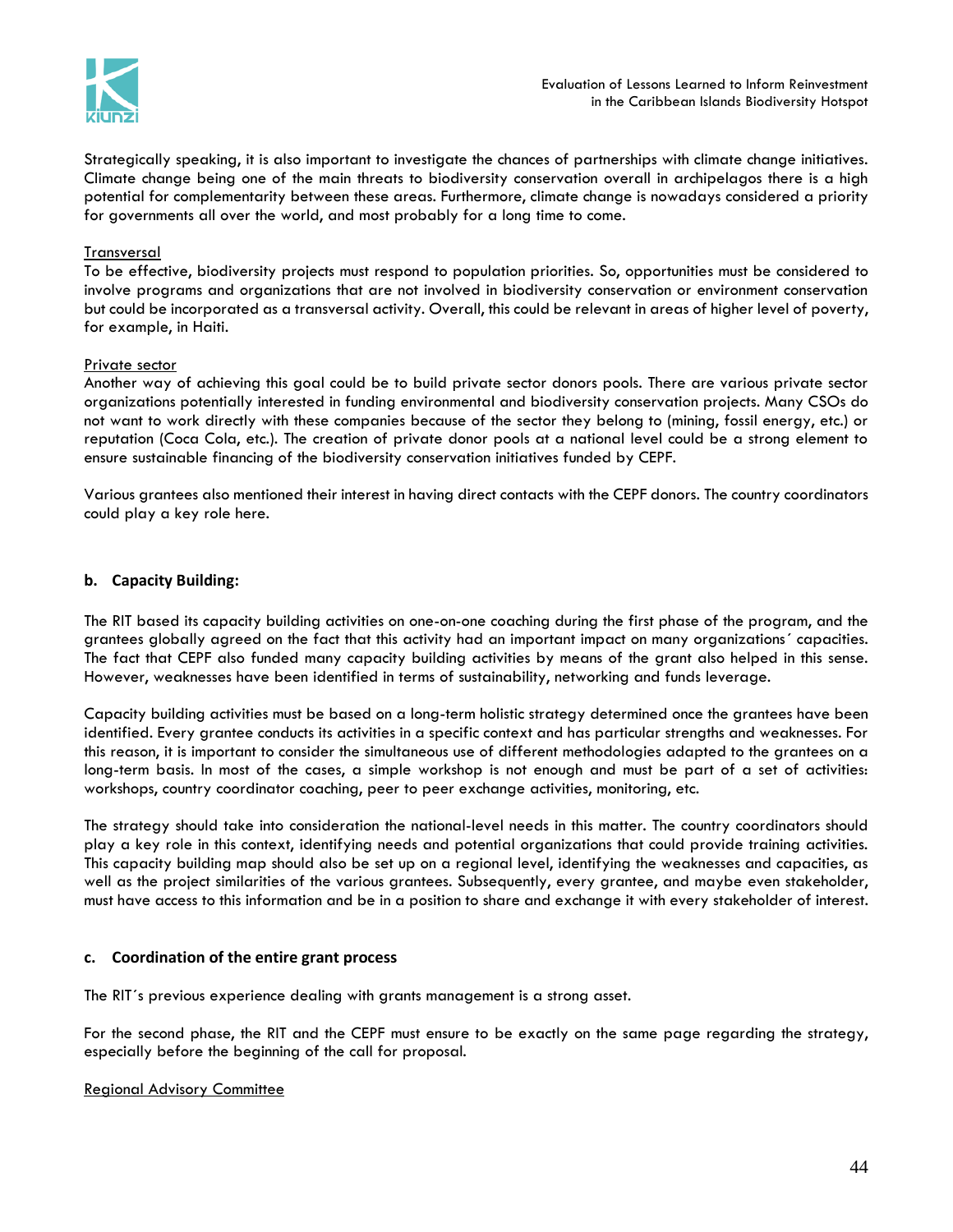

The members of the committee regard the RACC inception workshop as very positive. Since the areas of intervention and strategic directions may have significantly changed, another inception workshop should be considered for the next phase before the first call for proposal. This activity could be considered very expensive. Nevertheless, as stated above in the report (see *Review Process*), the RACC played a key role in the implementation of the program that goes further than its original advisory role. A US\$ 10,000<sup>50</sup>; investment for the inception of the program would correspond to an investment of less than ten USD per month per RACC member.

Also, communication between the RACC members, the RIT staff and the CEPF secretariat during the project review process should be improved. Some of them expressed the need for more transparency concerning the decisions made and, if needed, exchange points of view when there is difficulty in making a decision.

# **d. Project supervision and reports:**

The RIT and the CEPF secretariat should make sure they have defined the reporting responsibilities and procedures in detail at the beginning of the program to avoid any confusion during the grantees reporting process. The grantees must know who to refer to in every type of circumstance. This was considered one of the most outstanding difficulties encountered, not only by the grantees, but also by the RIT and CEPF secretariat.

# **B. EFFICIENCY**

As mentioned above, because of its intrinsic characteristic, intervention in the Caribbean hotspot has an important investment to impact ratio.

Having a country coordinator in the three main islands of the program has proved to be very effective in several ways. However, the whole structure was under resourced during the first phase of the program and the budget was unbalanced, concentrating 85% of the amount on salaries and professional services. A solution must be found to give them time to carry out their work in proper conditions.

Externalizing some expenses including additional funds in grantee budget could be considered, for example the grantee's travel budget to attend workshops and other types of networking and capacity building activities,

#### **C. EFFECTIVENESS**

#### **a. Structure**

#### **RIT staff**

 $\overline{a}$ 

The intervention structure adopted by the RIT staff, composed of two main positions (manager and technical officer assisted by the administrative staff) is on the whole relevant. However, some changes may be considered for the next phase of the program.

<sup>50</sup> *Budget mentioned in the RIT supervision mission June 2011; p.19.*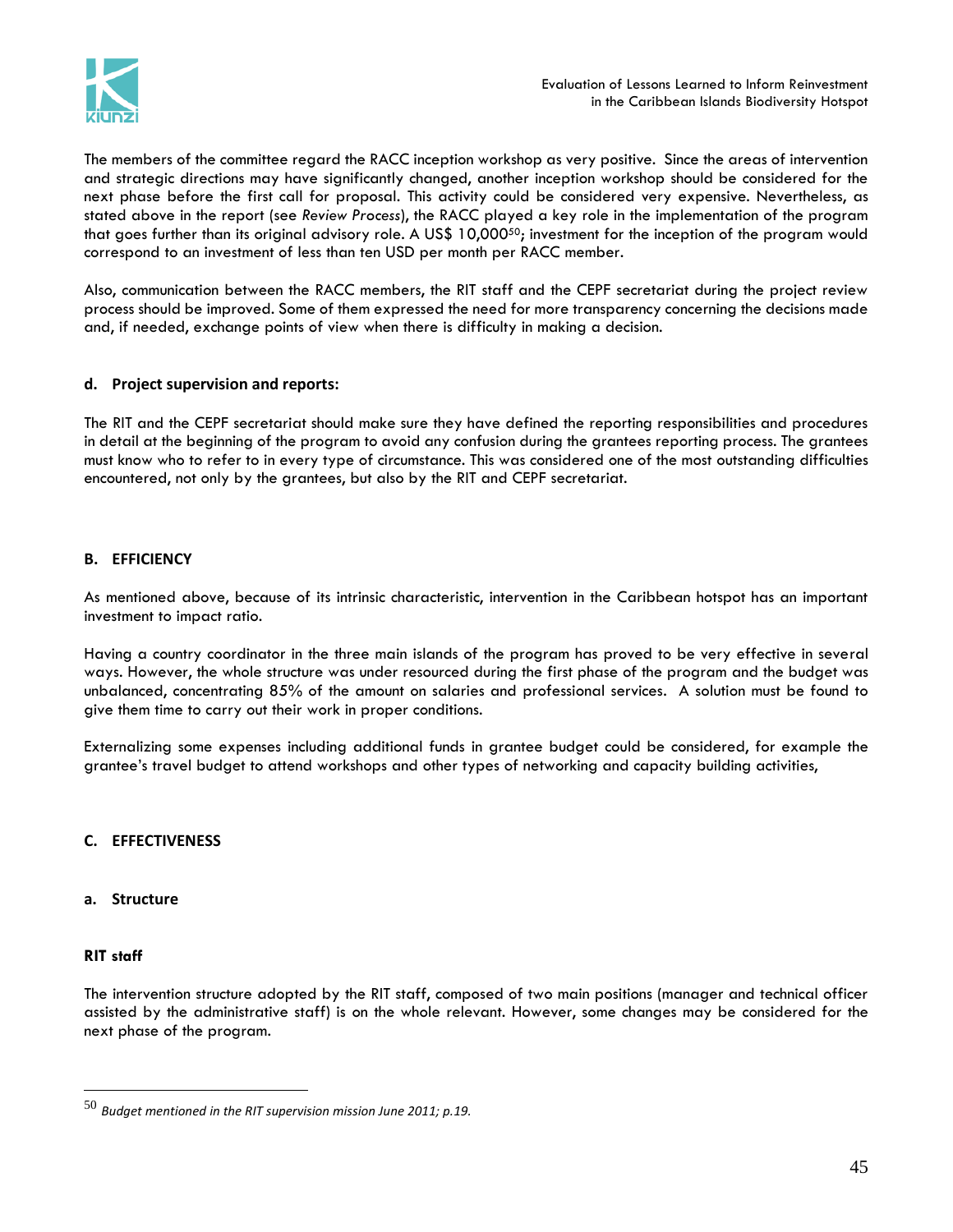

The RIT manager should be able to dedicate at least 90% of his/her time to the program in order to respond to the array of duties specified in the RIT TORs, as well as the unforeseen ones.

#### **The national coordinators:**

In the three major islands of intervention the country coordinators need significantly more time to dedicate to their tasks.

It should be adapted to the reality of the countries, and the activities that were accounted for systematically during the first phase of the program in terms of communication, networking, funds leverage, synergies and partnerships, should now be considered. Furthermore, because of the country´s specificities more time must be dedicated to field visits in Haiti. The country coordinator for Jamaica could also oversee the Eastern Caribbean even though it would be mainly distance work, considering the travel difficulties in this area.

In order to objectively define the time that must be dedicated to the program, different aspects must be taken into account:

- National context: for example, field work in Haiti is very time consuming and relations with the government sector are not easy
- Portfolio size: more projects to attend means more time for coaching
- Grantees institutional capacity: CBO's need more attention than institutionalized NGO's.

#### **b. Capacities**

The know-how and expertise required to implement the CEPF in the region are not easy to find. The main required capacities include, but are not limited to: knowledge of the region and its civil society, networking, capacity building, proficiency in the local languages as well as knowledge and empathy for its cultures, holistic understanding of the environmental challenges at the global, regional, national and local level, expertise in biodiversity conservation, etc.

During the first phase of implementation, the RIT´s main weakness in terms of capacity was proficiency in biodiversity conservation. However, this area improved during the investment by inputs from the secretariat and the RACC. This weakness was not considered critical by the members of the RACC consulted on this matter.

For the next phase, if a future RIT lacks biodiversity skills, then options will have to be considered to figure out to include that skill on the RIT team. A budget aimed at responding to specific needs in terms of capacities could also be considered.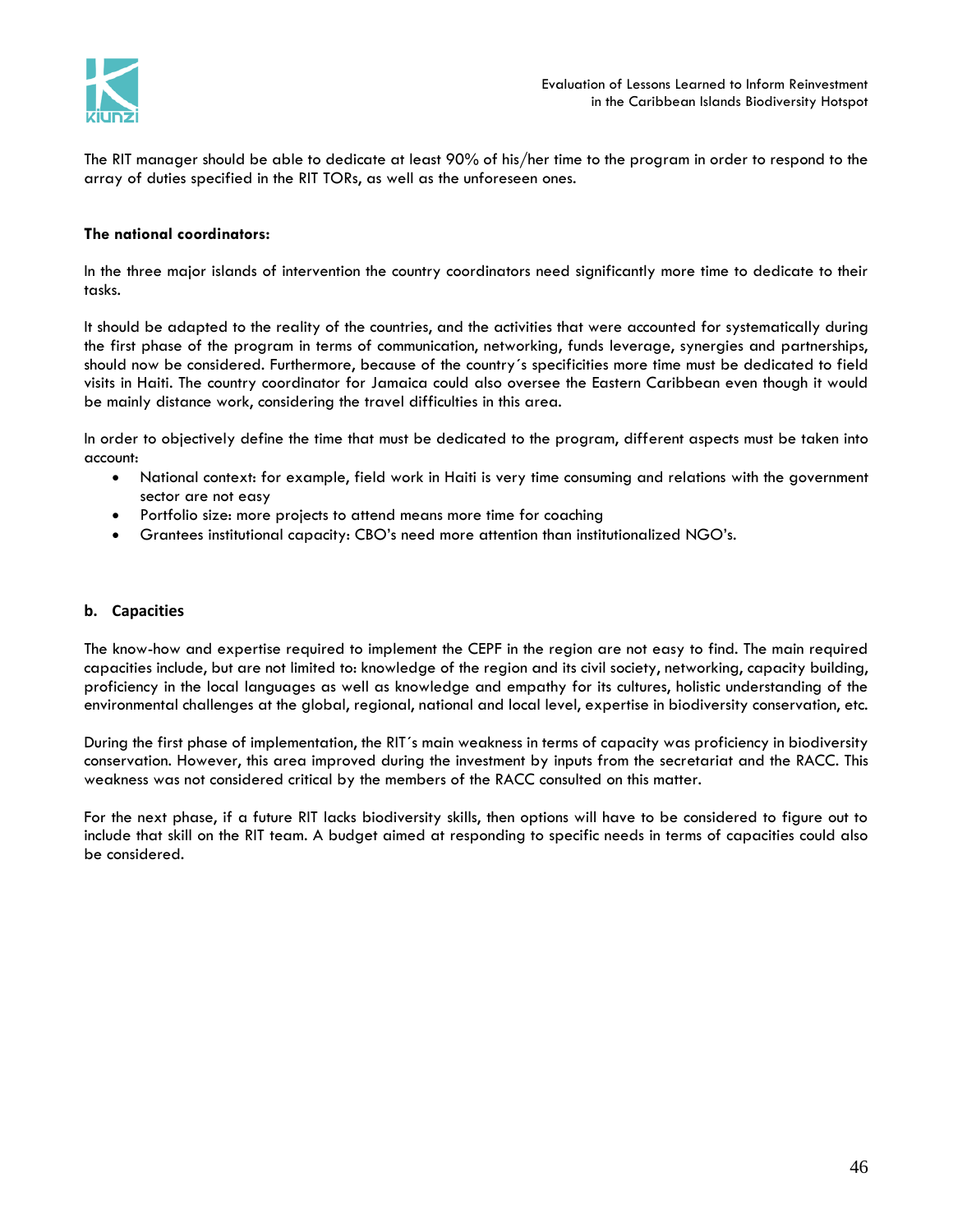

# **Annex I: stakeholders interviewed**

#### **CANARI**

|                | <b>Name</b>      | <b>Responsibility</b>                          |
|----------------|------------------|------------------------------------------------|
| $\mathbf{1}$   | Nicole Leotaud   | Executive director                             |
| $\mathcal{P}$  | LAnna Cadiz      | RIT Manager                                    |
|                | 3 Loiza Rauzduel | <b>Technical Officer</b>                       |
| $\overline{4}$ | Venash Ramberan  | <b>Financial Officer</b>                       |
| 5              | Nicole Brown     | Jamaica country coordinator                    |
| 6 I            | Leida Buglass    | DR country coordinator                         |
|                |                  | Paul Judex Eduardzin Haïti country coordinator |

#### **CEPF**

|    | <b>Name</b>                          | <b>Responsibility</b>               |
|----|--------------------------------------|-------------------------------------|
| 8  | Olivier Landgrand Executive Director |                                     |
| 9  | Jack Tordoff                         | <b>Managing Director</b>            |
| 10 | Michele Zador                        | <b>Regional Grant Director</b>      |
|    | <b>Pierre Carret</b>                 | Haïti Grant Director                |
|    | 12 Nina Marshall                     | Monitoring, Evaluation and Outreach |

# **Grantees**

|    | <b>Name</b>              | Organization                                                      | Country |
|----|--------------------------|-------------------------------------------------------------------|---------|
|    | 13 Jorge Brocca          | Sociedad Ornitológica de la Hispaniola                            | DR      |
| 14 | Solhanlle Bonilla        | <b>INTEC</b>                                                      | DR.     |
|    | 15 Sésar Rodríguez       | Consorcio Ambiental Dominicano                                    | DR      |
|    | 16 Frank Arnemann        | <b>PRONATURA</b>                                                  | DR      |
| 17 | Sixto Inchaústegui       | Grupo Jaragua                                                     | DR.     |
|    | 18 I José Delio Guzmán   | Fundación José Delio Guzmán                                       | DR.     |
| 19 | <b>Elie Desmarrattes</b> | OPDFM/Forêt des Pins                                              | Haïti   |
|    | 20 Jean-Mary Laurent     | Société Audubon                                                   | Haïti   |
| 21 | Jean Wiener              | Fondation pour la Protection de la Biodiversité Marine (FoProBim) | Haïti   |
| 22 | Ingrid Parchment         | Caribbean Coastal Area Management (C-CAM) Foundation              | Jamaica |
|    | 23 Allison Ramgolan      | <b>Environmental Foundation of Jamaica</b>                        | Jamaica |
|    | 24 Karen McDonald        | Environmental Foundation of Jamaica                               | Jamaica |
| 25 | Donna Blake              | The Nature Conservancy                                            | Jamaica |